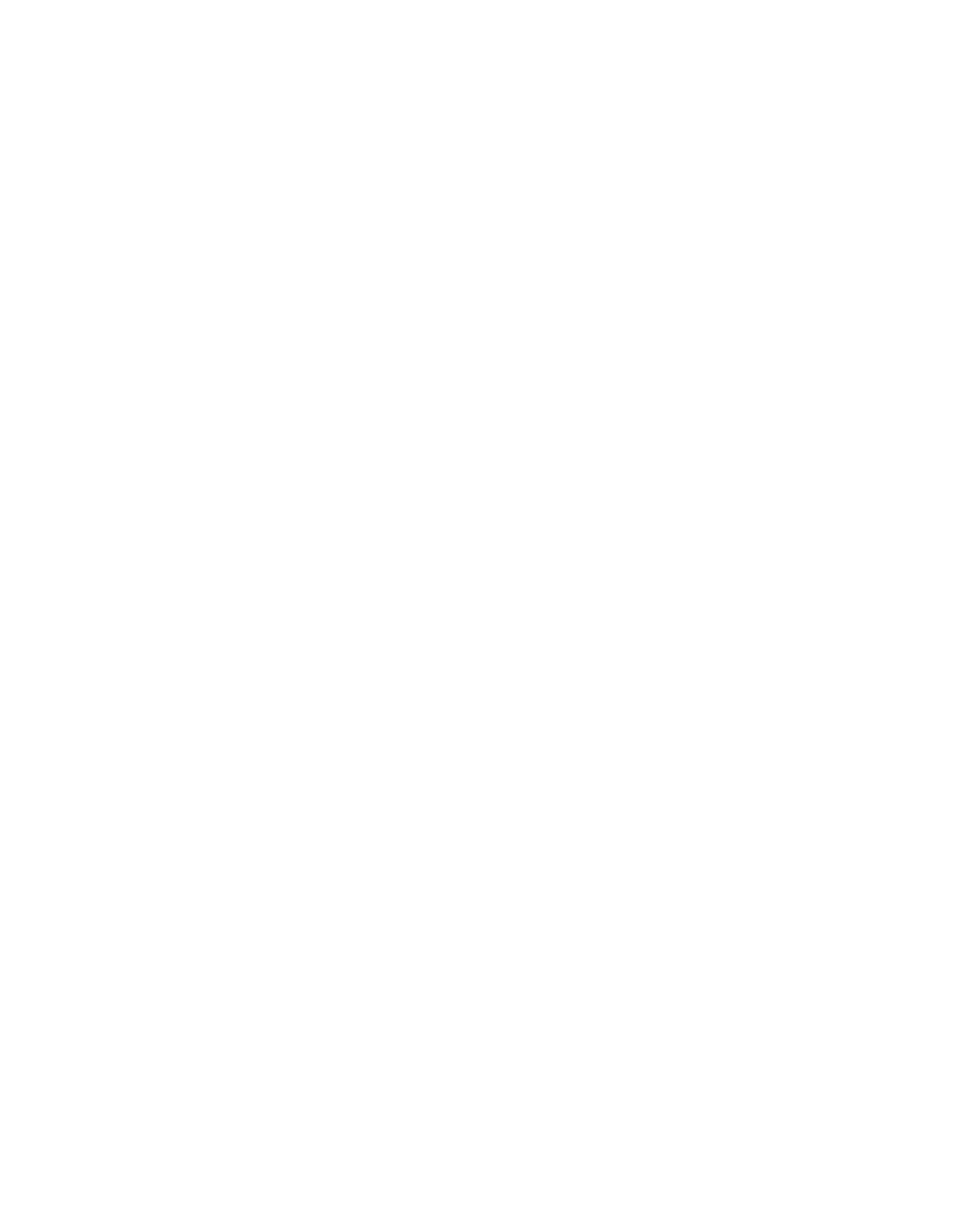# Appendix A: All Funds - Budget Summary

#### Countywide Totals

| k<br><b>Staffing</b> |               |                    |                    |
|----------------------|---------------|--------------------|--------------------|
|                      | Fiscal Year   | <b>Fiscal Year</b> | <b>Fiscal Year</b> |
|                      | 2010-11       | 2011-12            | 2012-13            |
|                      | Adopted       | Adopted            | Approved           |
|                      | <b>Budget</b> | Budget             | <b>Budget</b>      |
| Total                | 15,842.25     | 15,687.25          | 15,676.25          |

| <b>Expenditures</b>                        |                                          |                                                           |                                                    |                                          |                                                    |                                                     |
|--------------------------------------------|------------------------------------------|-----------------------------------------------------------|----------------------------------------------------|------------------------------------------|----------------------------------------------------|-----------------------------------------------------|
|                                            | <b>Fiscal Year</b><br>2009-10<br>Actuals | <b>Fiscal Year</b><br>2010-11<br>Adopted<br><b>Budget</b> | <b>Fiscal Year</b><br>2010-11<br>Amended<br>Budget | <b>Fiscal Year</b><br>2010-11<br>Actuals | <b>Fiscal Year</b><br>2011-12<br>Adopted<br>Budget | <b>Fiscal Year</b><br>2012-13<br>Approved<br>Budget |
| <b>Salaries &amp; Benefits</b>             | \$1,562,861,730                          | \$1,611,308,509                                           | \$1,605,656,044                                    | \$1,535,659,652                          | \$1,655,508,604                                    | \$1,663,486,819                                     |
| Services & Supplies                        | 1,556,013,528                            | 1,833,785,339                                             | 2,037,241,846                                      | 1,592,038,371                            | 1,851,451,844                                      | 1,721,232,158                                       |
| <b>Other Charges</b>                       | 825,759,931                              | 764, 177, 211                                             | 793,578,167                                        | 724,471,154                              | 770,886,857                                        | 758,677,832                                         |
| Capital Assets/Land<br>Acquisition         | 107,716,707                              | 204,759,500                                               | 536,014,955                                        | 118,486,029                              | 137,820,500                                        | 41,840,000                                          |
| <b>Capital Assets Equipment</b>            | 12,141,117                               | 23,422,973                                                | 32,009,242                                         | 10,626,288                               | 22,474,653                                         | 17,162,433                                          |
| Expenditure Transfer &<br>Reimbursements   | (20,076,660)                             | (20,012,897)                                              | (20, 012, 897)                                     | (19, 295, 329)                           | (20, 208, 171)                                     | (20, 460, 659)                                      |
| <b>Reserves</b>                            |                                          | 22,103,000                                                | 22,103,000                                         |                                          | 21,803,000                                         | 21,803,000                                          |
| <b>Fund Balance Component</b><br>Increases | 100,250,000                              | 33,409,291                                                | 33,409,291                                         | 33,409,291                               | 18,369,600                                         | 128,400                                             |
| <b>Operating Transfers Out</b>             | 343,898,211                              | 455,314,605                                               | 683,229,651                                        | 324,070,466                              | 369,278,277                                        | 281,348,929                                         |
| <b>Management Reserves</b>                 |                                          | 28,710,000                                                | 29,760,000                                         |                                          | 32,250,000                                         | 28,250,000                                          |
| Total                                      | \$4,488,564,566                          | \$4,956,977,531                                           | \$5,752,989,300                                    | \$4,319,465,921                          | $$4,859,635,164 \mid $4,513,468,912$               |                                                     |

**The Figure**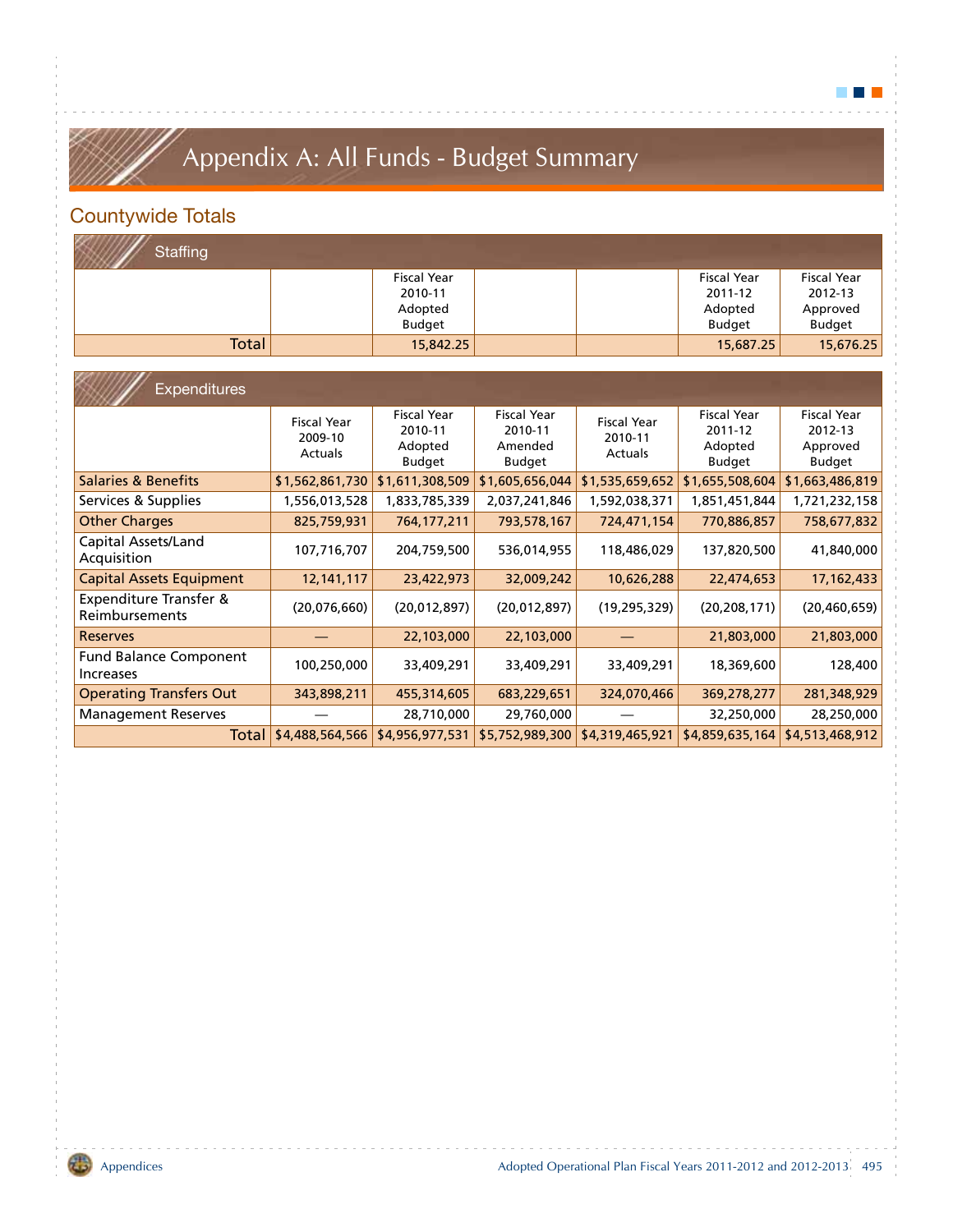#### **Revenues** Fiscal Year 2009-10 Actuals Fiscal Year 2010-11 Adopted Budget Fiscal Year 2010-11 Amended Budget Fiscal Year 2010-11 Actuals Fiscal Year 2011-12 Adopted Budget Fiscal Year 2012-13 Approved Budget Taxes Current Property 543,603,507 535,473,694 535,467,694 537,396,411 543,013,475 543,710,028 Taxes Other Than Current<br>Secured Secured 429,094,580 397,344,661 414,419,718 414,242,520 396,466,972 397,544,513 Licenses Permits & Franchises 47,890,011 49,113,644 48,413,644 51,823,672 49,916,345 50,886,033 Fines, Forfeitures & Penalties | 54,327,843 | 56,584,160 | 58,690,260 | 51,438,734 | 53,973,349 | 49,802,438 Revenue From Use of Money & Property 56,528,924 54,633,846 54,633,846 52,345,701 54,328,095 55,559,205 Intergovernmental Revenues 2,117,239,509 2,204,165,658 2,271,583,733 2,118,781,811 2,280,856,974 2,221,337,987 Charges For Current Services | 795,378,425 | 753,568,876 | 779,466,976 | 713,632,936 | 750,710,916 | 739,708,338 Miscellaneous Revenues 47,410,958 37,673,295 59,337,977 60,892,973 35,042,900 26,913,337 Other Financing Sources | 393,165,241 441,990,426 767,838,999 375,713,220 386,460,097 299,409,747 Residual Equity Transfers In 1,213,761 — — 405,598 — — Fund Balance Component Decreases 8,668,294 13,258,481 13,258,481 13,258,481 22,181,149 25,621,726 Use of Fund Balance (5,956,488) 413,170,790 749,877,971 (70,466,137) 286,684,892 102,975,560 Total \$4,488,564,566 \$4,956,977,531 \$5,752,989,300 \$4,319,465,921 \$4,859,635,164 \$4,513,468,912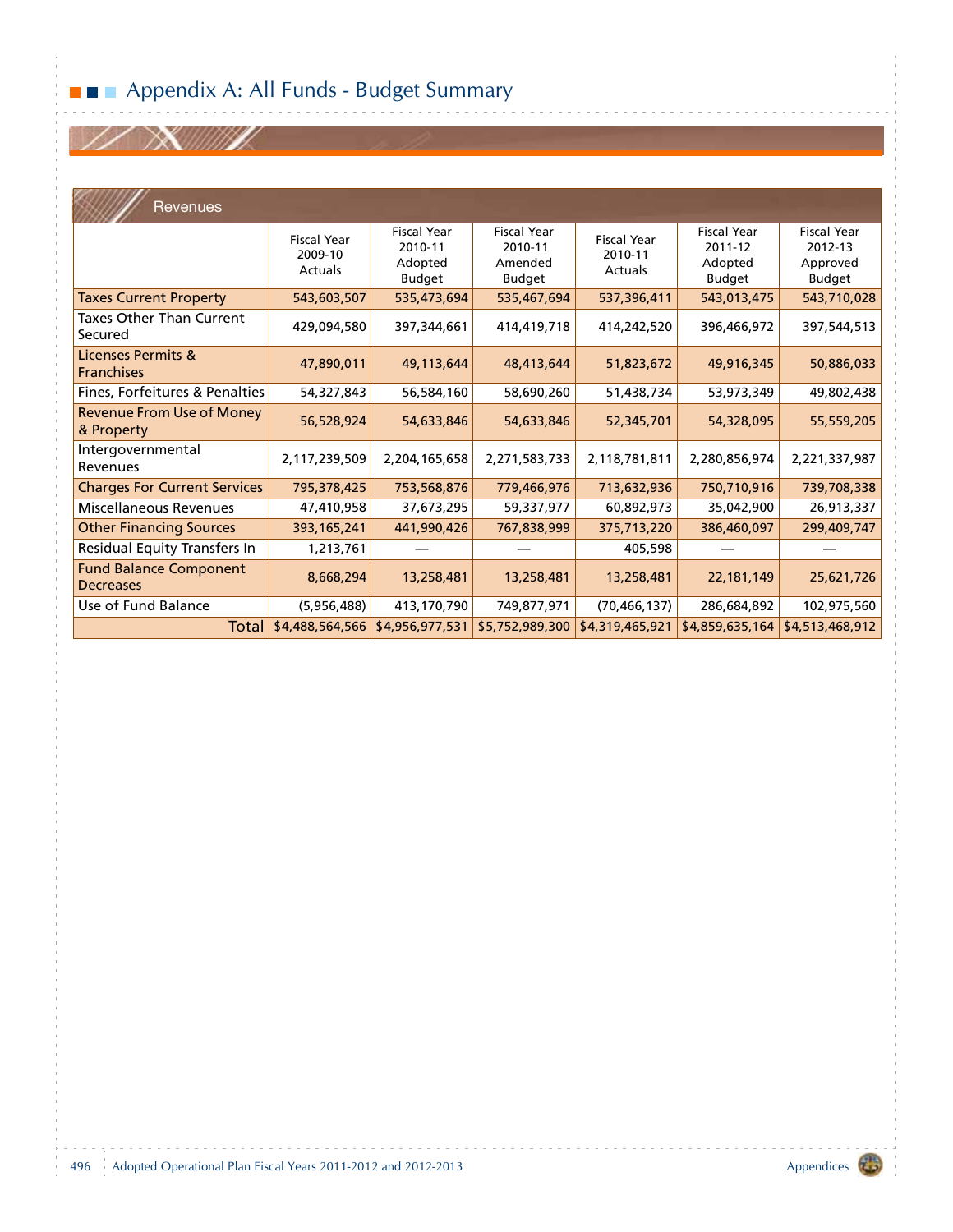#### Public Safety Group

| Staffing |                    |                    |                    |
|----------|--------------------|--------------------|--------------------|
|          | <b>Fiscal Year</b> | <b>Fiscal Year</b> | <b>Fiscal Year</b> |
|          | 2010-11            | 2011-12            | 2012-13            |
|          | Adopted            | Adopted            | Approved           |
|          | Budget             | <b>Budget</b>      | <b>Budget</b>      |
| Total    | 7,041.25           | 6,971.00           | 6,974.00           |

| <b>Expenditures</b>                                        |                                          |                                                                       |                                                    |                                                 |                                                    |                                                            |
|------------------------------------------------------------|------------------------------------------|-----------------------------------------------------------------------|----------------------------------------------------|-------------------------------------------------|----------------------------------------------------|------------------------------------------------------------|
|                                                            | <b>Fiscal Year</b><br>2009-10<br>Actuals | <b>Fiscal Year</b><br>2010-11<br>Adopted<br>Budget                    | <b>Fiscal Year</b><br>2010-11<br>Amended<br>Budget | <b>Fiscal Year</b><br>2010-11<br><b>Actuals</b> | <b>Fiscal Year</b><br>2011-12<br>Adopted<br>Budget | <b>Fiscal Year</b><br>2012-13<br>Approved<br><b>Budget</b> |
| <b>Salaries &amp; Benefits</b>                             | 772,085,764<br>\$                        | 794,625,052 \$<br>-\$                                                 | 791,041,197                                        | 762,640,443<br><sup>5</sup>                     | 821,655,256                                        | 827,225,962<br>S                                           |
| Services & Supplies                                        | 203,486,861                              | 225,104,985                                                           | 279,727,994                                        | 213,900,946                                     | 260,086,075                                        | 225,767,585                                                |
| <b>Other Charges</b>                                       | 102,660,131                              | 106,319,010                                                           | 112, 154, 915                                      | 103, 152, 753                                   | 107,896,621                                        | 106, 141, 418                                              |
| Capital Assets Equipment                                   | 10,105,309                               | 8,721,854                                                             | 9,737,785                                          | 6,327,357                                       | 7,536,449                                          | 3,927,729                                                  |
| <b>Expenditure Transfer &amp;</b><br><b>Reimbursements</b> | (18, 236, 360)                           | (18, 453, 257)                                                        | (18, 453, 257)                                     | (17, 544, 962)                                  | (18, 584, 571)                                     | (18, 854, 224)                                             |
| <b>Fund Balance Component</b><br><b>Increases</b>          |                                          |                                                                       |                                                    |                                                 | 18,300,000                                         |                                                            |
| <b>Operating Transfers Out</b>                             | 191,810,403                              | 191,024,914                                                           | 197,414,475                                        | 190,447,314                                     | 207,937,164                                        | 204,758,771                                                |
| <b>Management Reserves</b>                                 |                                          |                                                                       | 2,350,000                                          |                                                 | 5,500,000                                          | 4,000,000                                                  |
|                                                            | Total   \$1,261,912,107                  | \$1,307,342,558   \$1,373,973,109   \$1,258,923,852   \$1,410,326,994 |                                                    |                                                 |                                                    | \$1,352,967,241                                            |

| Revenues                                            |                                          |                                                                                                       |                                                           |                                          |                                                    |                                                            |
|-----------------------------------------------------|------------------------------------------|-------------------------------------------------------------------------------------------------------|-----------------------------------------------------------|------------------------------------------|----------------------------------------------------|------------------------------------------------------------|
|                                                     | <b>Fiscal Year</b><br>2009-10<br>Actuals | <b>Fiscal Year</b><br>2010-11<br>Adopted<br>Budget                                                    | <b>Fiscal Year</b><br>2010-11<br>Amended<br><b>Budget</b> | <b>Fiscal Year</b><br>2010-11<br>Actuals | <b>Fiscal Year</b><br>2011-12<br>Adopted<br>Budget | <b>Fiscal Year</b><br>2012-13<br>Approved<br><b>Budget</b> |
| <b>Taxes Current Property</b>                       | $500,855$ \$<br>\$                       | $580,615$ \$                                                                                          | 580,615                                                   | $485,555$ \$<br>\$                       | 580,615                                            | \$<br>580,615                                              |
| <b>Taxes Other Than Current</b><br>Secured          | 4,241                                    |                                                                                                       |                                                           | 3,464                                    |                                                    |                                                            |
| <b>Licenses Permits &amp;</b><br><b>Franchises</b>  | 587,944                                  | 593,101                                                                                               | 593,101                                                   | 590,881                                  | 593,101                                            | 593,101                                                    |
| Fines, Forfeitures & Penalties                      | 24,466,266                               | 25,932,584                                                                                            | 28,038,684                                                | 22,765,200                               | 25,608,872                                         | 21,417,056                                                 |
| <b>Revenue From Use of Money</b><br>& Property      | 11,159,572                               | 9,277,776                                                                                             | 9,277,776                                                 | 12,044,540                               | 9,619,112                                          | 9,653,512                                                  |
| Intergovernmental<br>Revenues                       | 387,689,176                              | 392,787,372                                                                                           | 410,806,184                                               | 409,264,662                              | 407,868,724                                        | 380,438,180                                                |
| <b>Charges For Current Services</b>                 | 120,930,813                              | 121,525,333                                                                                           | 121,857,664                                               | 118,891,881                              | 120,354,441                                        | 122,002,987                                                |
| <b>Miscellaneous Revenues</b>                       | 11,980,866                               | 8,885,395                                                                                             | 9,320,895                                                 | 11,604,484                               | 9,754,097                                          | 9,604,060                                                  |
| <b>Other Financing Sources</b>                      | 192, 167, 138                            | 190,843,990                                                                                           | 190,893,990                                               | 190,351,480                              | 207,828,018                                        | 204,649,624                                                |
| Use of Fund Balance                                 | (6,690,435)                              | 26,466,392                                                                                            | 72,154,200                                                | (37, 528, 295)                           | 64,210,014                                         | 22,818,107                                                 |
| <b>General Purpose Revenue</b><br><b>Allocation</b> | 519,115,669                              | 530,450,000                                                                                           | 530,450,000                                               | 530,450,000                              | 563,910,000                                        | 581,209,999                                                |
| Total                                               |                                          | $$1,261,912,107$ $$1,307,342,558$ $$1,373,973,109$ $$1,258,923,852$ $$1,410,326,994$ $$1,352,967,241$ |                                                           |                                          |                                                    |                                                            |

Appendices Adopted Operational Plan Fiscal Years 2011-2012 and 2012-2013 497

-----------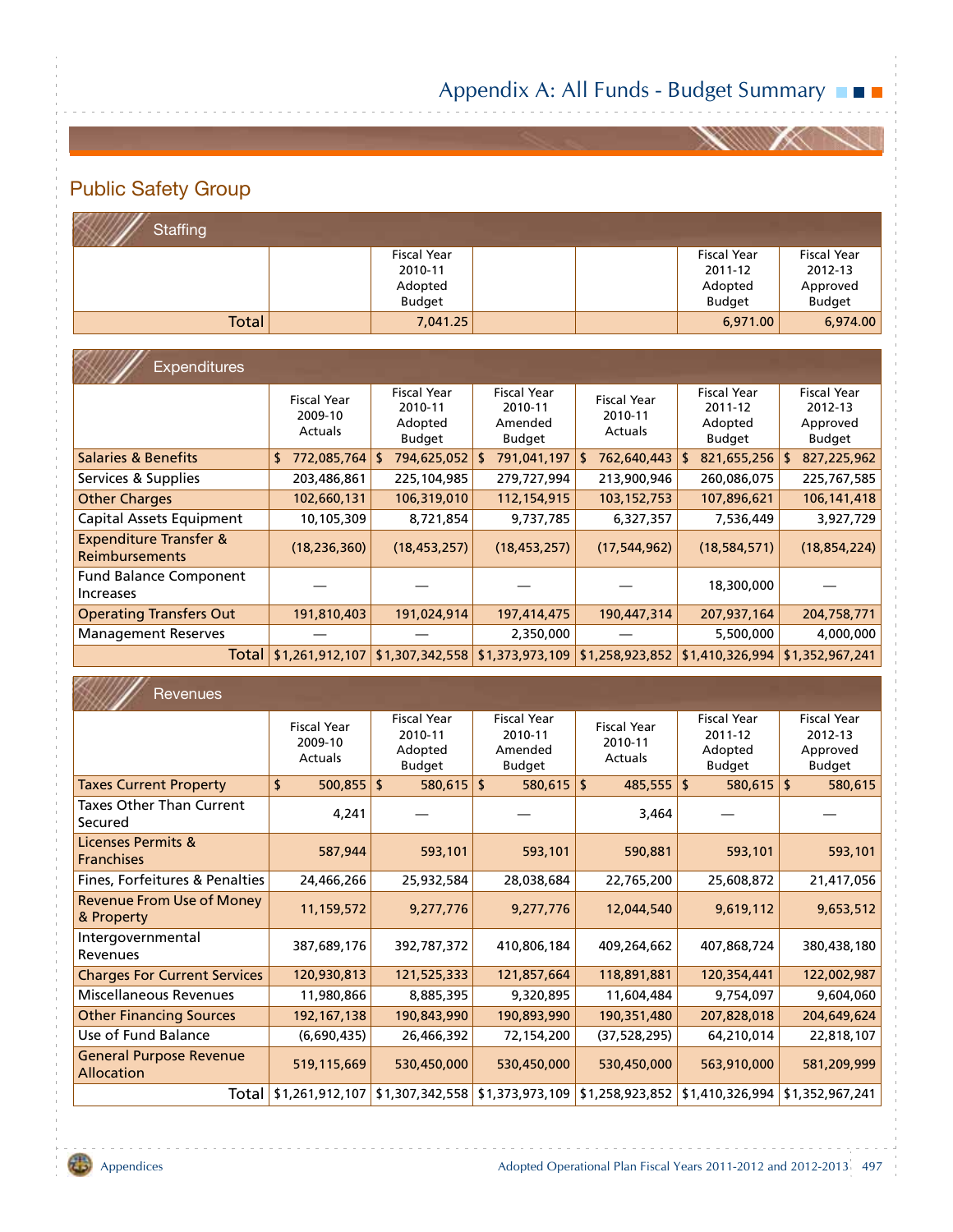#### Health and Human Services Agency

| Staffing |               |             |                    |
|----------|---------------|-------------|--------------------|
|          | Fiscal Year   | Fiscal Year | <b>Fiscal Year</b> |
|          | 2010-11       | 2011-12     | 2012-13            |
|          | Adopted       | Adopted     | Approved           |
|          | <b>Budget</b> | Budget      | <b>Budget</b>      |
| Total    | 5,156.25      | 5,130.25    | 5,130.25           |

| <b>Expenditures</b>                               |                                                 |                                                           |                                                           |                                                 |                                                             |                                                            |
|---------------------------------------------------|-------------------------------------------------|-----------------------------------------------------------|-----------------------------------------------------------|-------------------------------------------------|-------------------------------------------------------------|------------------------------------------------------------|
|                                                   | <b>Fiscal Year</b><br>2009-10<br><b>Actuals</b> | <b>Fiscal Year</b><br>2010-11<br>Adopted<br><b>Budget</b> | <b>Fiscal Year</b><br>2010-11<br>Amended<br><b>Budget</b> | <b>Fiscal Year</b><br>2010-11<br><b>Actuals</b> | <b>Fiscal Year</b><br>2011-12<br>Adopted<br>Budget          | <b>Fiscal Year</b><br>2012-13<br>Approved<br><b>Budget</b> |
| <b>Salaries &amp; Benefits</b>                    | 434,088,724<br>\$                               | \$<br>441,518,587                                         | 441,522,523                                               | $422, 101, 784$ \$<br>\$                        | 451,457,939                                                 | \$<br>456,712,538                                          |
| Services & Supplies                               | 831,652,527                                     | 923,737,131                                               | 944,617,702                                               | 876,471,577                                     | 978,379,247                                                 | 943,314,251                                                |
| <b>Other Charges</b>                              | 391,871,039                                     | 433,047,599                                               | 430,047,107                                               | 393,736,290                                     | 432,090,753                                                 | 432,097,334                                                |
| Capital Assets/Land<br>Acquisition                | 106,737                                         |                                                           |                                                           |                                                 |                                                             |                                                            |
| <b>Capital Assets Equipment</b>                   | 475,365                                         | 333,000                                                   | 2,889,499                                                 | 2,518,053                                       | 176,070                                                     | 345,070                                                    |
| Expenditure Transfer &<br><b>Reimbursements</b>   | (256, 613)                                      | (213,930)                                                 | (213,930)                                                 | (231, 305)                                      | (238, 724)                                                  | (238, 724)                                                 |
| <b>Fund Balance Component</b><br><b>Increases</b> |                                                 |                                                           |                                                           |                                                 | 19,600                                                      | 78,400                                                     |
| <b>Operating Transfers Out</b>                    | 36,117,344                                      | 37,999,180                                                | 37,999,180                                                | 36,531,323                                      | 37,999,180                                                  | 37,999,180                                                 |
| <b>Management Reserves</b>                        |                                                 | 20,000,000                                                | 20,000,000                                                |                                                 | 20,000,000                                                  | 20,000,000                                                 |
| Total                                             |                                                 | $$1,694,055,124$ $$1,856,421,567$                         |                                                           |                                                 | $\vert$ \$1,876,862,081   \$1,731,127,722   \$1,919,884,065 | \$1,890,308,049                                            |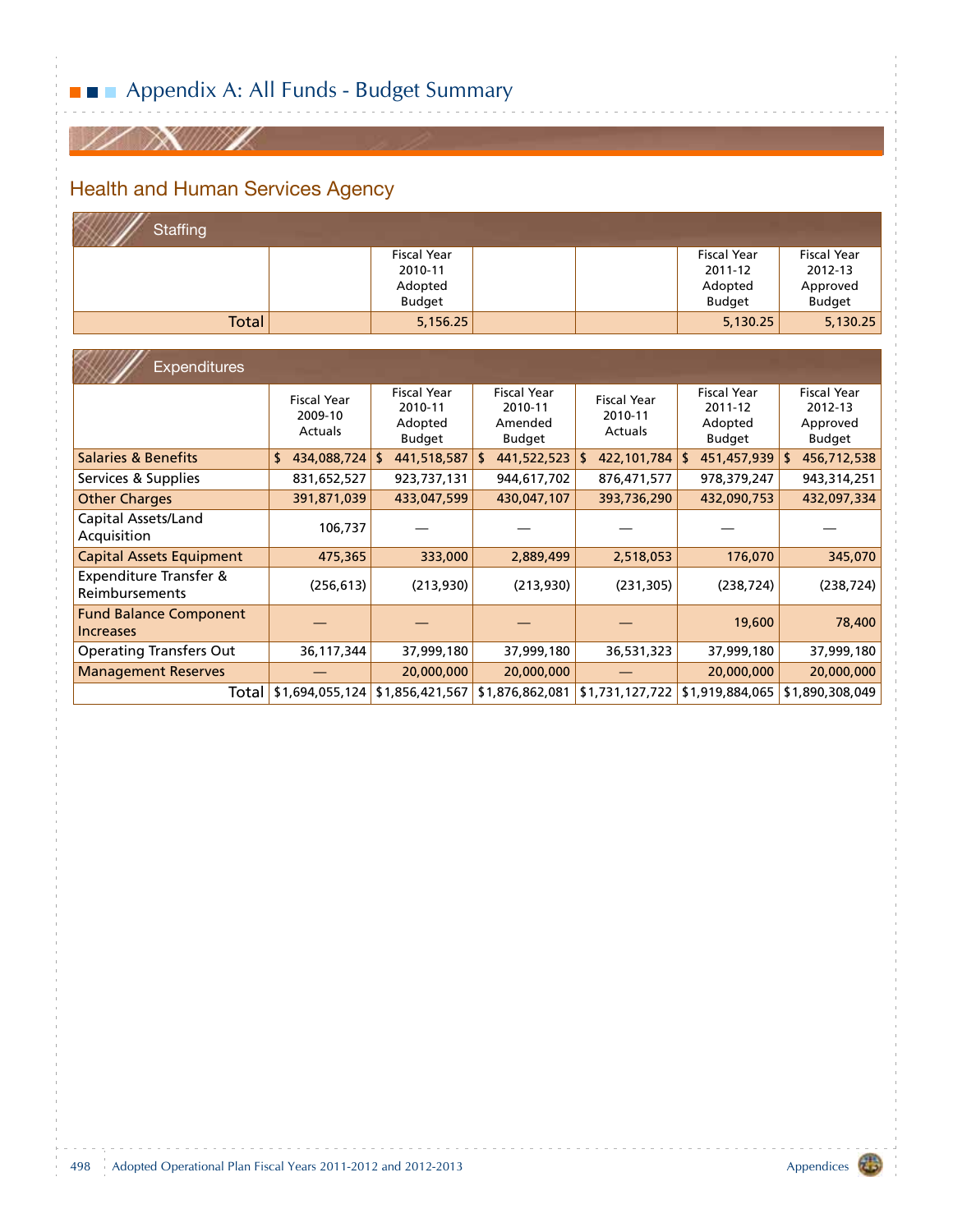| <b>Revenues</b>                                    |                                          |                                                                                      |                                                           |                                          |                                                    |                                                            |
|----------------------------------------------------|------------------------------------------|--------------------------------------------------------------------------------------|-----------------------------------------------------------|------------------------------------------|----------------------------------------------------|------------------------------------------------------------|
|                                                    | <b>Fiscal Year</b><br>2009-10<br>Actuals | <b>Fiscal Year</b><br>2010-11<br>Adopted<br><b>Budget</b>                            | <b>Fiscal Year</b><br>2010-11<br>Amended<br><b>Budget</b> | <b>Fiscal Year</b><br>2010-11<br>Actuals | <b>Fiscal Year</b><br>2011-12<br>Adopted<br>Budget | <b>Fiscal Year</b><br>2012-13<br>Approved<br><b>Budget</b> |
| <b>Taxes Current Property</b>                      | 1,454,097<br>\$                          | $\vert$ \$<br>$1,865,357$ \$                                                         | 1,865,357                                                 | \$<br>$1,422,253$ \$                     | 1,626,585                                          | \$<br>1,649,346                                            |
| Taxes Other Than Current<br>Secured                | 11,422                                   | 43,949                                                                               | 43,949                                                    | 9,820                                    | 43,949                                             | 43,949                                                     |
| <b>Licenses Permits &amp;</b><br><b>Franchises</b> | 1,083,804                                | 1,477,957                                                                            | 1,477,957                                                 | 1,398,423                                | 1,457,039                                          | 1,457,039                                                  |
| Fines, Forfeitures & Penalties                     | 5,829,492                                | 5,858,681                                                                            | 5,858,681                                                 | 5,551,810                                | 5,848,681                                          | 5,848,681                                                  |
| <b>Revenue From Use of Money</b><br>& Property     | 10,495,335                               | 11,733,324                                                                           | 11,733,324                                                | 6,603,221                                | 12,404,294                                         | 12,404,294                                                 |
| Intergovernmental<br>Revenues                      | 1,496,332,544                            | 1,617,855,802                                                                        | 1,624,114,817                                             | 1,521,976,525                            | 1,673,091,122                                      | 1,659,990,001                                              |
| <b>Charges For Current Services</b>                | 60,050,951                               | 64,160,415                                                                           | 64,272,015                                                | 68,859,818                               | 66,002,464                                         | 66,905,241                                                 |
| <b>Miscellaneous Revenues</b>                      | 10,501,399                               | 8,497,372                                                                            | 8,497,372                                                 | 16,075,135                               | 7,904,735                                          | 3,442,132                                                  |
| <b>Other Financing Sources</b>                     | 24,253,874                               | 24,200,000                                                                           | 24,200,000                                                | 24,482,246                               | 24,200,000                                         | 24,200,000                                                 |
| <b>Fund Balance Component</b><br><b>Decreases</b>  | 891,189                                  | 4,431,710                                                                            | 4,431,710                                                 | 4,431,710                                | 4,000,000                                          | 13,562,966                                                 |
| <b>Use of Fund Balance</b>                         | 15,588,325                               | 54,250,000                                                                           | 68,319,899                                                | 18,269,761                               | 60,454,196                                         | 37,078,400                                                 |
| <b>General Purpose Revenue</b><br>Allocation       | 67,562,693                               | 62,047,000                                                                           | 62,047,000                                                | 62,047,000                               | 62,851,000                                         | 63,726,000                                                 |
| <b>Total</b>                                       |                                          | $$1,694,055,124$ $$1,856,421,567$ $$1,876,862,081$ $$1,731,127,722$ $$1,919,884,065$ |                                                           |                                          |                                                    | \$1,890,308,049                                            |

<u>. . . . . . . . . . . . . . . .</u>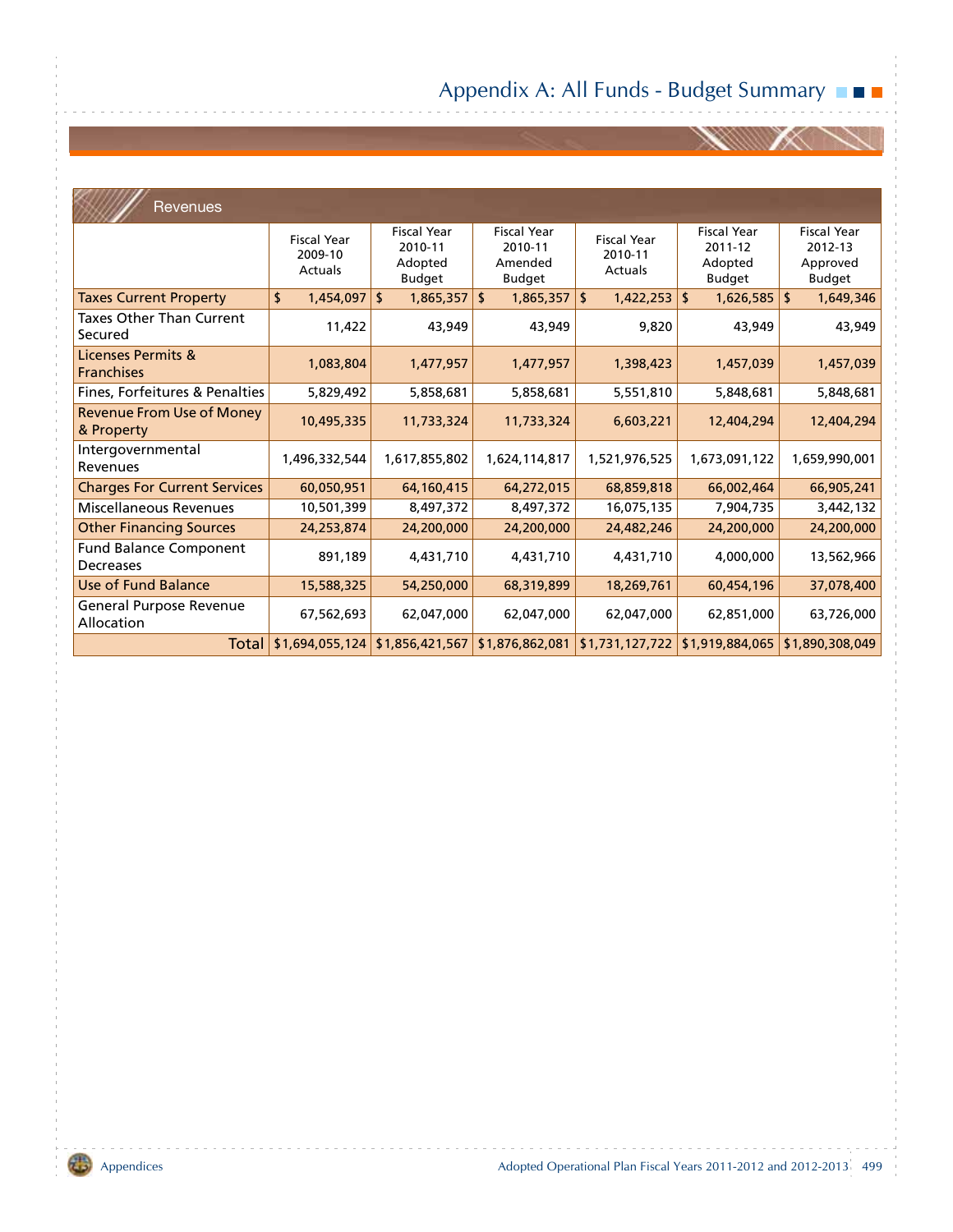#### Land Use and Environment Group

| Staffing |               |             |                    |
|----------|---------------|-------------|--------------------|
|          | Fiscal Year   | Fiscal Year | <b>Fiscal Year</b> |
|          | 2010-11       | 2011-12     | 2012-13            |
|          | Adopted       | Adopted     | Approved           |
|          | <b>Budget</b> | Budget      | <b>Budget</b>      |
| Total    | 1,501.00      | 1,456.00    | 1,456.00           |

| <b>Expenditures</b>                        |                                          |                                                           |                                                    |                                          |                                                    |                                                            |
|--------------------------------------------|------------------------------------------|-----------------------------------------------------------|----------------------------------------------------|------------------------------------------|----------------------------------------------------|------------------------------------------------------------|
|                                            | <b>Fiscal Year</b><br>2009-10<br>Actuals | <b>Fiscal Year</b><br>2010-11<br>Adopted<br><b>Budget</b> | <b>Fiscal Year</b><br>2010-11<br>Amended<br>Budget | <b>Fiscal Year</b><br>2010-11<br>Actuals | <b>Fiscal Year</b><br>2011-12<br>Adopted<br>Budget | <b>Fiscal Year</b><br>2012-13<br>Approved<br><b>Budget</b> |
| <b>Salaries &amp; Benefits</b>             | 151,691,116<br>\$                        | 163,053,916<br>\$                                         | 161,031,985<br>-\$                                 | 147,808,586                              | 162,922,096<br>S                                   | 162,430,383<br>\$                                          |
| Services & Supplies                        | 168,407,824                              | 235,050,797                                               | 272,193,708                                        | 152,165,608                              | 176,554,634                                        | 146,266,978                                                |
| <b>Other Charges</b>                       | 28,654,994                               | 35,907,064                                                | 51,270,639                                         | 24,345,196                               | 37,096,447                                         | 25,967,473                                                 |
| Capital Assets/Land<br>Acquisition         |                                          | 12,274,500                                                | 22,192,802                                         | 70,460                                   | 20,543,500                                         | 11,100,000                                                 |
| <b>Capital Assets Equipment</b>            | 1,106,507                                | 3,687,575                                                 | 4,543,315                                          | 457,143                                  | 4,077,500                                          | 2,925,000                                                  |
| Expenditure Transfer &<br>Reimbursements   | (714, 103)                               |                                                           |                                                    | (456, 150)                               | (141, 716)                                         | (141, 141)                                                 |
| <b>Fund Balance Component</b><br>Increases |                                          | 32,144,972                                                | 32,144,972                                         | 32,144,972                               | 50,000                                             | 50,000                                                     |
| <b>Operating Transfers Out</b>             | 11,543,648                               | 10,105,323                                                | 14,223,640                                         | 11,935,067                               | 17,857,579                                         | 11,677,056                                                 |
| Total                                      | 360,689,986<br>S                         | 492,224,147                                               | 557,601,062                                        | 368,470,881                              | 418,960,040                                        | 360,275,749                                                |

-----------------------------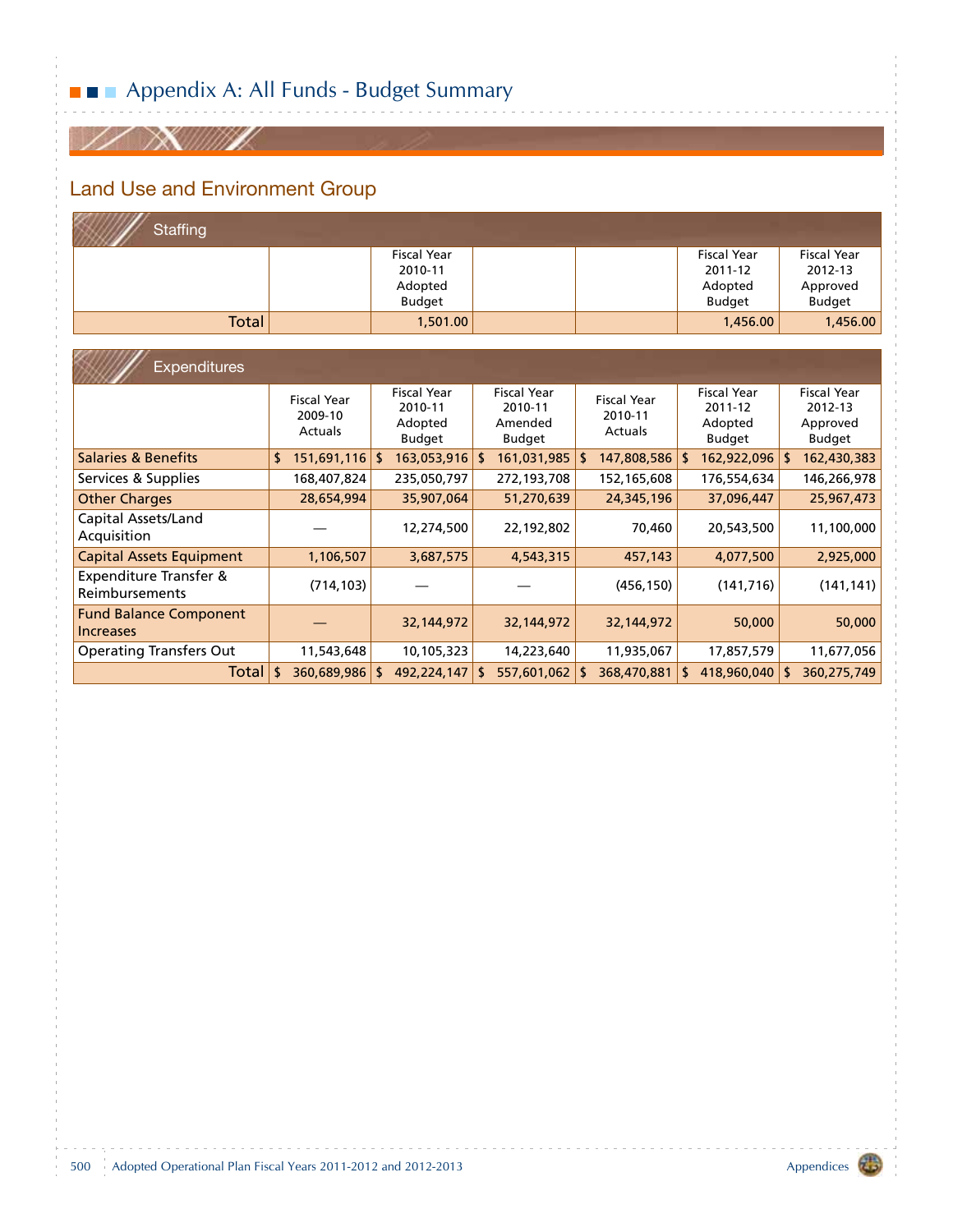| Revenues                                           |                                          |                                                           |                                                           |                                          |                                                           |                                                            |
|----------------------------------------------------|------------------------------------------|-----------------------------------------------------------|-----------------------------------------------------------|------------------------------------------|-----------------------------------------------------------|------------------------------------------------------------|
|                                                    | <b>Fiscal Year</b><br>2009-10<br>Actuals | <b>Fiscal Year</b><br>2010-11<br>Adopted<br><b>Budget</b> | <b>Fiscal Year</b><br>2010-11<br>Amended<br><b>Budget</b> | <b>Fiscal Year</b><br>2010-11<br>Actuals | <b>Fiscal Year</b><br>2011-12<br>Adopted<br><b>Budget</b> | <b>Fiscal Year</b><br>2012-13<br>Approved<br><b>Budget</b> |
| <b>Taxes Current Property</b>                      | 7,225,599<br>\$                          | $\vert$ \$<br>$7,189,517$ \$                              | 7,183,517                                                 | \$<br>$6,995,988$ \$                     | 7,082,619                                                 | \$<br>7,082,619                                            |
| <b>Taxes Other Than Current</b><br>Secured         | 24,754,141                               | 9,175,549                                                 | 26,250,606                                                | 9,427,898                                | 10,008,994                                                | 11,043,144                                                 |
| <b>Licenses Permits &amp;</b><br><b>Franchises</b> | 33,127,425                               | 33,969,984                                                | 33,269,984                                                | 36,293,540                               | 34,504,266                                                | 35,420,589                                                 |
| Fines, Forfeitures & Penalties                     | 2,670,732                                | 1,815,394                                                 | 1,815,394                                                 | 2,146,296                                | 1,799,344                                                 | 1,781,344                                                  |
| <b>Revenue From Use of Money</b><br>& Property     | 18,449,780                               | 20,427,103                                                | 20,427,103                                                | 21,592,051                               | 20,059,027                                                | 21, 155, 254                                               |
| Intergovernmental<br>Revenues                      | 158,563,245                              | 116,609,658                                               | 134,676,188                                               | 109,155,655                              | 117,065,961                                               | 108,931,821                                                |
| <b>Charges For Current Services</b>                | 92,508,968                               | 90,798,555                                                | 92,549,752                                                | 83,505,858                               | 90,304,622                                                | 90,848,312                                                 |
| <b>Miscellaneous Revenues</b>                      | 1,967,861                                | 4,294,478                                                 | 9,199,983                                                 | 3,400,272                                | 3,929,420                                                 | 2,206,795                                                  |
| <b>Other Financing Sources</b>                     | 10,193,434                               | 10,256,410                                                | 12,234,420                                                | 13,559,721                               | 17,857,579                                                | 11,677,056                                                 |
| <b>Fund Balance Component</b><br><b>Decreases</b>  | 3,774,257                                | 8,650,112                                                 | 8,650,112                                                 | 8,650,112                                | 16,853,394                                                | 12,058,760                                                 |
| <b>Use of Fund Balance</b>                         | (49,001,450)                             | 134,449,387                                               | 156,756,004                                               | 19,155,491                               | 57,009,204                                                | 14,459,445                                                 |
| General Purpose Revenue<br>Allocation              | 56,455,994                               | 54,588,000                                                | 54,588,000                                                | 54,588,000                               | 42,485,610                                                | 43,610,610                                                 |
| Total                                              | 360,689,986                              | $492,224,147$ \$<br>  \$                                  | 557,601,062                                               | 368,470,881<br>\$                        | 418,960,040<br>\$                                         | 360,275,749<br>\$                                          |

<u>. . . . . . . . . . . . . . . . .</u>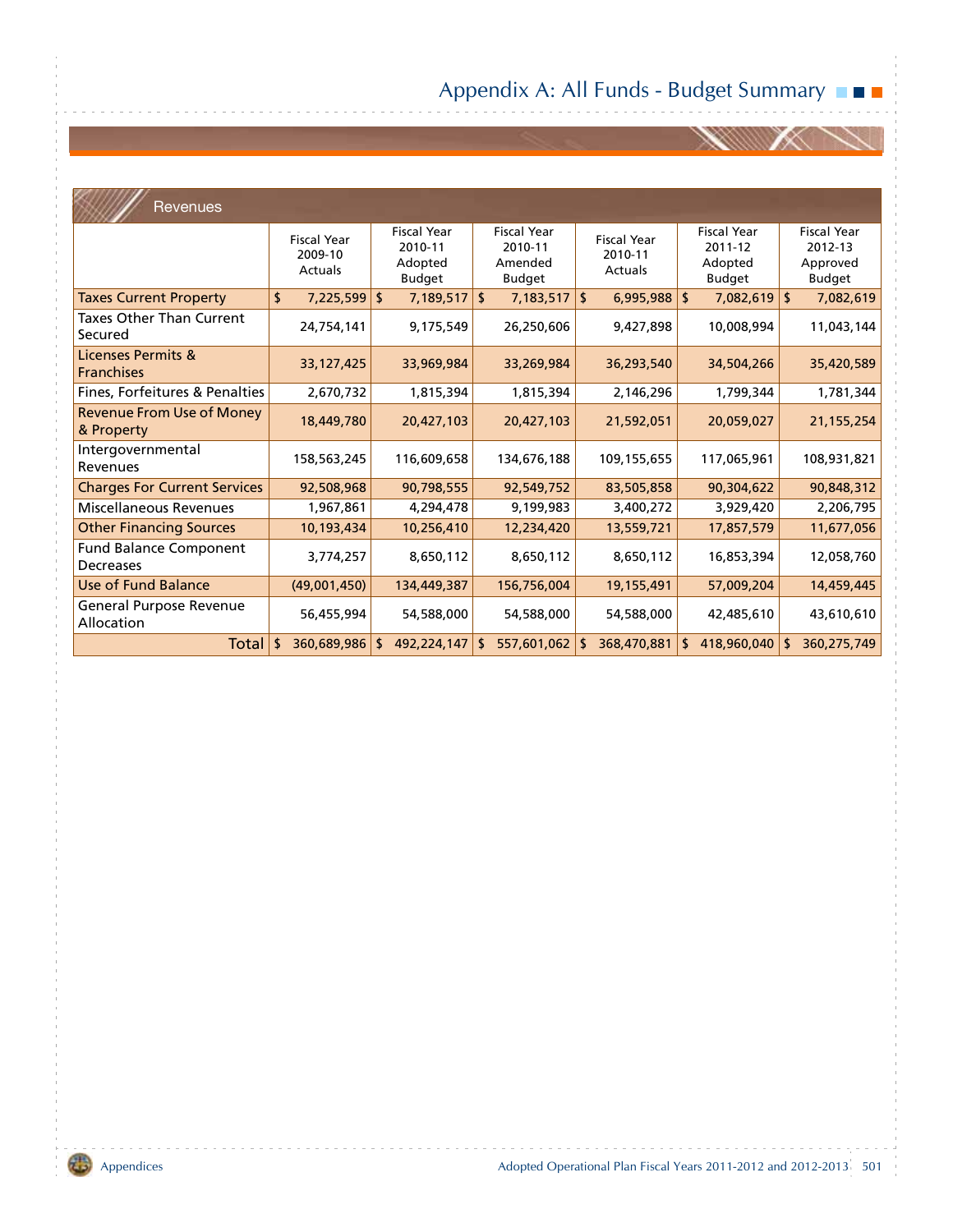#### Community Services Group

| Staffing |             |               |                    |
|----------|-------------|---------------|--------------------|
|          | Fiscal Year | Fiscal Year   | <b>Fiscal Year</b> |
|          | 2010-11     | 2011-12       | 2012-13            |
|          | Adopted     | Adopted       | Approved           |
|          | Budget      | <b>Budget</b> | Budget             |
| Total    | 978.25      | 963.50        | 949.50             |

| <b>Expenditures</b>                               |                                                 |                                                           |                                                    |                                          |                                                           |                                                            |
|---------------------------------------------------|-------------------------------------------------|-----------------------------------------------------------|----------------------------------------------------|------------------------------------------|-----------------------------------------------------------|------------------------------------------------------------|
|                                                   | <b>Fiscal Year</b><br>2009-10<br><b>Actuals</b> | <b>Fiscal Year</b><br>2010-11<br>Adopted<br><b>Budget</b> | <b>Fiscal Year</b><br>2010-11<br>Amended<br>Budget | <b>Fiscal Year</b><br>2010-11<br>Actuals | <b>Fiscal Year</b><br>2011-12<br>Adopted<br><b>Budget</b> | <b>Fiscal Year</b><br>2012-13<br>Approved<br><b>Budget</b> |
| <b>Salaries &amp; Benefits</b>                    | $84,539,289$ \$<br>\$                           | $88,898,147$ \$                                           | 88,737,532                                         | $85,261,397$ \$<br>  \$                  | $93,137,271$ \$                                           | 90,794,154                                                 |
| Services & Supplies                               | 133,939,072                                     | 154,439,225                                               | 175,493,785                                        | 122,898,089                              | 149,485,512                                               | 137,944,928                                                |
| <b>Other Charges</b>                              | 23,782,998                                      | 24,088,034                                                | 34,044,752                                         | 21,264,284                               | 21,529,934                                                | 19,532,634                                                 |
| Capital Assets/Land<br>Acquisition                |                                                 |                                                           |                                                    | (440, 339)                               |                                                           | 2,000,000                                                  |
| <b>Capital Assets Equipment</b>                   | 323,150                                         | 10,418,544                                                | 14,101,594                                         | 756,783                                  | 10,103,634                                                | 9,483,634                                                  |
| Expenditure Transfer &<br><b>Reimbursements</b>   | (92, 278)                                       | (183,600)                                                 | (183,600)                                          | (86, 625)                                | (93,000)                                                  | (83,000)                                                   |
| <b>Reserves</b>                                   |                                                 | 103,000                                                   | 103,000                                            |                                          | 103,000                                                   | 103,000                                                    |
| <b>Fund Balance Component</b><br><b>Increases</b> |                                                 | 1,260,319                                                 | 1,260,319                                          | 1,260,319                                |                                                           |                                                            |
| <b>Operating Transfers Out</b>                    | 14,666,725                                      | 10,675,622                                                | 16,963,826                                         | 14,598,626                               | 10,590,021                                                | 10,259,592                                                 |
| <b>Management Reserves</b>                        |                                                 | 3,750,000                                                 | 3,050,000                                          |                                          | 4,250,000                                                 | 4,250,000                                                  |
| Total                                             | \$<br>$257,158,956$ \$                          | 293,449,291                                               | 333,571,208                                        | $245,512,534$ \$<br>\$                   | 289,106,372                                               | 274,284,942<br>\$                                          |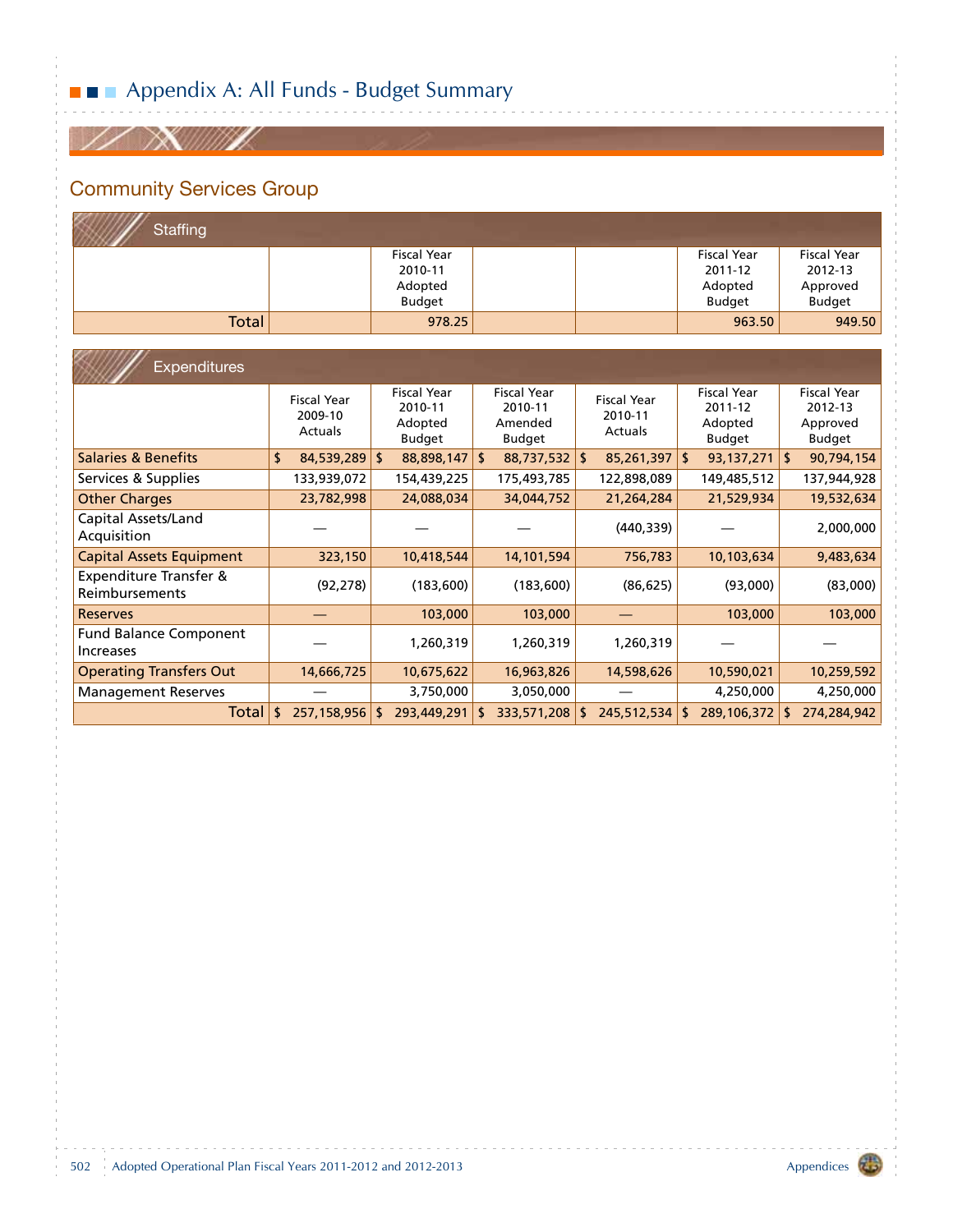| Revenues                                          |                                                 |                                                           |                                                           |                                                 |                                                    |                                                            |
|---------------------------------------------------|-------------------------------------------------|-----------------------------------------------------------|-----------------------------------------------------------|-------------------------------------------------|----------------------------------------------------|------------------------------------------------------------|
|                                                   | <b>Fiscal Year</b><br>2009-10<br><b>Actuals</b> | <b>Fiscal Year</b><br>2010-11<br>Adopted<br><b>Budget</b> | <b>Fiscal Year</b><br>2010-11<br>Amended<br><b>Budget</b> | <b>Fiscal Year</b><br>2010-11<br><b>Actuals</b> | <b>Fiscal Year</b><br>2011-12<br>Adopted<br>Budget | <b>Fiscal Year</b><br>2012-13<br>Approved<br><b>Budget</b> |
| <b>Taxes Current Property</b>                     | $28,004,554$ \$<br>\$                           | 28,235,612                                                | $\mathbf{\hat{S}}$<br>28,235,612                          | $27,304,052$ \$<br>\$                           | 27,909,997                                         | 27,662,352<br>\$                                           |
| Taxes Other Than Current<br>Secured               | 4,720,258                                       | 4,890,714                                                 | 4,890,714                                                 | 4,345,159                                       | 4,766,679                                          | 4,804,141                                                  |
| Licenses Permits &<br><b>Franchises</b>           | 2,267,834                                       | 2,181,409                                                 | 2,181,409                                                 | 2,210,720                                       | 2,181,409                                          | 2,181,409                                                  |
| Fines, Forfeitures & Penalties                    | 2,667                                           | 3,000                                                     | 3,000                                                     | (33, 421)                                       | 3,000                                              | 3,000                                                      |
| <b>Revenue From Use of Money</b><br>& Property    | 2,330,755                                       | 2,747,979                                                 | 2,747,979                                                 | 2,280,052                                       | 2,471,090                                          | 2,454,029                                                  |
| Intergovernmental<br>Revenues                     | 31,793,740                                      | 34,240,815                                                | 48,777,753                                                | 34,825,379                                      | 31,129,271                                         | 25,852,067                                                 |
| <b>Charges For Current Services</b>               | 143,745,900                                     | 164,354,533                                               | 176,727,391                                               | 139,828,308                                     | 158,336,774                                        | 162,706,872                                                |
| <b>Miscellaneous Revenues</b>                     | 7,196,640                                       | 6,148,580                                                 | 6,802,141                                                 | 9,997,027                                       | 3,740,325                                          | 2,576,872                                                  |
| <b>Other Financing Sources</b>                    | 16,801,625                                      | 11,425,622                                                | 16,976,189                                                | 14,900,604                                      | 10,990,021                                         | 10,659,592                                                 |
| Residual Equity Transfers In                      | 1,213,761                                       |                                                           |                                                           | 405,598                                         |                                                    |                                                            |
| <b>Fund Balance Component</b><br><b>Decreases</b> | 3,573,412                                       |                                                           |                                                           |                                                 | 1,260,319                                          |                                                            |
| Use of Fund Balance                               | (3,683,372)                                     | 20,676,027                                                | 27,684,020                                                | (9,095,943)                                     | 27,572,487                                         | 16,439,608                                                 |
| <b>General Purpose Revenue</b><br>Allocation      | 19,191,183                                      | 18,545,000                                                | 18,545,000                                                | 18,545,000                                      | 18,745,000                                         | 18,945,000                                                 |
| Total                                             | 257,158,956<br>\$                               | 293,449,291<br>l \$                                       | 333,571,208                                               | $245,512,534$ \$<br>\$                          | 289,106,372                                        | 274,284,942<br>\$                                          |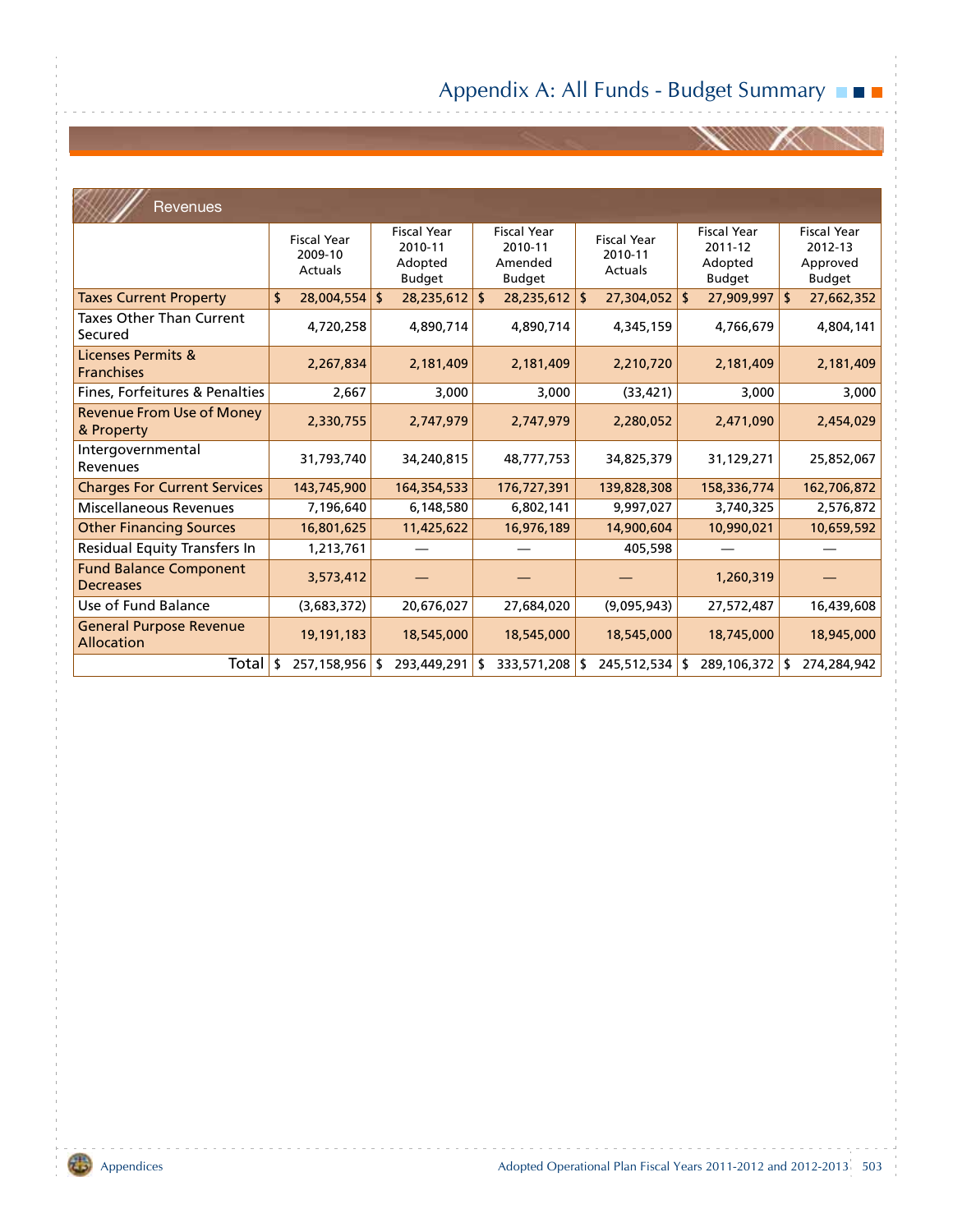#### Finance and General Government Group

| Staffing     |                    |                    |                    |
|--------------|--------------------|--------------------|--------------------|
|              | <b>Fiscal Year</b> | <b>Fiscal Year</b> | <b>Fiscal Year</b> |
|              | 2010-11            | 2011-12            | 2012-13            |
|              | Adopted            | Adopted            | Approved           |
|              | Budget             | Budget             | <b>Budget</b>      |
| <b>Total</b> | 1,165.50           | 1,166.50           | 1,166.50           |

| <b>Expenditures</b>                      |                                          |                                                    |                                                           |                                          |                                                    |                                                     |
|------------------------------------------|------------------------------------------|----------------------------------------------------|-----------------------------------------------------------|------------------------------------------|----------------------------------------------------|-----------------------------------------------------|
|                                          | <b>Fiscal Year</b><br>2009-10<br>Actuals | <b>Fiscal Year</b><br>2010-11<br>Adopted<br>Budget | <b>Fiscal Year</b><br>2010-11<br>Amended<br><b>Budget</b> | <b>Fiscal Year</b><br>2010-11<br>Actuals | <b>Fiscal Year</b><br>2011-12<br>Adopted<br>Budget | <b>Fiscal Year</b><br>2012-13<br>Approved<br>Budget |
| <b>Salaries &amp; Benefits</b>           | 118,818,053<br>\$                        | \$<br>123,212,807                                  | 123,322,807                                               | $117,847,443$ \$                         | 126,336,042                                        | 126,323,782                                         |
| Services & Supplies                      | 197,976,556                              | 233,064,329                                        | 290,233,189                                               | 195,391,697                              | 234,884,230                                        | 169,388,041                                         |
| <b>Other Charges</b>                     | 2,960,147                                |                                                    | 1,500                                                     | 2,421,150                                | 1,000                                              | 1,000                                               |
| Capital Assets/Land<br>Acquisition       | (8,339,218)                              |                                                    |                                                           |                                          |                                                    |                                                     |
| <b>Capital Assets Equipment</b>          | 130,787                                  | 262,000                                            | 301,649                                                   | 131,552                                  | 581,000                                            | 481,000                                             |
| Expenditure Transfer &<br>Reimbursements | (777, 306)                               | (1, 162, 110)                                      | (1, 162, 110)                                             | (976, 288)                               | (1, 150, 160)                                      | (1, 143, 570)                                       |
| <b>Operating Transfers Out</b>           | 247,522                                  |                                                    |                                                           |                                          |                                                    |                                                     |
| <b>Management Reserves</b>               |                                          | 4,960,000                                          | 4,360,000                                                 |                                          | 2,500,000                                          |                                                     |
| Total I                                  | 311,016,542                              | 360,337,026<br>-S                                  | 417,057,035                                               | $314,815,553$ \$<br>\$                   | 363, 152, 112                                      | 295,050,253<br>-S                                   |

| <b>Revenues</b>                              |                                          |                                                    |                                                    |                                          |                                                           |                                                            |
|----------------------------------------------|------------------------------------------|----------------------------------------------------|----------------------------------------------------|------------------------------------------|-----------------------------------------------------------|------------------------------------------------------------|
|                                              | <b>Fiscal Year</b><br>2009-10<br>Actuals | <b>Fiscal Year</b><br>2010-11<br>Adopted<br>Budget | <b>Fiscal Year</b><br>2010-11<br>Amended<br>Budget | <b>Fiscal Year</b><br>2010-11<br>Actuals | <b>Fiscal Year</b><br>2011-12<br>Adopted<br><b>Budget</b> | <b>Fiscal Year</b><br>2012-13<br>Approved<br><b>Budget</b> |
| <b>Taxes Other Than Current</b><br>Secured   | $(421)$ \$<br>\$                         |                                                    | S                                                  | S                                        |                                                           | S                                                          |
| Licenses Permits &<br><b>Franchises</b>      | 655,228                                  | 807,500                                            | 807,500                                            | 744,867                                  | 844,000                                                   | 844,000                                                    |
| Fines, Forfeitures & Penalties               | 981,192                                  | 1,035,450                                          | 1,035,450                                          | 1,004,287                                | 1,035,450                                                 | 1,035,450                                                  |
| Revenue From Use of Money<br>& Property      | 174,603                                  | 215,000                                            | 215,000                                            | 198,873                                  | 116,000                                                   | 116,000                                                    |
| Intergovernmental<br><b>Revenues</b>         | 67,113                                   | 37,158                                             | 37,158                                             | 57,531                                   | 56,924                                                    | 56,924                                                     |
| <b>Charges For Current Services</b>          | 181,436,102                              | 185,339,989                                        | 196,670,103                                        | 175,433,123                              | 187,496,637                                               | 167,445,729                                                |
| <b>Miscellaneous Revenues</b>                | 7,407,123                                | 8,818,633                                          | 8,818,633                                          | 7,885,533                                | 8,686,018                                                 | 8,055,703                                                  |
| <b>Other Financing Sources</b>               | 3,108,833                                | 3,689,471                                          | 3,689,471                                          | 1,998,345                                | 4,454,688                                                 | 4,675,447                                                  |
| Use of Fund Balance                          | 3,898,793                                | 52,193,825                                         | 97,583,720                                         | 19,292,994                               | 50,621,395                                                | 680,000                                                    |
| <b>General Purpose Revenue</b><br>Allocation | 113,287,976                              | 108,200,000                                        | 108,200,000                                        | 108,200,000                              | 109,841,000                                               | 112,141,000                                                |
| Total                                        | $311,016,542$ \$<br>\$                   | 360,337,026                                        | $417,057,035$ \$<br>\$                             | 314,815,553                              | $363, 152, 112$ \$<br>\$                                  | 295,050,253                                                |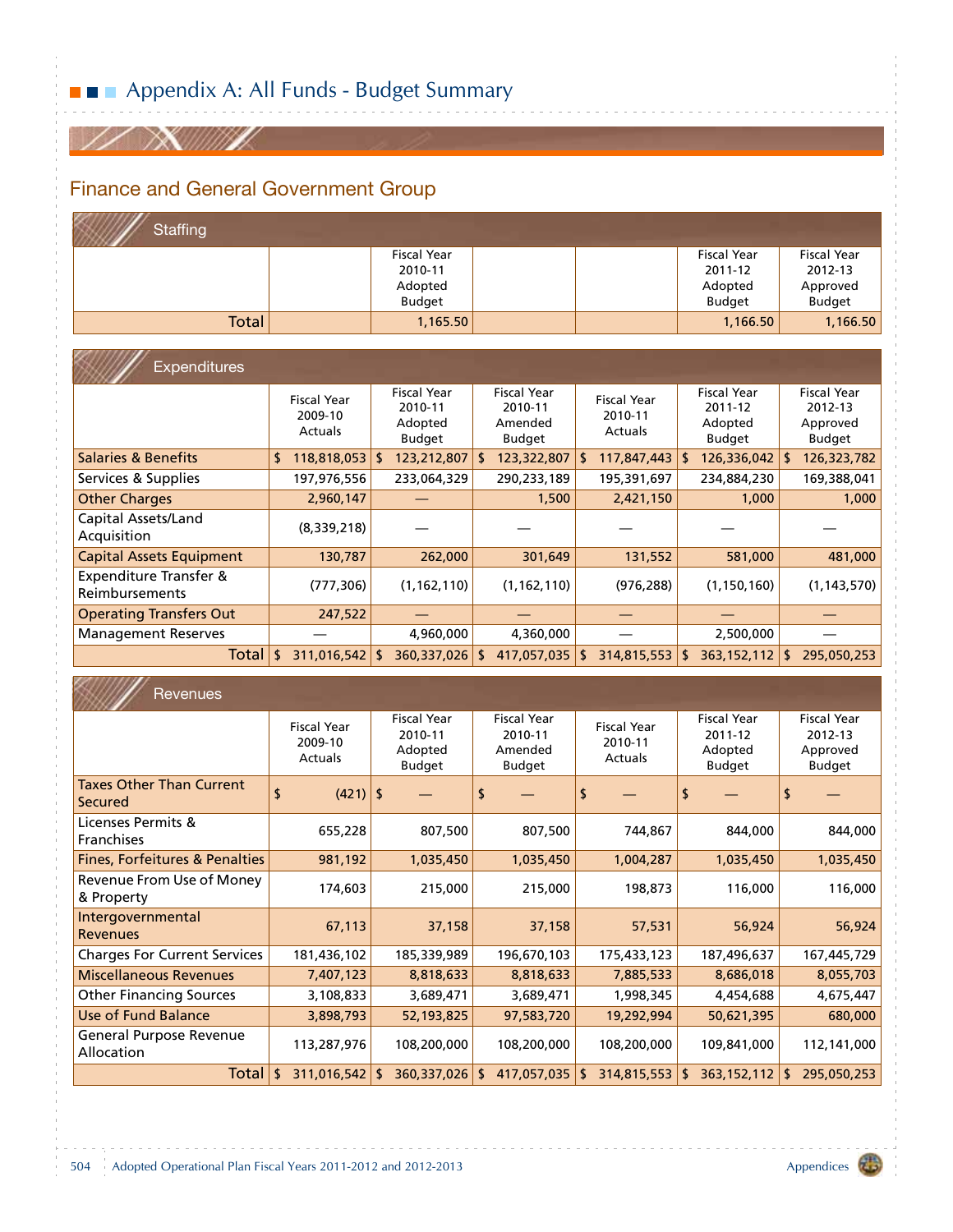## Capital Program

## **Expenditures**

| <b><i>UNISOSIA A</i></b>                          |                                          |                                                           |                                             |                                                 |                                                    |                                                            |
|---------------------------------------------------|------------------------------------------|-----------------------------------------------------------|---------------------------------------------|-------------------------------------------------|----------------------------------------------------|------------------------------------------------------------|
|                                                   | <b>Fiscal Year</b><br>2009-10<br>Actuals | <b>Fiscal Year</b><br>2010-11<br>Adopted<br><b>Budget</b> | Fiscal Year<br>2010-11<br>Amended<br>Budget | <b>Fiscal Year</b><br>2010-11<br><b>Actuals</b> | <b>Fiscal Year</b><br>2011-12<br>Adopted<br>Budget | <b>Fiscal Year</b><br>2012-13<br>Approved<br><b>Budget</b> |
| <b>Services &amp; Supplies</b>                    | $501,503$ \$                             | $407,000$   \$                                            | $10,017,196$ \$                             | $9,681,601$ \$                                  | $663,000$ \$                                       | 533,000                                                    |
| <b>Other Charges</b>                              | 1,284,876                                |                                                           |                                             |                                                 |                                                    |                                                            |
| <b>Capital Assets/Land</b><br>Acquisition         | 115,949,188                              | 192,485,000                                               | 513,822,153                                 | 118,855,907                                     | 117,277,000                                        | 28,740,000                                                 |
| <b>Fund Balance Component</b><br><b>Increases</b> | 250,000                                  |                                                           |                                             |                                                 |                                                    |                                                            |
| <b>Operating Transfers Out</b>                    | 8,815,075                                | 9,285,095                                                 | 9,285,095                                   | 9,277,823                                       | 9,279,645                                          | 9,278,883                                                  |
| Total                                             | 126,800,642                              | 202,177,095 \$                                            | $533,559,844$ \$                            | 138,250,730 \$                                  | 127,219,645 \$                                     | 38,551,883                                                 |

| Revenues                                          |                                                 |                                                           |                                             |                                                 |                                                           |                                                     |
|---------------------------------------------------|-------------------------------------------------|-----------------------------------------------------------|---------------------------------------------|-------------------------------------------------|-----------------------------------------------------------|-----------------------------------------------------|
|                                                   | <b>Fiscal Year</b><br>2009-10<br><b>Actuals</b> | <b>Fiscal Year</b><br>2010-11<br>Adopted<br><b>Budget</b> | Fiscal Year<br>2010-11<br>Amended<br>Budget | <b>Fiscal Year</b><br>2010-11<br><b>Actuals</b> | <b>Fiscal Year</b><br>2011-12<br>Adopted<br><b>Budget</b> | Fiscal Year<br>2012-13<br>Approved<br><b>Budget</b> |
| <b>Revenue From Use of Money</b><br>& Property    | \$<br>$433.476$ \$                              | $429,553$ \$                                              | 429,553                                     | $296,767$ \$<br>\$                              | $321,012$ \$                                              | 328,197                                             |
| Intergovernmental<br>Revenues                     | 6,550,940                                       | 6,208,883                                                 | 16,745,664                                  | 7,023,844                                       | 10,000,037                                                | 4,263,686                                           |
| <b>Miscellaneous Revenues</b>                     | 3,811,748                                       |                                                           | 2,033,558                                   | 450,504                                         |                                                           |                                                     |
| <b>Other Financing Sources</b>                    | 113,577,426                                     | 191,985,000                                               | 510,254,995                                 | 120,884,741                                     | 111,541,000                                               | 33,960,000                                          |
| <b>Fund Balance Component</b><br><b>Decreases</b> | 250,000                                         |                                                           |                                             |                                                 |                                                           |                                                     |
| Use of Fund Balance                               | 2,177,052                                       | 3,553,659                                                 | 4,096,074                                   | 9,594,875                                       | 5,357,596                                                 |                                                     |
| Total                                             | 126,800,642                                     | $202, 177, 095$ \$                                        | 533,559,844                                 | $138,250,730$ \$                                | 127,219,645                                               | 38,551,883<br><sup>5</sup>                          |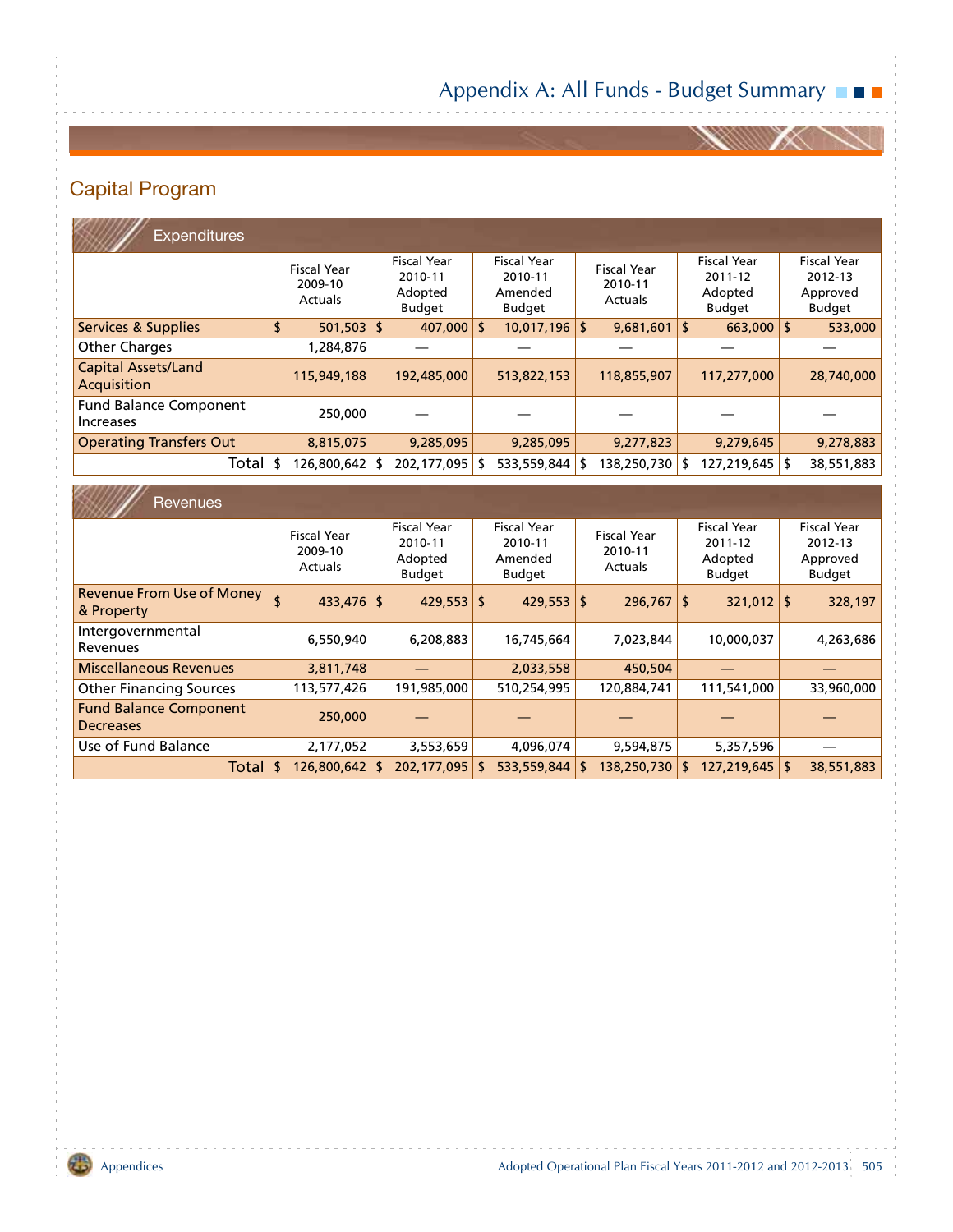#### Finance Other

| <b>Expenditures</b>                               |                                          |                                                           |                                                    |                                                 |                                                    |                                                            |
|---------------------------------------------------|------------------------------------------|-----------------------------------------------------------|----------------------------------------------------|-------------------------------------------------|----------------------------------------------------|------------------------------------------------------------|
|                                                   | <b>Fiscal Year</b><br>2009-10<br>Actuals | <b>Fiscal Year</b><br>2010-11<br>Adopted<br><b>Budget</b> | <b>Fiscal Year</b><br>2010-11<br>Amended<br>Budget | <b>Fiscal Year</b><br>2010-11<br><b>Actuals</b> | <b>Fiscal Year</b><br>2011-12<br>Adopted<br>Budget | <b>Fiscal Year</b><br>2012-13<br>Approved<br><b>Budget</b> |
| <b>Salaries &amp; Benefits</b>                    | \$<br>$1,638,784$ \$                     |                                                           |                                                    |                                                 |                                                    |                                                            |
| Services & Supplies                               | 20,049,185                               | 61,981,872                                                | 64,958,272                                         | 21,528,853                                      | 51,399,146                                         | 98,017,375                                                 |
| <b>Other Charges</b>                              | 274,545,745                              | 164,815,504                                               | 166,059,254                                        | 179,551,482                                     | 172,272,102                                        | 174,937,973                                                |
| Reserves                                          |                                          | 22,000,000                                                | 22,000,000                                         |                                                 | 21,700,000                                         | 21,700,000                                                 |
| <b>Fund Balance Component</b><br><b>Increases</b> | 100,000,000                              | 4,000                                                     | 4,000                                              | 4,000                                           |                                                    |                                                            |
| <b>Operating Transfers Out</b>                    | 80,697,494                               | 196,224,471                                               | 407,343,434                                        | 61,280,313                                      | 85,614,688                                         | 7,375,447                                                  |
| Total                                             | $476,931,208$ \$<br>\$                   | $445,025,847$ \$                                          | 660,364,961                                        | $262,364,649$ \$<br>S                           | 330,985,936                                        | 302,030,795                                                |
| Revenues                                          |                                          |                                                           |                                                    |                                                 |                                                    |                                                            |

|                                                   | <b>Fiscal Year</b><br>2009-10<br>Actuals | <b>Fiscal Year</b><br>2010-11<br>Adopted<br><b>Budget</b> | <b>Fiscal Year</b><br>2010-11<br>Amended<br>Budget | <b>Fiscal Year</b><br>2010-11<br><b>Actuals</b> | <b>Fiscal Year</b><br>2011-12<br>Adopted<br>Budget | <b>Fiscal Year</b><br>2012-13<br>Approved<br><b>Budget</b> |
|---------------------------------------------------|------------------------------------------|-----------------------------------------------------------|----------------------------------------------------|-------------------------------------------------|----------------------------------------------------|------------------------------------------------------------|
| <b>Taxes Current Property</b>                     | $24,997$ \$<br>\$                        | $26,250$ \$                                               | 26,250                                             | 22,031<br>\$                                    | $\vert$ \$                                         | \$                                                         |
| <b>Taxes Other Than Current</b><br>Secured        | (41)                                     |                                                           |                                                    | 36                                              |                                                    |                                                            |
| Fines, Forfeitures & Penalties                    | 2,717,098                                | 2,712,118                                                 | 2,712,118                                          | 2,712,081                                       | 2,452,211                                          | 2,451,690                                                  |
| Revenue From Use of Money<br>& Property           | 2,505,030                                | 2,179,336                                                 | 2,179,336                                          | 2,138,060                                       | 1,812,130                                          | 1,922,489                                                  |
| Intergovernmental<br><b>Revenues</b>              | 800,352                                  | 800,000                                                   | 800,000                                            | 800,301                                         | 800,000                                            | 800,000                                                    |
| <b>Charges For Current Services</b>               | 195,423,628                              | 127,390,051                                               | 127,390,051                                        | 126,931,898                                     | 128,215,978                                        | 129,799,197                                                |
| <b>Miscellaneous Revenues</b>                     | 2,751,791                                |                                                           | 13,636,559                                         | 9,451,693                                       |                                                    |                                                            |
| <b>Other Financing Sources</b>                    | 33,062,911                               | 9,589,933                                                 | 9,589,933                                          | 9,536,082                                       | 9,588,791                                          | 9,588,028                                                  |
| <b>Fund Balance Component</b><br><b>Decreases</b> | 179,436                                  | 176,659                                                   | 176,659                                            | 176,659                                         | 67,436                                             |                                                            |
| Use of Fund Balance                               | 64,374,521                               | 121,581,500                                               | 323,284,055                                        | (69, 974, 194)                                  | 21,460,000                                         | 11,500,000                                                 |
| <b>General Purpose Revenue</b><br>Allocation      | 175,091,485                              | 180,570,000                                               | 180,570,000                                        | 180,570,000                                     | 166,589,390                                        | 145,969,391                                                |
| Total                                             | \$<br>476,931,208                        | 445,025,847<br>\$                                         | 660,364,961                                        | 262,364,649<br>S                                | 330,985,936<br>-\$                                 | 302,030,795                                                |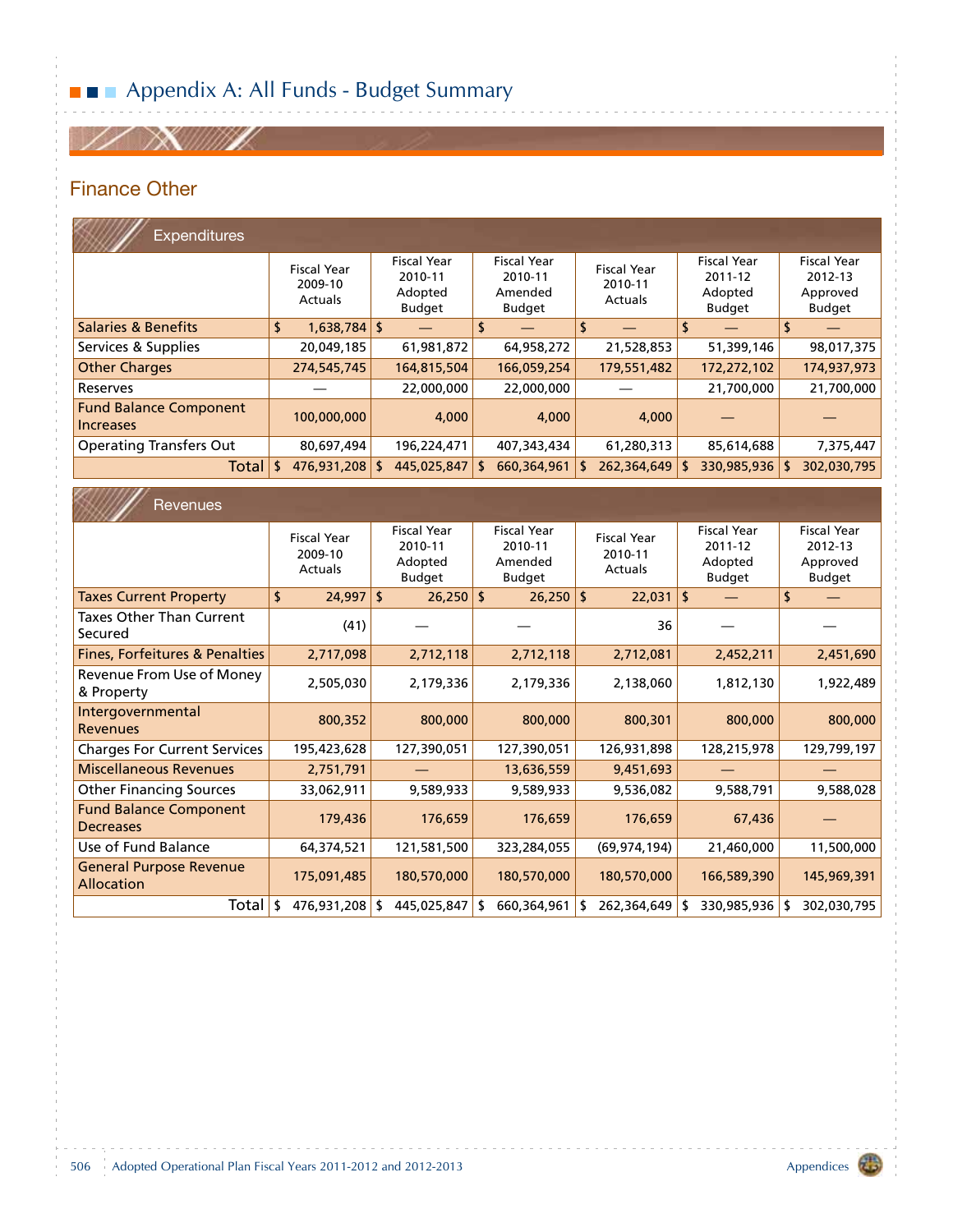#### Total General Purpose Revenue

| <b>General Purpose Revenue</b>                 |                                                 |                                                    |                                                    |                                          |                                                    |                                                            |  |  |
|------------------------------------------------|-------------------------------------------------|----------------------------------------------------|----------------------------------------------------|------------------------------------------|----------------------------------------------------|------------------------------------------------------------|--|--|
|                                                | <b>Fiscal Year</b><br>2009-10<br><b>Actuals</b> | <b>Fiscal Year</b><br>2010-11<br>Adopted<br>Budget | <b>Fiscal Year</b><br>2010-11<br>Amended<br>Budget | <b>Fiscal Year</b><br>2010-11<br>Actuals | <b>Fiscal Year</b><br>2011-12<br>Adopted<br>Budget | <b>Fiscal Year</b><br>2012-13<br>Approved<br><b>Budget</b> |  |  |
| <b>Taxes Current Property</b>                  | 506,393,406<br>\$.                              | 497,576,343<br>\$                                  | 497,576,343                                        | 501, 166, 532                            | 505,813,659                                        | 506,735,096<br>\$                                          |  |  |
| <b>Taxes Other Than Current</b><br>Secured     | 399,604,981                                     | 383,234,449                                        | 383,234,449                                        | 400,456,144                              | 381,647,350                                        | 381,653,279                                                |  |  |
| Licenses Permits &<br><b>Franchises</b>        | 10,167,776                                      | 10,083,693                                         | 10,083,693                                         | 10,585,241                               | 10,336,530                                         | 10,389,895                                                 |  |  |
| Fines, Forfeitures & Penalties                 | 17,660,396                                      | 19,226,933                                         | 19,226,933                                         | 17,292,482                               | 17,225,791                                         | 17,265,217                                                 |  |  |
| <b>Revenue From Use of Money</b><br>& Property | 10,980,372                                      | 7,623,775                                          | 7,623,775                                          | 7,192,137                                | 7,525,430                                          | 7,525,430                                                  |  |  |
| Intergovernmental<br>Revenues                  | 35,442,400                                      | 35,625,970                                         | 35,625,970                                         | 35,677,914                               | 40,844,935                                         | 41,005,308                                                 |  |  |
| <b>Charges For Current Services</b>            | 1,282,062                                       |                                                    |                                                    | 182,049                                  |                                                    |                                                            |  |  |
| <b>Miscellaneous Revenues</b>                  | 1,793,530                                       | 1,028,837                                          | 1,028,837                                          | 2,028,327                                | 1,028,305                                          | 1,027,775                                                  |  |  |
| Total                                          | 983,324,922<br>\$                               | 954,400,000                                        | 954,400,000                                        | 974,580,825                              | 964,422,000                                        | 965,602,000<br>\$                                          |  |  |

and a series of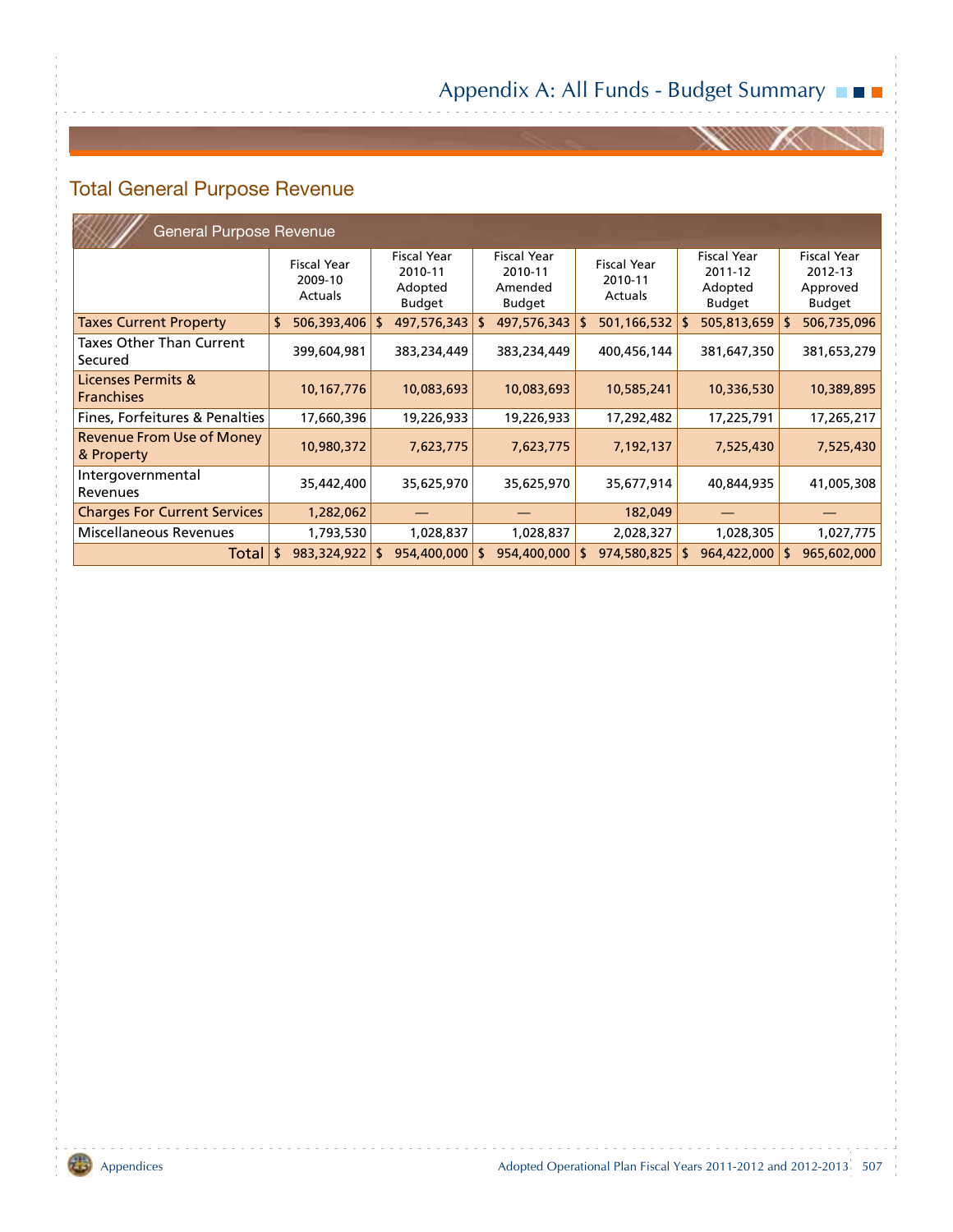# Appendix B: Budget Summary and Changes in Fund Balance

#### Appropriations/Expenditures by Fund Type

| County Funds by Type                                 |                                                 |                                                                     |                                                           |                                                 |                                                    |                                                     |
|------------------------------------------------------|-------------------------------------------------|---------------------------------------------------------------------|-----------------------------------------------------------|-------------------------------------------------|----------------------------------------------------|-----------------------------------------------------|
|                                                      | <b>Fiscal Year</b><br>2009-10<br><b>Actuals</b> | <b>Fiscal Year</b><br>2010-11<br>Adopted<br>Budget                  | <b>Fiscal Year</b><br>2010-11<br>Amended<br><b>Budget</b> | <b>Fiscal Year</b><br>2010-11<br><b>Actuals</b> | <b>Fiscal Year</b><br>2011-12<br>Adopted<br>Budget | <b>Fiscal Year</b><br>2012-13<br>Approved<br>Budget |
| <b>General Fund</b>                                  | \$3,362,626,472                                 | \$3,739,051,413                                                     | \$4,086,771,375                                           | \$3,261,867,191                                 | \$3,742,809,210                                    | \$3,537,167,637                                     |
| Special Revenue Funds                                | 384,721,562                                     | 397,362,183                                                         | 455,692,519                                               | 360,961,953                                     | 389,393,890                                        | 372,847,286                                         |
| <b>Capital Project Funds</b>                         | 126,800,642                                     | 202,177,095                                                         | 533,559,844                                               | 138,250,730                                     | 127,219,645                                        | 38,551,883                                          |
| Debt Service County Family                           | 181,674,906                                     | 81,430,375                                                          | 81,451,019                                                | 81,451,018                                      | 81,354,997                                         | 81,438,216                                          |
| <b>County Proprietary</b><br><b>Enterprise Funds</b> | 18,604,730                                      | 22,483,038                                                          | 29,467,232                                                | 19,198,746                                      | 24,314,387                                         | 21,126,573                                          |
| County Proprietary Internal<br>Service Funds         | 330,911,735                                     | 366,166,246                                                         | 393,350,048                                               | 338,636,779                                     | 362,767,837                                        | 346,226,556                                         |
| <b>Air Pollution Control District</b>                | 32,128,447                                      | 41,220,708                                                          | 57,699,134                                                | 35,997,811                                      | 45,088,021                                         | 41,565,212                                          |
| <b>County Service Areas</b>                          | 13,535,066                                      | 15,204,502                                                          | 15,633,638                                                | 14,076,350                                      | 15, 161, 711                                       | 15,398,199                                          |
| <b>Miscellaneous Special</b><br><b>Districts</b>     | 9,382,797                                       | 11,695,110                                                          | 14,004,415                                                | 9,204,168                                       | 14,968,662                                         | 9,694,967                                           |
| <b>Permanent Road Divisions</b>                      | 1,358,643                                       | 8,278,463                                                           | 8,764,504                                                 | 1,441,435                                       | 7,959,608                                          | 7,959,608                                           |
| <b>Sanitation Districts</b>                          | 17,041,162                                      | 62,808,036                                                          | 67,253,503                                                | 51,460,074                                      | 40,065,136                                         | 33,475,636                                          |
| Miscellaneous Local<br>Agencies                      | 9,778,404                                       | 9,100,362                                                           | 9,342,071                                                 | 6,919,666                                       | 8,532,060                                          | 8,017,139                                           |
| Total                                                |                                                 | $$4,488,564,566$ $$4,956,977,531$ $$5,752,989,300$ $$4,319,465,921$ |                                                           |                                                 |                                                    | $\frac{1}{2}$ \$4,859,635,164   \$4,513,468,912     |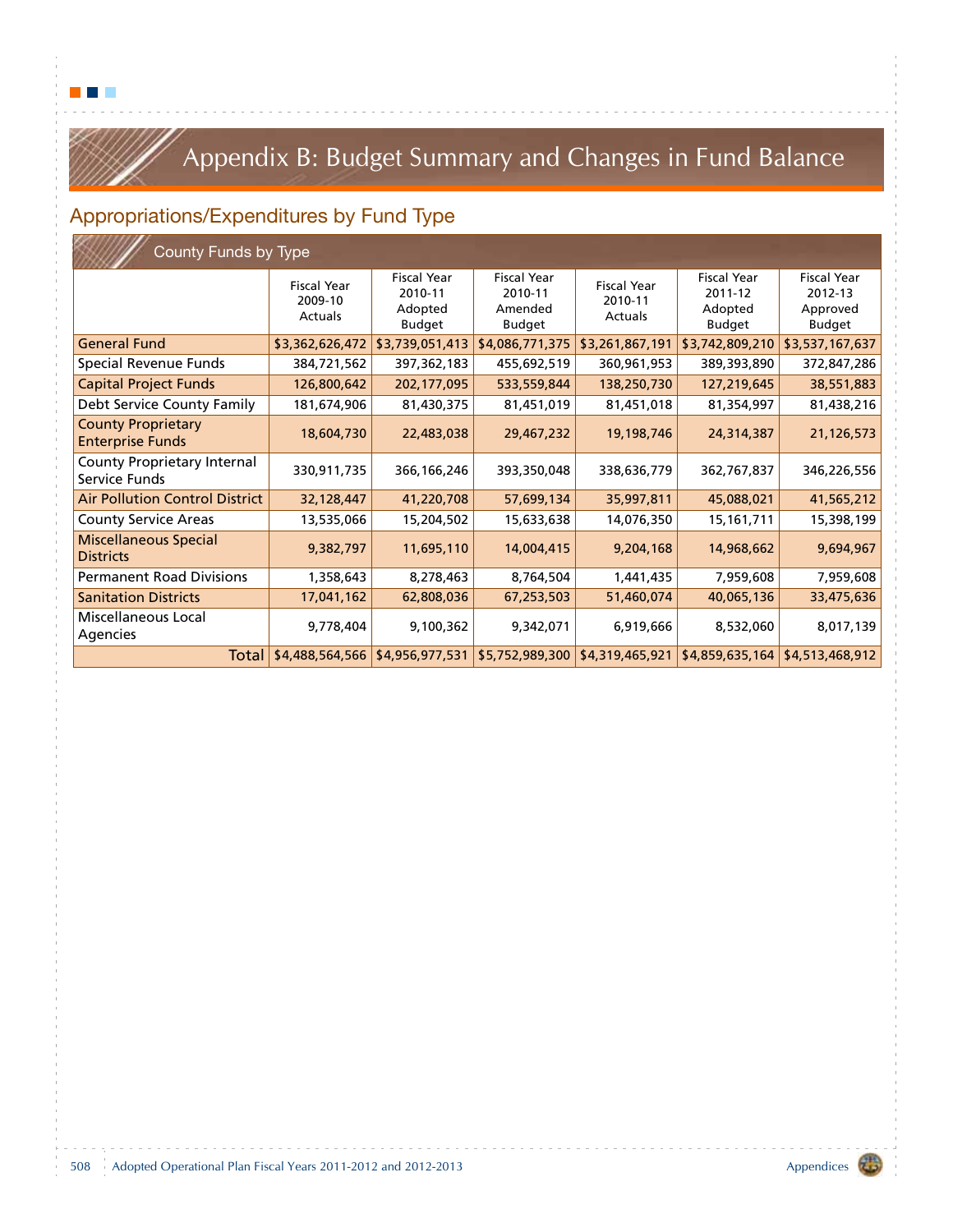#### Appropriations/Expenditures by Group and Fund

|                                                                 | <b>Public Safety Group</b>               |                                                           |                                                           |                                          |                                                           |                                                            |  |  |  |  |  |
|-----------------------------------------------------------------|------------------------------------------|-----------------------------------------------------------|-----------------------------------------------------------|------------------------------------------|-----------------------------------------------------------|------------------------------------------------------------|--|--|--|--|--|
|                                                                 | <b>Fiscal Year</b><br>2009-10<br>Actuals | <b>Fiscal Year</b><br>2010-11<br>Adopted<br><b>Budget</b> | <b>Fiscal Year</b><br>2010-11<br>Amended<br><b>Budget</b> | <b>Fiscal Year</b><br>2010-11<br>Actuals | <b>Fiscal Year</b><br>2011-12<br>Adopted<br><b>Budget</b> | <b>Fiscal Year</b><br>2012-13<br>Approved<br><b>Budget</b> |  |  |  |  |  |
| <b>General Fund</b>                                             | \$1,061,375,226                          | \$1,106,326,610                                           | \$1,165,377,706                                           | \$1,059,709,863                          | \$1,192,341,144                                           | \$1,138,123,821                                            |  |  |  |  |  |
| Sheriff's Asset Forfeiture<br>Program                           | 677,948                                  | 1,100,000                                                 | 4,399,886                                                 | 716,116                                  | 1,100,000                                                 | 1,100,000                                                  |  |  |  |  |  |
| <b>District Attorney Asset</b><br><b>Forfeiture Program Fed</b> | 469,484                                  | 700,000                                                   | 708,799                                                   | 282,341                                  | 700,000                                                   | 700,000                                                    |  |  |  |  |  |
| <b>District Attorney Asset</b><br>Forfeiture State              | 92,937                                   | 25,000                                                    | 25,000                                                    | 5,289                                    | 17,000                                                    | 17,000                                                     |  |  |  |  |  |
| <b>Probation Asset Forfeiture</b><br>Program                    | 11,545                                   | 50,000                                                    | 84,666                                                    | 72,215                                   | 50,000                                                    | 50,000                                                     |  |  |  |  |  |
| Sheriff's Inmate Welfare                                        | 3,933,336                                | 4,978,968                                                 | 5,011,239                                                 | 4,185,792                                | 4,978,968                                                 | 4,978,968                                                  |  |  |  |  |  |
| <b>Probation Inmate Welfare</b>                                 | 188,327                                  | 95,000                                                    | 95,403                                                    | 60,092                                   | 95,000                                                    | 95,000                                                     |  |  |  |  |  |
| <b>Public Safety Proposition172</b><br><b>Special Revenue</b>   | 188,225,767                              | 185,918,649                                               | 189,524,210                                               | 185,918,649                              | 203,105,643                                               | 199,963,213                                                |  |  |  |  |  |
| <b>CSA 107 Elfin Forest Fire</b><br><b>District</b>             | 306,149                                  | 549,469                                                   | 615,615                                                   | 299,440                                  | 425,893                                                   | 425,893                                                    |  |  |  |  |  |
| CSA 107 Elfin Forest Fire<br><b>Mitigation Fee</b>              | 4,407                                    | 9,360                                                     | 9,360                                                     | 9,360                                    |                                                           |                                                            |  |  |  |  |  |
| CSA 109 Mt Laguna Fire<br><b>Medical</b>                        | 69,474                                   | 76,357                                                    | 76,357                                                    | 73,315                                   | 72,647                                                    | 72,647                                                     |  |  |  |  |  |
| CSA 109 Mt Laguna Fire<br><b>Mitigation Fee</b>                 |                                          | 3,710                                                     | 3,710                                                     | 3,710                                    |                                                           |                                                            |  |  |  |  |  |
| <b>CSA 110 Mount Palomar Fire</b><br><b>Medical</b>             | 110,527                                  | 133,729                                                   | 133,729                                                   | 126,751                                  | 133,729                                                   | 133,729                                                    |  |  |  |  |  |
| CSA 110 Mt Palomar Fire<br><b>Mitigation Fee</b>                |                                          | 1,935                                                     | 1,935                                                     | 1,935                                    |                                                           |                                                            |  |  |  |  |  |
| <b>CSA 111 Boulevard Fire</b><br><b>District</b>                | 86,472                                   | 227,785                                                   | 227,785                                                   | 179,290                                  | 84,891                                                    | 84,891                                                     |  |  |  |  |  |
| CSA 111 Boulevard Fire<br><b>Mitigation Fee</b>                 |                                          | 1,970                                                     | 1,970                                                     | 600                                      |                                                           |                                                            |  |  |  |  |  |
| <b>CSA 112 Campo Fire District</b>                              | 103,828                                  | 341,064                                                   | 345,044                                                   | 262,072                                  | 76,064                                                    | 76,064                                                     |  |  |  |  |  |
| CSA 113 San Pasqual Fire<br>District                            | 106,755                                  | 150,710                                                   | 150,710                                                   | 78,357                                   | 107,889                                                   | 107,889                                                    |  |  |  |  |  |
| CSA 113 San Pasqual Fire<br><b>Mitigation Fee</b>               |                                          | 14,116                                                    | 14,116                                                    | 14,116                                   |                                                           |                                                            |  |  |  |  |  |
| CSA 115 Pepper Drive Fire<br>District                           | 364,269                                  | 364,269                                                   | 364,269                                                   | 281,013                                  | 364,269                                                   | 364,269                                                    |  |  |  |  |  |
| CSA 135 Regional 800 MHZ<br><b>Radio System</b>                 | 622,955                                  | 622,955                                                   | 622,955                                                   | 622,955                                  | 622,955                                                   | 622,955                                                    |  |  |  |  |  |
| CSA 135 Del Mar 800 MHZ<br>Zone B                               | 50,483                                   | 50,000                                                    | 50,000                                                    | 50,000                                   | 50,000                                                    | 50,000                                                     |  |  |  |  |  |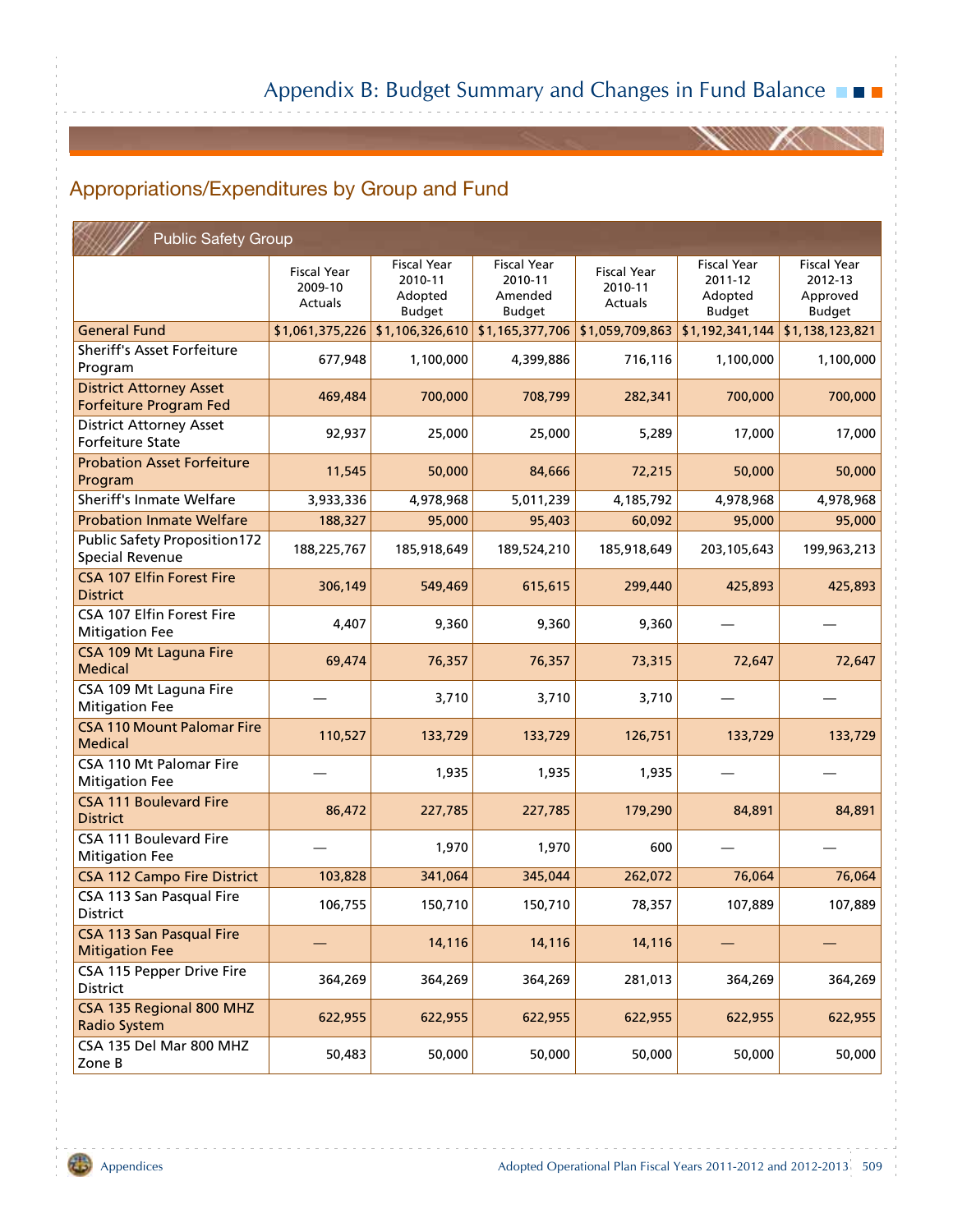## **Appendix B: Budget Summary and Changes in Fund Balance**

| <b>Public Safety Group</b>             |                                                 |                                                    |                                                    |                                                 |                                                    |                                                            |  |  |  |  |
|----------------------------------------|-------------------------------------------------|----------------------------------------------------|----------------------------------------------------|-------------------------------------------------|----------------------------------------------------|------------------------------------------------------------|--|--|--|--|
|                                        | <b>Fiscal Year</b><br>2009-10<br><b>Actuals</b> | <b>Fiscal Year</b><br>2010-11<br>Adopted<br>Budget | Fiscal Year<br>2010-11<br>Amended<br><b>Budget</b> | <b>Fiscal Year</b><br>2010-11<br><b>Actuals</b> | <b>Fiscal Year</b><br>2011-12<br>Adopted<br>Budget | <b>Fiscal Year</b><br>2012-13<br>Approved<br><b>Budget</b> |  |  |  |  |
| CSA 135 Poway 800 MHZ<br>Zone F        | 143,631                                         | 155,502                                            | 155,502                                            | 155,502                                         | 155,502                                            | 155,502                                                    |  |  |  |  |
| CSA 135 Solana Beach 800<br>MHZ Zone H | 37,674                                          | 45,400                                             | 50,400                                             | 44,300                                          | 45,400                                             | 45,400                                                     |  |  |  |  |
| Jail Stores Internal Service<br>Fund   | 4,930,914                                       | 5,400,000                                          | 5,922,744                                          | 5,770,780                                       | 5,800,000                                          | 5,800,000                                                  |  |  |  |  |
| Total l                                | \$1,261,912,107                                 |                                                    | $\frac{1}{2}$ \$1,307,342,558 \$1,373,973,109      |                                                 | <u>  \$1,258,923,852   \$1,410,326,994  </u>       | \$1,352,967,241                                            |  |  |  |  |

| Health and Human Services Agency                 |                                                             |                                                           |                                                               |                                                 |                                                    |                                                            |  |  |  |  |  |
|--------------------------------------------------|-------------------------------------------------------------|-----------------------------------------------------------|---------------------------------------------------------------|-------------------------------------------------|----------------------------------------------------|------------------------------------------------------------|--|--|--|--|--|
|                                                  | Fiscal Year<br>2009-10<br>Actuals                           | <b>Fiscal Year</b><br>2010-11<br>Adopted<br><b>Budget</b> | <b>Fiscal Year</b><br>2010-11<br>Amended<br><b>Budget</b>     | <b>Fiscal Year</b><br>2010-11<br><b>Actuals</b> | <b>Fiscal Year</b><br>2011-12<br>Adopted<br>Budget | <b>Fiscal Year</b><br>2012-13<br>Approved<br><b>Budget</b> |  |  |  |  |  |
| <b>General Fund</b>                              | \$1,662,037,507                                             |                                                           | $$1,820,716,900 \mid $1,841,157,194 \mid $1,698,733,690 \mid$ |                                                 | \$1,883,670,132                                    | \$1,853,800,123                                            |  |  |  |  |  |
| <b>Tobacco Securitization</b><br>Special Revenue | 24,200,000                                                  | 27,500,000                                                | 27,500,000                                                    | 24,371,225                                      | 27,500,000                                         | 27,500,000                                                 |  |  |  |  |  |
| <b>CSA 17 San Dieguito</b><br>Ambulance          | 2,638,587                                                   | 2,707,875                                                 | 2,707,993                                                     | 2,642,615                                       | 2,754,749                                          | 2,755,758                                                  |  |  |  |  |  |
| <b>CSA 69 Heartland Paramedic</b>                | 5,179,030                                                   | 5,496,792                                                 | 5,496,895                                                     | 5,380,192                                       | 5,959,184                                          | 6,252,168                                                  |  |  |  |  |  |
|                                                  | Total   \$1,694,055,124   \$1,856,421,567   \$1,876,862,081 |                                                           |                                                               |                                                 | $\frac{1}{2}$ \$1,731,127,722   \$1,919,884,065    | \$1,890,308,049                                            |  |  |  |  |  |

#### Land Use and Environment Group

| <b><i>CONSTRUCT</i></b>                                    | <b>Fiscal Year</b><br>2009-10<br>Actuals | <b>Fiscal Year</b><br>2010-11<br>Adopted<br>Budget | <b>Fiscal Year</b><br>2010-11<br>Amended<br><b>Budget</b> | <b>Fiscal Year</b><br>2010-11<br>Actuals | <b>Fiscal Year</b><br>2011-12<br>Adopted<br>Budget | <b>Fiscal Year</b><br>2012-13<br>Approved<br><b>Budget</b> |  |
|------------------------------------------------------------|------------------------------------------|----------------------------------------------------|-----------------------------------------------------------|------------------------------------------|----------------------------------------------------|------------------------------------------------------------|--|
| <b>General Fund</b>                                        | 152,124,741<br>\$                        | \$<br>$191,846,964$ \$                             | 180,928,287                                               | $134,407,364$ \$<br>\$                   | 154,705,090                                        | \$<br>125,624,748                                          |  |
| Road Fund                                                  | 109,268,797                              | 131,421,462                                        | 172, 197, 181                                             | 96,975,995                               | 108, 121, 784                                      | 97,544,654                                                 |  |
| <b>Air Pollution Control District</b><br><b>Operations</b> | 18,800,586                               | 19,523,796                                         | 20,654,039                                                | 18,598,989                               | 20,855,870                                         | 21,159,156                                                 |  |
| <b>APCD Air Quality</b><br><b>Improvement Trust</b>        | 5,569,537                                | 10,000,000                                         | 10,784,756                                                | 6,833,544                                | 10,510,179                                         | 10,000,000                                                 |  |
| <b>Air Quality State Moyer</b><br>Program                  | 4,226,825                                | 3,959,412                                          | 8,511,944                                                 | 1,798,212                                | 4,384,110                                          | 3,250,381                                                  |  |
| Air Quality Power General<br>Mitigation                    | 2,233,956                                | 1,000,000                                          | 2,370,777                                                 | 1,081,566                                | 500,000                                            | 100,000                                                    |  |
| <b>Air Quality School Bus</b><br>Program                   | 602,543                                  | 600,000                                            | 1,789,337                                                 | 1,189,385                                |                                                    |                                                            |  |
| Air Quality Proposition 1B<br><b>GMERP</b>                 |                                          | 2,362,500                                          | 6,904,750                                                 | 5,551,636                                | 6,986,362                                          | 7,055,675                                                  |  |
| <b>Air Quality GMERP Early</b><br>Grant                    | 250,000                                  |                                                    | 370,000                                                   | 370,000                                  | 5,000                                              |                                                            |  |
| Air Quality State Lower<br><b>Emission School Bus Prgm</b> |                                          | 3,600,000                                          | 5,683,531                                                 | 423,339                                  | 1,330,000                                          |                                                            |  |

---------

and a state of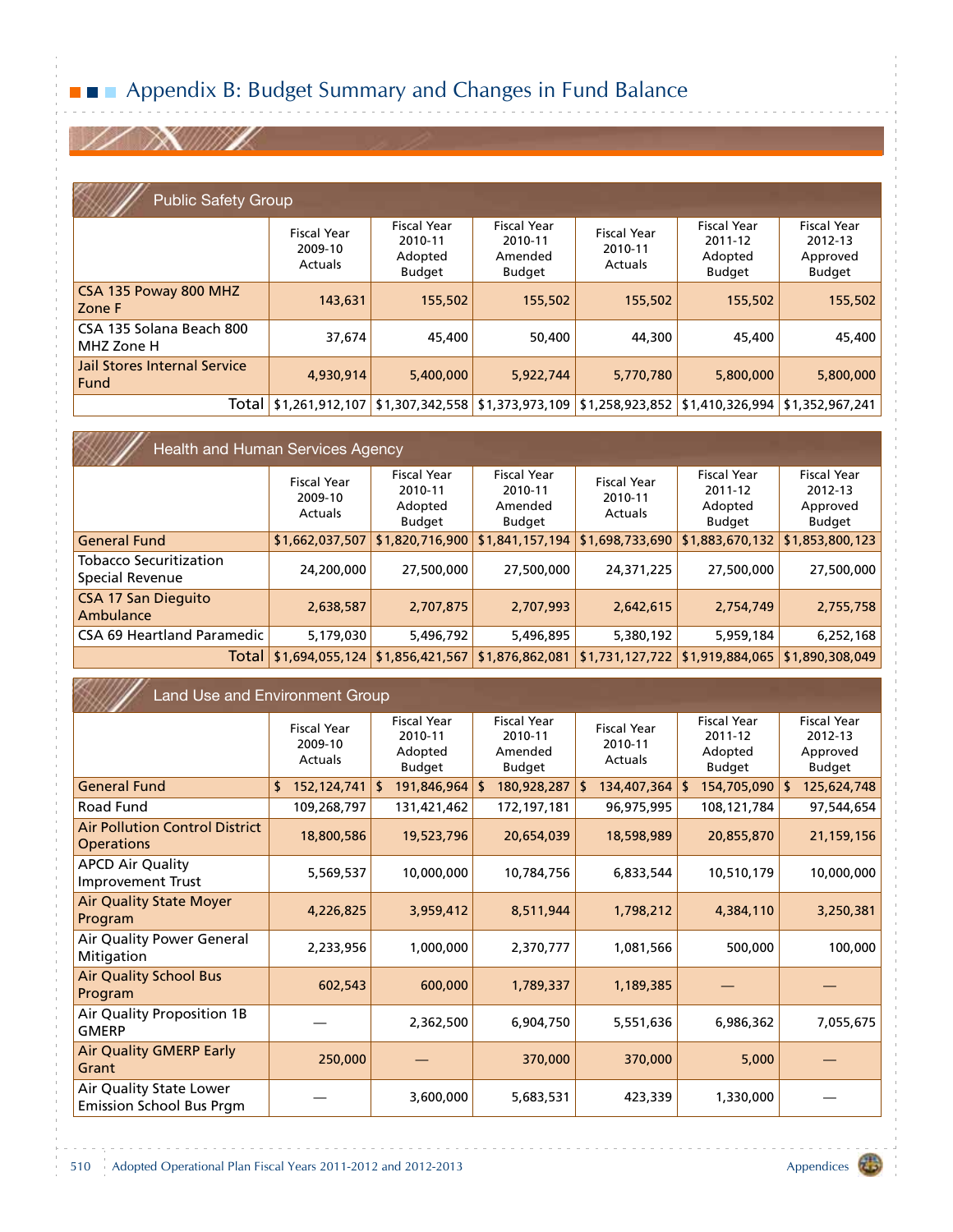| Land Use and Environment Group                             |                                          |                                                           |                                                           |                                          |                                                           |                                                            |  |  |
|------------------------------------------------------------|------------------------------------------|-----------------------------------------------------------|-----------------------------------------------------------|------------------------------------------|-----------------------------------------------------------|------------------------------------------------------------|--|--|
|                                                            | <b>Fiscal Year</b><br>2009-10<br>Actuals | <b>Fiscal Year</b><br>2010-11<br>Adopted<br><b>Budget</b> | <b>Fiscal Year</b><br>2010-11<br>Amended<br><b>Budget</b> | <b>Fiscal Year</b><br>2010-11<br>Actuals | <b>Fiscal Year</b><br>2011-12<br>Adopted<br><b>Budget</b> | <b>Fiscal Year</b><br>2012-13<br>Approved<br><b>Budget</b> |  |  |
| <b>Air Quality GMERP - Match</b><br>Fund                   | 445,000                                  | 175,000                                                   | 630,000                                                   | 151,141                                  | 516,500                                                   |                                                            |  |  |
| San Diego County Lighting<br><b>Maintenance District 1</b> | 1,606,889                                | 1,663,654                                                 | 1,679,059                                                 | 1,567,594                                | 1,797,313                                                 | 1,923,618                                                  |  |  |
| <b>Inactive Waste Site</b><br>Management                   | 7,293,377                                | 6,280,688                                                 | 7,536,690                                                 | 6,646,382                                | 6,852,862                                                 | 6,277,546                                                  |  |  |
| Hillsborough Landfill<br>Maintenance                       | 120,904                                  | 103,129                                                   | 207,249                                                   | 145,218                                  | 247,757                                                   | 252,713                                                    |  |  |
| <b>Duck Pond Landfill Cleanup</b>                          | 13,179                                   | 16,000                                                    | 16,000                                                    | 10,881                                   | 16,645                                                    | 16,978                                                     |  |  |
| Parkland Ded Area 4 Lincoln<br>Acres                       |                                          | 4,600                                                     | 4,600                                                     |                                          | 4,600                                                     | 4,600                                                      |  |  |
| <b>Parkland Ded Area 15</b><br>Sweetwater                  | 13                                       | 9,600                                                     | 9,600                                                     | 3,804                                    | 9,600                                                     | 9,600                                                      |  |  |
| Parkland Ded Area 16 Otay                                  |                                          | 2,000                                                     | 2,000                                                     |                                          | 2,000                                                     | 2,000                                                      |  |  |
| <b>Parkland Ded Area 19 Jamul</b>                          | 100                                      | 26,200                                                    | 26,200                                                    | 35                                       | 26,200                                                    | 26,200                                                     |  |  |
| Parkland Ded Area 20<br><b>Spring Valley</b>               | 7                                        | 5,400                                                     | 5,400                                                     | 5,394                                    | 5,400                                                     | 5,400                                                      |  |  |
| <b>Parkland Ded Area 25</b><br>Lakeside                    | 437,881                                  | 23,500                                                    | 99,270                                                    | 62,859                                   | 23,500                                                    | 23,500                                                     |  |  |
| Parkland Ded Area 26 Crest                                 | 32                                       | 10,500                                                    | 10,500                                                    | 36                                       | 10,500                                                    | 10,500                                                     |  |  |
| <b>Parkland Ded Area 27</b><br>Alpine                      | 9,393                                    | 17,000                                                    | 17,000                                                    | 1,508                                    | 17,000                                                    | 17,000                                                     |  |  |
| Parkland Ded Area 28<br>Ramona                             | 7,294                                    | 44,000                                                    | 194,000                                                   | 1,996                                    | 44,000                                                    | 44,000                                                     |  |  |
| <b>Parkland Ded Area 29</b><br>Escondido                   | 95,633                                   | 33,000                                                    | 37,885                                                    | 4,937                                    | 33,000                                                    | 33,000                                                     |  |  |
| Parkland Ded Area 30 San<br><b>Marcos</b>                  |                                          | 8,000                                                     | 8,000                                                     | 471                                      | 8,000                                                     | 8,000                                                      |  |  |
| Parkland Ded Area 31 San<br>Dieguito                       | 13,020                                   | 135,000                                                   | 435,000                                                   | 8,690                                    | 140,000                                                   | 140,000                                                    |  |  |
| Parkland Ded Area 32<br>Carlsbad                           |                                          | 1,000                                                     | 1,000                                                     |                                          | 1,000                                                     | 1,000                                                      |  |  |
| <b>Parkland Ded Area 35</b><br><b>Fallbrook</b>            | 290,144                                  | 104,000                                                   | 304,000                                                   | 18,813                                   | 104,000                                                   | 104,000                                                    |  |  |
| Parkland Ded Area 36<br>Bonsall                            | 32                                       | 23,000                                                    | 23,000                                                    | 24                                       | 23,000                                                    | 23,000                                                     |  |  |
| Parkland Ded Area 37 Vista                                 | 41                                       | 22,000                                                    | 233,198                                                   | 1,065                                    | 22,000                                                    | 22,000                                                     |  |  |
| Parkland Ded Area 38 Valley<br>Center                      | 92,407                                   | 21,000                                                    | 569,855                                                   | 526,938                                  | 21,000                                                    | 21,000                                                     |  |  |
| <b>Parkland Ded Area 39</b><br><b>Pauma Valley</b>         | 16                                       | 14,000                                                    | 14,000                                                    | 12                                       | 14,000                                                    | 14,000                                                     |  |  |
| Parkland Ded Area 40<br>Palomar Julian                     | 44,493                                   | 14,600                                                    | 54,600                                                    | 32,118                                   | 14,600                                                    | 14,600                                                     |  |  |
| <b>Parkland Ded Area 41</b><br><b>Mountain Empire</b>      | 152,621                                  | 7,000                                                     | 198,095                                                   | 156,990                                  | 7,000                                                     | 7,000                                                      |  |  |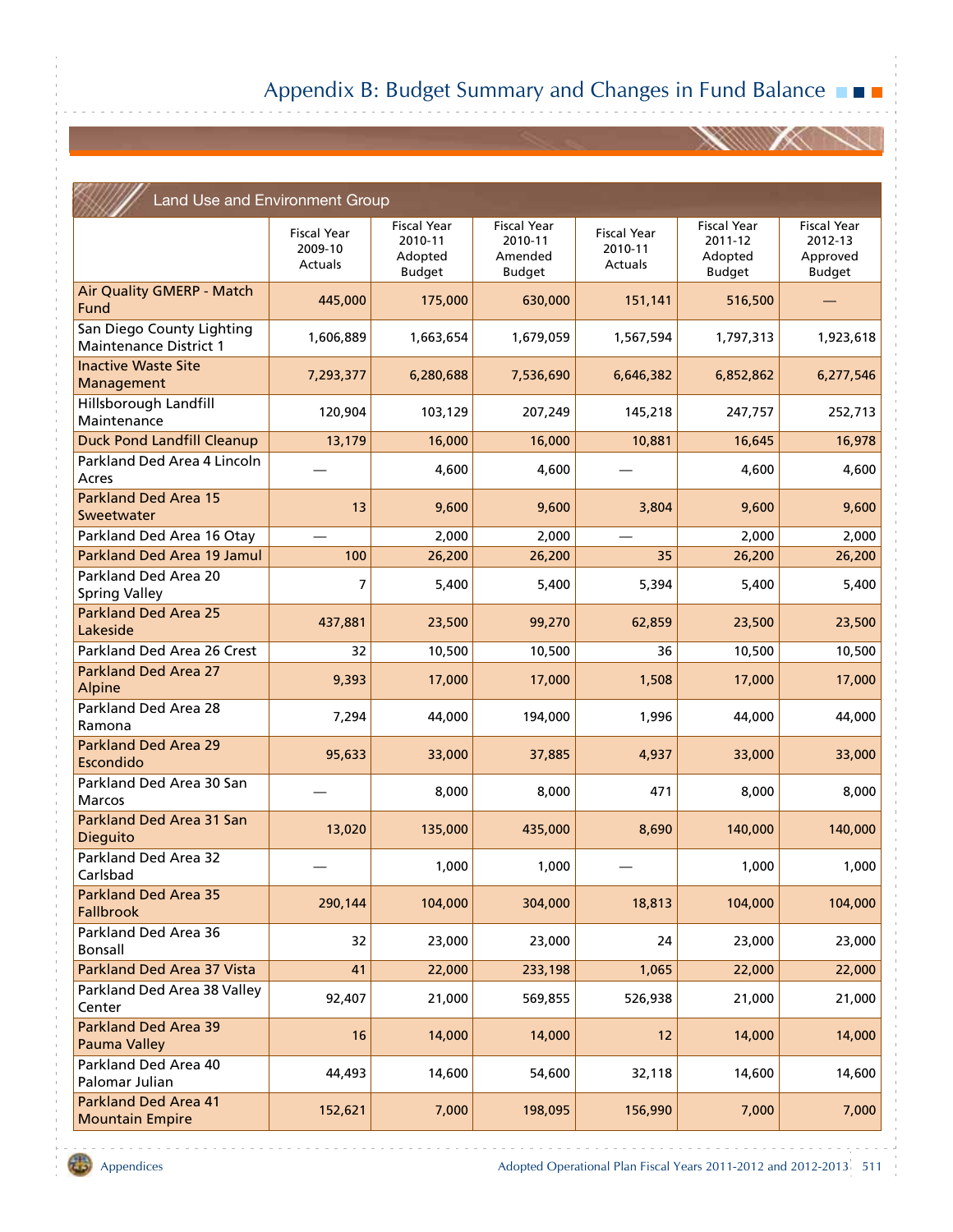| Land Use and Environment Group                         |                                          |                                                    |                                                           |                                          |                                                           |                                                            |  |  |  |  |
|--------------------------------------------------------|------------------------------------------|----------------------------------------------------|-----------------------------------------------------------|------------------------------------------|-----------------------------------------------------------|------------------------------------------------------------|--|--|--|--|
|                                                        | <b>Fiscal Year</b><br>2009-10<br>Actuals | Fiscal Year<br>2010-11<br>Adopted<br><b>Budget</b> | <b>Fiscal Year</b><br>2010-11<br>Amended<br><b>Budget</b> | <b>Fiscal Year</b><br>2010-11<br>Actuals | <b>Fiscal Year</b><br>2011-12<br>Adopted<br><b>Budget</b> | <b>Fiscal Year</b><br>2012-13<br>Approved<br><b>Budget</b> |  |  |  |  |
| Parkland Ded Area 42 Anza<br><b>Borrego</b>            | 567                                      | 5,000                                              | 5,000                                                     | 3,104                                    | 5,000                                                     | 5,000                                                      |  |  |  |  |
| <b>Parkland Ded Area 43</b><br><b>Central Mountain</b> | 1,046                                    | 7,000                                              | 7,000                                                     | 413                                      | 7,000                                                     | 7,000                                                      |  |  |  |  |
| Parkland Ded Area 44<br>Oceanside                      | 30                                       | 1,000                                              | 1,000                                                     | 6                                        | 1,000                                                     | 1,000                                                      |  |  |  |  |
| <b>Parkland Ded Area 45 Valle</b><br>de Oro            | 159,827                                  | 25,500                                             | 83,847                                                    | 194                                      | 25,500                                                    | 25,500                                                     |  |  |  |  |
| PRD 6 Pauma Valley                                     | 10,468                                   | 286,772                                            | 286,772                                                   | 7,433                                    | 313,016                                                   | 313,016                                                    |  |  |  |  |
| PRD 8 Magee Road Pala                                  | 252,579                                  | 136,883                                            | 136,883                                                   | 9,052                                    | 147,216                                                   | 147,216                                                    |  |  |  |  |
| PRD 9 Santa Fe Zone B                                  | 5,781                                    | 90,536                                             | 90,536                                                    | 5,174                                    | 80,057                                                    | 80,057                                                     |  |  |  |  |
| <b>PRD 10 Davis Drive</b>                              | 9,684                                    | 31,151                                             | 31,151                                                    | 3,843                                    | 31,427                                                    | 31,427                                                     |  |  |  |  |
| PRD 11 Bernardo Road Zone<br>А                         | 26,621                                   | 36,461                                             | 36,461                                                    | 3,915                                    | 31,994                                                    | 31,994                                                     |  |  |  |  |
| PRD 11 Bernardo Road Zone<br>C                         | 4,672                                    | 29,333                                             | 29,333                                                    | 4,229                                    | 26,683                                                    | 26,683                                                     |  |  |  |  |
| PRD 11 Bernardo Road Zone<br>D                         | 4.749                                    | 28,256                                             | 28,256                                                    | 3,840                                    | 31,384                                                    | 31,384                                                     |  |  |  |  |
| PRD 12 Lomair                                          | 8,211                                    | 240,257                                            | 240,257                                                   | 11,222                                   | 240,354                                                   | 240,354                                                    |  |  |  |  |
| PRD 13 Pala Mesa Zone A                                | 36,837                                   | 309,658                                            | 312,843                                                   | 45,010                                   | 348,489                                                   | 348,489                                                    |  |  |  |  |
| PRD 13 Stewart Canyon<br>Zone B                        | 21,225                                   | 43,428                                             | 43,428                                                    | 11,889                                   | 54,603                                                    | 54,603                                                     |  |  |  |  |
| PRD 14 Rancho Diego                                    | 10                                       | 776                                                | 776                                                       |                                          | 776                                                       | 776                                                        |  |  |  |  |
| PRD 16 Wynola                                          | 7,440                                    | 113,371                                            | 113,371                                                   | 6,368                                    | 114,433                                                   | 114,433                                                    |  |  |  |  |
| PRD 18 Harrison Park                                   | 12,102                                   | 281,121                                            | 282,021                                                   | 15,010                                   | 191,472                                                   | 191,472                                                    |  |  |  |  |
| PRD 20 Daily Road                                      | 35,954                                   | 395,040                                            | 807,207                                                   | 584,470                                  | 411,052                                                   | 411,052                                                    |  |  |  |  |
| PRD 21 Pauma Heights                                   | 16,516                                   | 431,327                                            | 431,327                                                   | 374,403                                  | 145,471                                                   | 145,471                                                    |  |  |  |  |
| PRD 22 West Dougherty St                               | 3,395                                    | 19,039                                             | 19,039                                                    | 3,452                                    | 16,935                                                    | 16,935                                                     |  |  |  |  |
| PRD 23 Rock Terrace Road                               | 855                                      | 11,250                                             | 11,250                                                    | 3,609                                    | 18,812                                                    | 18,812                                                     |  |  |  |  |
| PRD 24 Mt Whitney Road                                 | 4,720                                    | 51,827                                             | 51,827                                                    | 3,862                                    | 58,943                                                    | 58,943                                                     |  |  |  |  |
| CSA 26 Rancho San Diego                                | 204,158                                  | 243,352                                            | 243,353                                                   | 234,602                                  | 249,146                                                   | 249,146                                                    |  |  |  |  |
| <b>CSA 26 Cottonwood Village</b><br>Zone A             | 184,240                                  | 129,661                                            | 155,038                                                   | 86,300                                   | 127,555                                                   | 127,555                                                    |  |  |  |  |
| CSA 26 Monte Vista Zone B                              | 149,940                                  | 348,214                                            | 351,514                                                   | 164,980                                  | 379,000                                                   | 379,000                                                    |  |  |  |  |
| SD Landscape Maintenance<br>Zone 1                     | 148,706                                  | 159,918                                            | 199,918                                                   | 186,500                                  | 159,499                                                   | 159,499                                                    |  |  |  |  |
| Landscape Maintenance Dist<br>Zone 2 - Julian          | 76,052                                   | 100,597                                            | 100,597                                                   | 97,166                                   | 101,097                                                   | 100,647                                                    |  |  |  |  |
| PRD 30 Royal Oaks Carroll                              | 5,223                                    | 43,015                                             | 43,015                                                    | 4,582                                    | 40,861                                                    | 40,861                                                     |  |  |  |  |
| PRD 38 Gay Rio Terrace                                 | 9,770                                    | 78,865                                             | 78,865                                                    | 5,501                                    | 70,245                                                    | 70,245                                                     |  |  |  |  |
| PRD 39 Sunbeam Lane                                    | 3,729                                    | 14,055                                             | 14,055                                                    | 3,405                                    | 13,013                                                    | 13,013                                                     |  |  |  |  |
| PRD 45 Rincon Springs Rd                               | 4,839                                    | 50,521                                             | 50,521                                                    | 3,954                                    | 28,086                                                    | 28,086                                                     |  |  |  |  |
| PRD 46 Rocoso Road                                     | 6,058                                    | 51,975                                             | 51,975                                                    | 10,421                                   | 40,987                                                    | 40,987                                                     |  |  |  |  |
| PRD 49 Sunset Knolls Road                              | 4,478                                    | 44,142                                             | 44,142                                                    | 3,712                                    | 47,241                                                    | 47,241                                                     |  |  |  |  |

. . . . . . . . . . . . . . . . .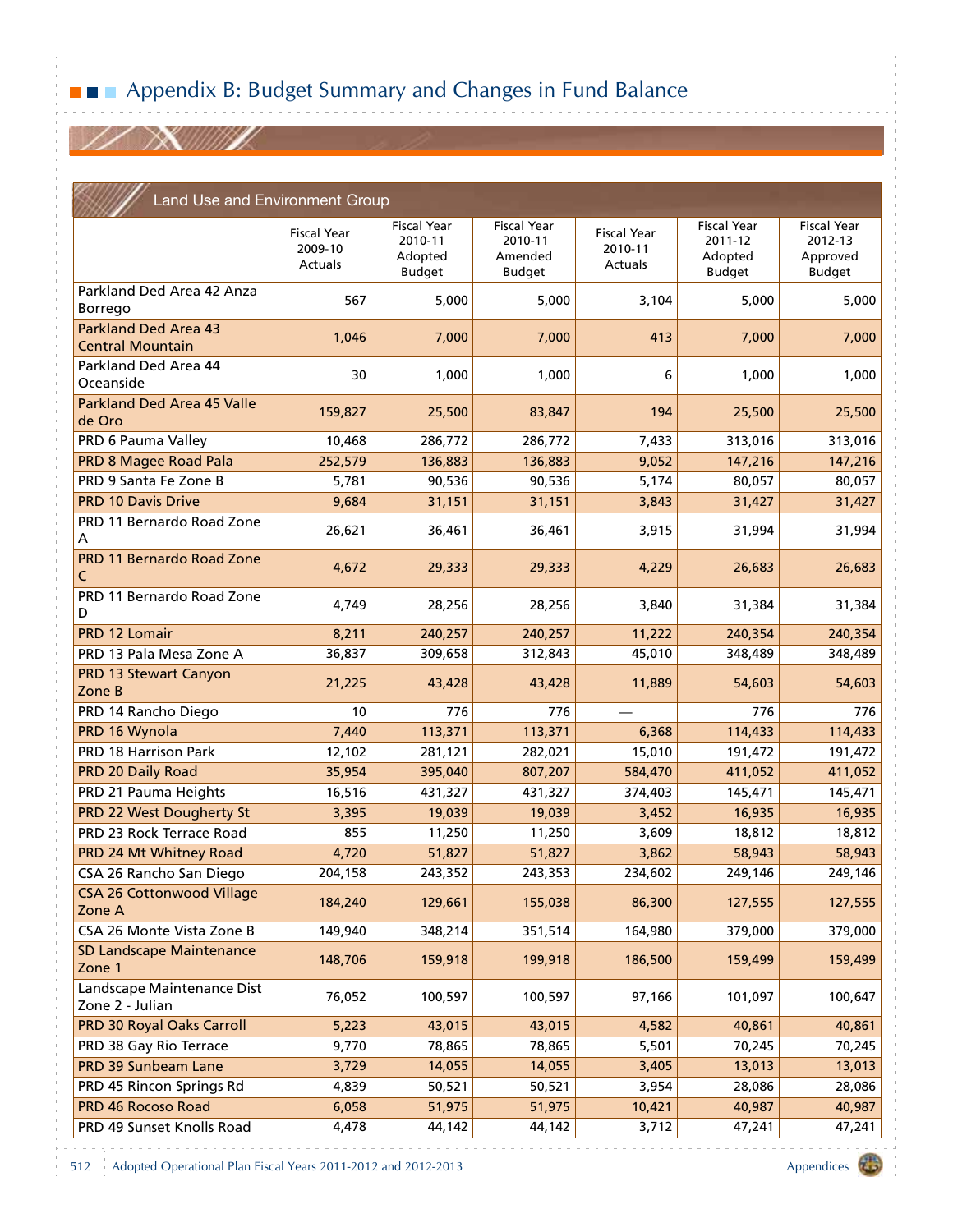| Land Use and Environment Group           |                                          |                                                    |                                                           |                                          |                                                           |                                                            |
|------------------------------------------|------------------------------------------|----------------------------------------------------|-----------------------------------------------------------|------------------------------------------|-----------------------------------------------------------|------------------------------------------------------------|
|                                          | <b>Fiscal Year</b><br>2009-10<br>Actuals | Fiscal Year<br>2010-11<br>Adopted<br><b>Budget</b> | <b>Fiscal Year</b><br>2010-11<br>Amended<br><b>Budget</b> | <b>Fiscal Year</b><br>2010-11<br>Actuals | <b>Fiscal Year</b><br>2011-12<br>Adopted<br><b>Budget</b> | <b>Fiscal Year</b><br>2012-13<br>Approved<br><b>Budget</b> |
| <b>PRD 50 Knoll Park Lane</b>            | 3,761                                    | 124,697                                            | 124,697                                                   | 3,773                                    | 126,052                                                   | 126,052                                                    |
| PRD 53 Knoll Park Lane<br>Extension      | 4,654                                    | 238,049                                            | 238,049                                                   | 4,155                                    | 248,208                                                   | 248,208                                                    |
| <b>PRD 54 Mount Helix</b>                | 18,919                                   | 142,832                                            | 142,832                                                   | 4,958                                    | 121,875                                                   | 121,875                                                    |
| PRD 55 Rainbow Crest Rd                  | 80,290                                   | 180,136                                            | 186,644                                                   | 7,040                                    | 228,296                                                   | 228,296                                                    |
| <b>PRD 60 River Drive</b>                | 4,034                                    | 108,963                                            | 108,963                                                   | 3,809                                    | 121,116                                                   | 121,116                                                    |
| PRD 61 Green Meadow Way                  | 4,503                                    | 186,910                                            | 186,910                                                   | 3,619                                    | 192,293                                                   | 192,293                                                    |
| PRD 63 Hillview Road                     | 274,862                                  | 260,694                                            | 262,374                                                   | 4,378                                    | 338,490                                                   | 338,490                                                    |
| PRD 64 Lila Lane                         |                                          | 2,680                                              | 2,680                                                     |                                          | 2,680                                                     | 2,680                                                      |
| PRD 70 El Camino Corto                   | 3,988                                    | 53,351                                             | 53,351                                                    | 3,916                                    | 55,475                                                    | 55,475                                                     |
| PRD 75 Gay Rio Dr Zone A                 | 52,695                                   | 151,064                                            | 151,064                                                   | 8,000                                    | 193,675                                                   | 193,675                                                    |
| PRD 75 Gay Rio Dr Zone B                 | 5,080                                    | 360,702                                            | 360,702                                                   | 3,986                                    | 375,213                                                   | 375,213                                                    |
| PRD 76 Kingsford Court                   | 7,920                                    | 28,238                                             | 28,238                                                    | 3,677                                    | 29,132                                                    | 29,132                                                     |
| <b>PRD 77 Montiel Truck Trail</b>        | 7,332                                    | 219,463                                            | 219,463                                                   | 4,865                                    | 235,892                                                   | 235,892                                                    |
| PRD 78 Gardena Way                       | 4,768                                    | 41,023                                             | 41,023                                                    | 3,458                                    | 42,744                                                    | 42,744                                                     |
| <b>PRD 80 Harris Truck Trail</b>         | 5,557                                    | 257,354                                            | 257,354                                                   | 5,385                                    | 271,503                                                   | 271,503                                                    |
| CSA 81 Fallbrook Local Park              | 626,755                                  | 684,969                                            | 684,969                                                   | 673,475                                  | 713,219                                                   | 714,427                                                    |
| <b>CSA 83 San Dieguito Local</b><br>Park | 701,872                                  | 753,313                                            | 1,000,491                                                 | 655,900                                  | 734,713                                                   | 668,713                                                    |
| CSA 83A Zone A4S Ranch<br>Park 95155     | 560,942                                  | 661,075                                            | 661,075                                                   | 629,992                                  | 663,300                                                   | 678,300                                                    |
| PRD 88 East Fifth St                     | 4,514                                    | 66,711                                             | 66,711                                                    | 3,478                                    | 66,896                                                    | 66,896                                                     |
| PRD 90 South Cordoba                     | 4,734                                    | 48,476                                             | 48,476                                                    | 3,715                                    | 48,584                                                    | 48,584                                                     |
| PRD 94 Roble Grande Road                 | 5,970                                    | 463,157                                            | 463,157                                                   | 3,878                                    | 481,302                                                   | 481,302                                                    |
| PRD 95 Valle Del Sol                     | 6,024                                    | 241,963                                            | 241,963                                                   | 4,409                                    | 263,187                                                   | 263,187                                                    |
| PRD 99 Via Allondra Via Del<br>Corvo     | 5,244                                    | 47,225                                             | 47,225                                                    | 4,665                                    | 46,378                                                    | 46,378                                                     |
| PRD 100 Viejas Lane View                 | 3,598                                    | 28,285                                             | 28,285                                                    | 3,724                                    | 29,091                                                    | 29,091                                                     |
| PRD 101 Johnson Lake Rd                  | 5,677                                    | 141,175                                            | 141,175                                                   | 5,424                                    | 31,632                                                    | 31,632                                                     |
| PRD 101 Hi Ridge Rd Zone A               | 6,547                                    | 32,376                                             | 32,376                                                    | 25,604                                   | 14,640                                                    | 14,640                                                     |
| PRD 102 Mountain Meadow                  | 98,982                                   | 199,827                                            | 199,827                                                   | 10,801                                   | 255,764                                                   | 255,764                                                    |
| PRD 103 Alto Drive                       | 7,474                                    | 252,824                                            | 252,824                                                   | 8,850                                    | 265,152                                                   | 265,152                                                    |
| PRD 104 Artesian Rd                      | 6,224                                    | 92,389                                             | 92,389                                                    | 4,738                                    | 74,447                                                    | 74,447                                                     |
| PRD 105 Alta Loma Dr                     | 5,308                                    | 60,746                                             | 60,746                                                    | 4,185                                    | 16,307                                                    | 16,307                                                     |
| PRD 105 Alta Loma Dr Zone<br>A           | 4,630                                    | 79,452                                             | 79,452                                                    | 4,203                                    | 16,924                                                    | 16,924                                                     |
| PRD 106 Garrison Way Et Al               | 6,005                                    | 88,354                                             | 88,354                                                    | 4,349                                    | 26,695                                                    | 26,695                                                     |
| PRD 117 Legend Rock                      | 6,806                                    | 16,912                                             | 16,912                                                    | 9,220                                    | 14,607                                                    | 14,607                                                     |
| CSA 122 Otay Mesa East                   | 37,057                                   | 37,514                                             | 37,514                                                    | 23,000                                   | 37,514                                                    | 18,757                                                     |
| PRD 123 Mizpah Lane                      | 4,655                                    | 54,472                                             | 54,472                                                    | 4,206                                    | 60,258                                                    | 60,258                                                     |
| PRD 125 Wrightwood Road                  | 4,779                                    | 67,677                                             | 67,677                                                    | 4,150                                    | 72,705                                                    | 72,705                                                     |
| PRD 126 Sandhurst Way                    | 4,163                                    | 34,523                                             | 34,523                                                    | 4,025                                    | 34,845                                                    | 34,845                                                     |
| PRD 127 Singing Trails Drive             | 4,165                                    | 48,248                                             | 48,248                                                    | 3,802                                    | 50,185                                                    | 50,185                                                     |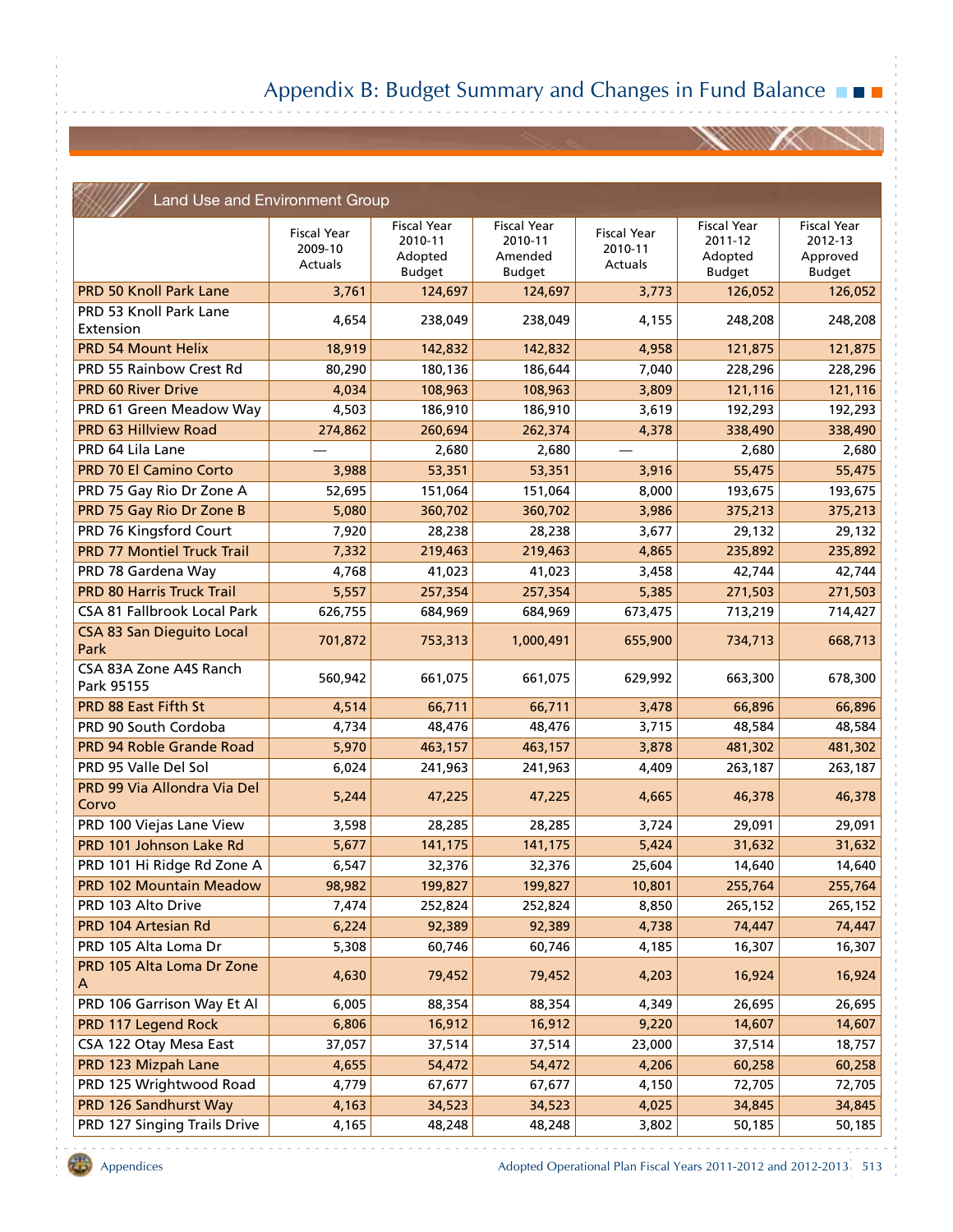**TANNAHAL** 

|                                                           | Land Use and Environment Group           |                                                           |                                                           |                                          |                                                           |                                                            |  |  |  |  |  |
|-----------------------------------------------------------|------------------------------------------|-----------------------------------------------------------|-----------------------------------------------------------|------------------------------------------|-----------------------------------------------------------|------------------------------------------------------------|--|--|--|--|--|
|                                                           | <b>Fiscal Year</b><br>2009-10<br>Actuals | <b>Fiscal Year</b><br>2010-11<br>Adopted<br><b>Budget</b> | <b>Fiscal Year</b><br>2010-11<br>Amended<br><b>Budget</b> | <b>Fiscal Year</b><br>2010-11<br>Actuals | <b>Fiscal Year</b><br>2011-12<br>Adopted<br><b>Budget</b> | <b>Fiscal Year</b><br>2012-13<br>Approved<br><b>Budget</b> |  |  |  |  |  |
| CSA 128 San Miguel Park<br><b>Dist</b>                    | 1,003,732                                | 1,084,127                                                 | 1,122,062                                                 | 1,082,256                                | 1,097,285                                                 | 1,108,779                                                  |  |  |  |  |  |
| PRD 130 Wilkes Road                                       | 68,394                                   | 130,883                                                   | 130,883                                                   | 13,184                                   | 156,184                                                   | 156,184                                                    |  |  |  |  |  |
| PRD 133 Ranch Creek Road                                  | 4,454                                    | 77,094                                                    | 77,094                                                    | 7,090                                    | 8,407                                                     | 8,407                                                      |  |  |  |  |  |
| PRD 134 Kenora Lane                                       | 3,927                                    | 51,609                                                    | 51,609                                                    | 3,494                                    | 59,860                                                    | 59,860                                                     |  |  |  |  |  |
| CSA 136 Sundance<br><b>Detention Basin</b>                | 17,371                                   | 48,764                                                    | 48,764                                                    | 16,656                                   | 46,211                                                    | 46,211                                                     |  |  |  |  |  |
| San Diego County Flood<br><b>Control District</b>         | 5,888,177                                | 6,936,761                                                 | 8,278,175                                                 | 5,236,020                                | 12,334,061                                                | 6,934,061                                                  |  |  |  |  |  |
| <b>Blackwolf Stormwater Maint</b><br>ZN 349781            | 26,619                                   | 9,181                                                     | 33,081                                                    | 12,511                                   | 9,328                                                     | 9,328                                                      |  |  |  |  |  |
| Lake Rancho Viejo<br><b>Stormwater Maint ZN</b><br>442493 | 7,897                                    | 188,100                                                   | 188,100                                                   | 71,386                                   | 189,800                                                   | 189,800                                                    |  |  |  |  |  |
| PRD 1001 Capra Way                                        |                                          |                                                           | 13,600                                                    | 3,536                                    |                                                           |                                                            |  |  |  |  |  |
| PRD 1002 Sunny Acres                                      | 3,099                                    | 15,821                                                    | 15,821                                                    | 3,276                                    | 18,688                                                    | 18,688                                                     |  |  |  |  |  |
| PRD 1003 Alamo Way                                        | 3,583                                    | 13,087                                                    | 13,087                                                    | 3,705                                    | 13,968                                                    | 13,968                                                     |  |  |  |  |  |
| PRD 1004 Butterfly Lane                                   | 1,582                                    | 3                                                         | 3                                                         |                                          | 3                                                         | 3                                                          |  |  |  |  |  |
| PRD 1005 Eden Valley Lane                                 | 4,211                                    | 55,263                                                    | 55,263                                                    | 3,704                                    | 59,744                                                    | 59,744                                                     |  |  |  |  |  |
| PRD 1007 Tumble Creek                                     |                                          | 200                                                       | 48,200                                                    | 4,685                                    | 70                                                        | 70                                                         |  |  |  |  |  |
| PRD 1008 Canter                                           | 3,661                                    | 25,711                                                    | 25,711                                                    | 3,520                                    | 25,033                                                    | 25,033                                                     |  |  |  |  |  |
| PRD 1009 Golf Drive                                       | $\overline{\phantom{0}}$                 | 2,200                                                     | 2,200                                                     |                                          | 2,200                                                     | 2,200                                                      |  |  |  |  |  |
| PRD 1010 Alpine High                                      | 6,219                                    | 222,522                                                   | 222,522                                                   | 5,885                                    | 263,711                                                   | 263,711                                                    |  |  |  |  |  |
| PRD 1011 La Cuesta                                        | 3,787                                    | 36,585                                                    | 36,585                                                    | 3,633                                    | 43,494                                                    | 43,494                                                     |  |  |  |  |  |
| PRD 1012 Millar Road                                      | 7,843                                    | 32,558                                                    | 32,558                                                    | 3,927                                    | 35,620                                                    | 35,620                                                     |  |  |  |  |  |
| PRD 1013 Singing Trails                                   | 4,280                                    | 78,850                                                    | 78,850                                                    | 3,853                                    | 78,288                                                    | 78,288                                                     |  |  |  |  |  |
| PRD 1014 Lavender Point<br>Lane                           | 14,318                                   | 98,342                                                    | 98,342                                                    | 13,969                                   | 86,539                                                    | 86,539                                                     |  |  |  |  |  |
| PRD 1015 Landavo Drive                                    | 26,223                                   | 102,806                                                   | 102,806                                                   | 23,554                                   | 82,458                                                    | 82,458                                                     |  |  |  |  |  |
| PRD 1016 El Sereno Way                                    | 33,284                                   | 94,922                                                    | 94,922                                                    | 29,621                                   | 69,548                                                    | 69,548                                                     |  |  |  |  |  |
| <b>Survey Monument</b><br><b>Preservation Fund</b>        | 190,625                                  | 300,000                                                   | 300,000                                                   | 88,922                                   | 400,000                                                   | 400,000                                                    |  |  |  |  |  |
| <b>Special Aviation</b>                                   |                                          | 50,000                                                    | 50,000                                                    | 50,000                                   | 50,000                                                    | 50,000                                                     |  |  |  |  |  |
| <b>Special Aviation Debt</b><br>Service                   | 344,107                                  | 343,597                                                   | 343,597                                                   | 343,597                                  | 342,389                                                   | 340,484                                                    |  |  |  |  |  |
| <b>County Fish and Game</b><br>Propogation                | 18,669                                   | 37,000                                                    | 37,000                                                    | 10,209                                   | 37,000                                                    | 37,000                                                     |  |  |  |  |  |
| Airport Enterprise Fund                                   | 12,806,359                               | 15,765,964                                                | 22,564,456                                                | 13,222,762                               | 17,393,288                                                | 14,078,744                                                 |  |  |  |  |  |
| <b>Liquid Waste Enterprise</b><br>Fund                    | 5,798,371                                | 6,717,074                                                 | 6,902,775                                                 | 5,975,983                                | 6,921,099                                                 | 7,047,829                                                  |  |  |  |  |  |
| Wintergardens Sewer<br><b>Maintenance District</b>        | 1,173,100                                | 1,910,414                                                 | 1,910,424                                                 | 1,505,250                                |                                                           |                                                            |  |  |  |  |  |
| <b>East Otay Mesa Sewer Maint</b><br><b>Dist</b>          | 61,454                                   | 87,000                                                    | 87,000                                                    | 83,026                                   |                                                           |                                                            |  |  |  |  |  |

and a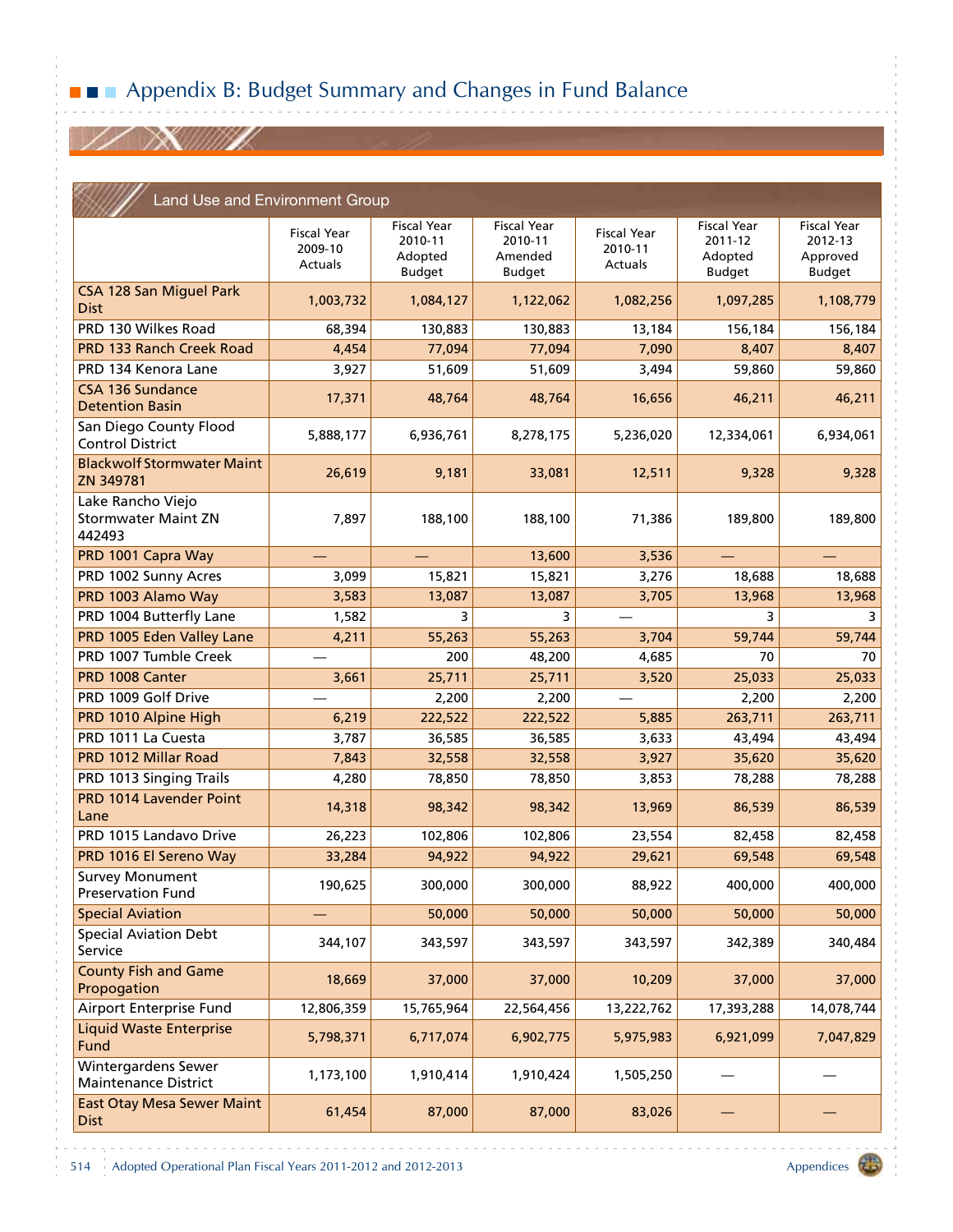| Land Use and Environment Group                                          |                                                 |                                                           |                                                           |                                          |                                                           |                                                            |  |  |  |  |
|-------------------------------------------------------------------------|-------------------------------------------------|-----------------------------------------------------------|-----------------------------------------------------------|------------------------------------------|-----------------------------------------------------------|------------------------------------------------------------|--|--|--|--|
|                                                                         | <b>Fiscal Year</b><br>2009-10<br><b>Actuals</b> | <b>Fiscal Year</b><br>2010-11<br>Adopted<br><b>Budget</b> | <b>Fiscal Year</b><br>2010-11<br>Amended<br><b>Budget</b> | <b>Fiscal Year</b><br>2010-11<br>Actuals | <b>Fiscal Year</b><br>2011-12<br>Adopted<br><b>Budget</b> | <b>Fiscal Year</b><br>2012-13<br>Approved<br><b>Budget</b> |  |  |  |  |
| <b>CWSMD-Zone B (Campo</b><br>Hills Water)                              | 176,738                                         | 293,500                                                   | 347,076                                                   | 165,903                                  | 284,660                                                   | 284,660                                                    |  |  |  |  |
| <b>Campo Water Sewer Maint</b><br><b>District - Sewer</b>               | 225,254                                         | 253,000                                                   | 1,128,000                                                 | 347,740                                  |                                                           |                                                            |  |  |  |  |
| Campo WSMD-Zone A<br>(Rancho Del Campo Water)                           | 216,668                                         | 353,500                                                   | 353,500                                                   | 214,739                                  | 353,500                                                   | 353,500                                                    |  |  |  |  |
| <b>Alpine Sanitation</b><br><b>Maintenance and</b><br><b>Operations</b> | 1,151,143                                       | 2,194,934                                                 | 2,788,121                                                 | 1,218,365                                |                                                           |                                                            |  |  |  |  |
| Julian Sanitation<br>Maintenance and Operation                          | 195,351                                         | 297,714                                                   | 301,812                                                   | 268,366                                  |                                                           |                                                            |  |  |  |  |
| <b>Lakeside Sanitation</b><br><b>Maintenance and Operation</b>          | 4,291,526                                       | 21,921,806                                                | 24,354,230                                                | 21,363,734                               |                                                           |                                                            |  |  |  |  |
| <b>Pine Valley Sanitation</b><br><b>Maintenance &amp; Operation</b>     | 66,476                                          | 79,944                                                    | 79,944<br>61,972                                          |                                          |                                                           |                                                            |  |  |  |  |
| <b>San Diego County Sanitation</b><br><b>District</b>                   |                                                 |                                                           |                                                           |                                          | 40,065,136                                                | 33,475,636                                                 |  |  |  |  |
| <b>DPW Equipment Internal</b><br>Service Fund                           | 5,392,672                                       | 5,170,904                                                 | 5,513,912                                                 | 5,503,788                                | 5,005,616                                                 | 4,797,367                                                  |  |  |  |  |
| <b>DPW ISF Equipment</b><br><b>Acquisition Road Fund</b>                | 1,873,307                                       | 4,076,481                                                 | 4,732,782                                                 | 1,900,027                                | 4,905,481                                                 | 5,745,166                                                  |  |  |  |  |
| <b>DPW ISF Equipment</b><br><b>Acquisition Inactive Waste</b>           | 216,326                                         | 120,801                                                   | 120,801                                                   | 40,765                                   | 200,801                                                   | 70,801                                                     |  |  |  |  |
| <b>DPW ISF Equipment</b><br><b>Acquisition Airport</b><br>Enterprise    | 129,466                                         | 279,316                                                   | 296,469                                                   | 131,595                                  | 234,316                                                   | 239,316                                                    |  |  |  |  |
| <b>DPW ISF Equipment</b><br><b>Acquisition Liquid Waste</b>             | 172,613                                         | 877,046                                                   | 1,182,962                                                 | 233,668                                  | 567,046                                                   | 237,046                                                    |  |  |  |  |
| <b>Spring Valley Sanitation</b><br><b>Maintenance &amp; Operation</b>   | 11,336,665                                      | 38,313,638                                                | 39,729,395                                                | 28,547,638                               |                                                           |                                                            |  |  |  |  |
| Total                                                                   | 360,689,986 \$<br>\$                            | 492,224,147                                               | 557,601,062 \$<br>$\vert$ \$                              | $368,470,881$ \$                         | 418,960,040 \$                                            | 360,275,749                                                |  |  |  |  |

 $\label{eq:2.1} \begin{array}{lllllllllllllll} \alpha & \alpha & \alpha & \alpha & \alpha & \alpha \\ \end{array}$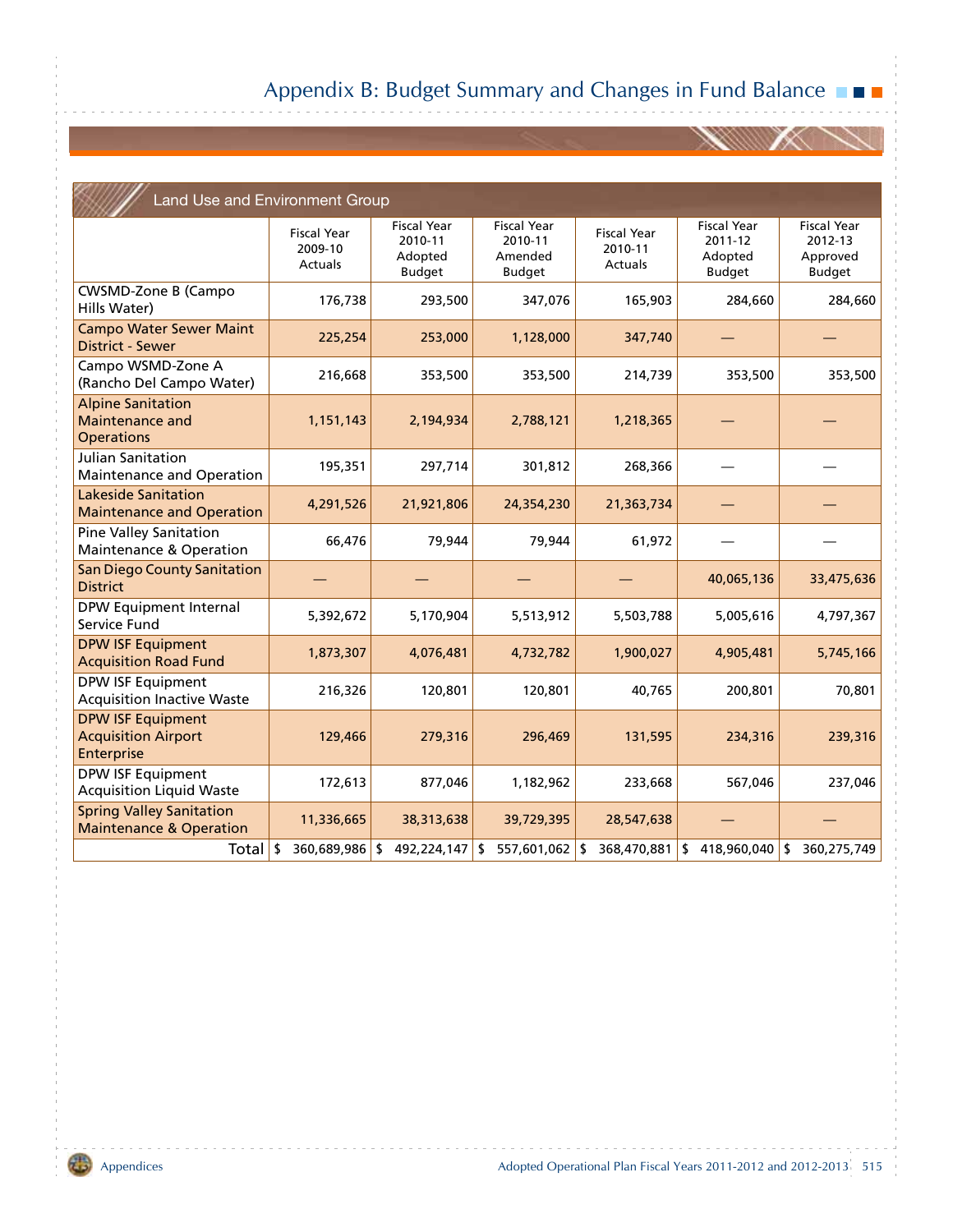| <b>Community Services Group</b>                                          |                                                 |                                                                                                   |                                                           |                                                 |                                                           |                                                            |  |  |  |  |
|--------------------------------------------------------------------------|-------------------------------------------------|---------------------------------------------------------------------------------------------------|-----------------------------------------------------------|-------------------------------------------------|-----------------------------------------------------------|------------------------------------------------------------|--|--|--|--|
|                                                                          | <b>Fiscal Year</b><br>2009-10<br><b>Actuals</b> | <b>Fiscal Year</b><br>2010-11<br>Adopted<br><b>Budget</b>                                         | <b>Fiscal Year</b><br>2010-11<br>Amended<br><b>Budget</b> | <b>Fiscal Year</b><br>2010-11<br><b>Actuals</b> | <b>Fiscal Year</b><br>2011-12<br>Adopted<br><b>Budget</b> | <b>Fiscal Year</b><br>2012-13<br>Approved<br><b>Budget</b> |  |  |  |  |
| <b>General Fund</b>                                                      | \$<br>48,875,957                                | $\sqrt{2}$<br>72,029,615                                                                          | \$<br>91,062,413                                          | \$<br>$56,711,084$ \$                           | 77,886,827                                                | \$<br>65,938,198                                           |  |  |  |  |
| <b>Housing &amp; Community</b><br><b>Development Special Rev</b><br>Fund | 9,538,748                                       |                                                                                                   | 4,500,001                                                 | 4,500,000                                       |                                                           |                                                            |  |  |  |  |
| <b>County Library</b>                                                    | 38,565,141                                      | 37,878,790                                                                                        | 40,811,548                                                | 35,749,624                                      | 35,209,942                                                | 32,954,830                                                 |  |  |  |  |
| 05 Redev Gill Field - Special<br><b>Revenue DS</b>                       | 3,102,006                                       | 2,776,522                                                                                         | 2,776,522                                                 | 2,601,113                                       | 2,689,110                                                 | 2,726,572                                                  |  |  |  |  |
| Co Redev Agy 05 Gillespie<br><b>Redev Debt Service Fd</b>                | 1,143,439                                       | 1,163,451                                                                                         | 1,163,451                                                 | 1,143,450                                       | 1,152,089                                                 | 1,154,276                                                  |  |  |  |  |
| Co Redev Agy 05 Gillespie<br>Redev - Interest                            | 798,439                                         | 783,451                                                                                           | 783,451                                                   | 783,450                                         | 767,089                                                   | 749,276                                                    |  |  |  |  |
| Co Redev Agy 05 Gillespie<br><b>Redev - Principal</b>                    | 345,000                                         | 370,000                                                                                           | 370,000                                                   | 360,000                                         | 375,000                                                   | 395,000                                                    |  |  |  |  |
| Co Redev Agy 05 Gillespie<br>Redev DS Reserve                            | 1                                               | 10,000                                                                                            | 10,000                                                    |                                                 | 10,000                                                    | 10,000                                                     |  |  |  |  |
| Co Redev Agy Gillespie Field<br><b>Cap Admin Fund</b>                    | 430,427                                         | 142,426                                                                                           | 142,426                                                   | 110,119                                         | 280,350                                                   | 430,350                                                    |  |  |  |  |
| Co Redev Agy Upper SD<br><b>River Capital</b>                            | 3,826,207                                       | 2,915,750                                                                                         | 2,915,750                                                 | 1,812,652                                       | 2,353,000                                                 | 1,665,000                                                  |  |  |  |  |
| Co Redev Agy Gillespie<br><b>Housing Capital</b>                         | 47,918                                          | 557,162                                                                                           | 746,307                                                   | 33,710                                          | 545,822                                                   | 553,315                                                    |  |  |  |  |
| Co Redev Agy Upper SD<br><b>River Housg Cap</b>                          | 61,717                                          | 355,350                                                                                           | 407,913                                                   | 48,922                                          | 333,350                                                   | 333,350                                                    |  |  |  |  |
| <b>Purchasing Internal Service</b><br>Fund                               | 11,155,026                                      | 10,497,401                                                                                        | 11,206,861                                                | 9,511,551                                       | 11,187,167                                                | 9,898,976                                                  |  |  |  |  |
| <b>Fleet Services Internal</b><br>Service Fund                           | 6,180,777                                       | 6,736,284                                                                                         | 6,738,532                                                 | 6,428,798                                       | 7,437,446                                                 | 7,231,979                                                  |  |  |  |  |
| <b>Fleet ISF Equipment</b><br><b>Acquisition General</b>                 | 11,530,379                                      | 20,325,004                                                                                        | 23,333,388                                                | 10,935,344                                      | 20,310,182                                                | 20,309,439                                                 |  |  |  |  |
| <b>Fleet ISF Materials Supply</b><br>Inventory                           | 13,917,185                                      | 16,184,313                                                                                        | 16,218,651                                                | 16,572,037                                      | 15,936,529                                                | 15,942,954                                                 |  |  |  |  |
| <b>Fleet ISF Accident Repair</b>                                         | 199,459                                         | 307,967                                                                                           | 307,967                                                   | 332,948                                         | 271,797                                                   | 271,797                                                    |  |  |  |  |
| <b>Fleet ISF Accidents Sheriff</b>                                       | 276,473                                         | 394,385                                                                                           | 394,385                                                   | 476,566                                         | 330,843                                                   | 330,843                                                    |  |  |  |  |
| <b>Facilities Management</b><br><b>Internal Service Fund</b>             | 80,960,063                                      | 85,817,366                                                                                        | 89,835,392                                                | 79,522,764                                      | 87,026,675                                                | 88,385,633                                                 |  |  |  |  |
| Major Maintenance Internal<br>Service Fund                               | 26,204,595                                      | 34,204,054                                                                                        | 39,846,249                                                | 17,878,402                                      | 25,003,154                                                | 25,003,154                                                 |  |  |  |  |
|                                                                          |                                                 | Total $\frac{1}{2}$ 257,158,956 $\frac{1}{2}$ 293,449,291 $\frac{1}{2}$ 333,571,208 $\frac{1}{2}$ |                                                           | $245,512,534$ \$                                |                                                           | 289,106,372 \$ 274,284,942                                 |  |  |  |  |

 $\alpha$  ,  $\alpha$  ,  $\alpha$  ,  $\alpha$  ,  $\alpha$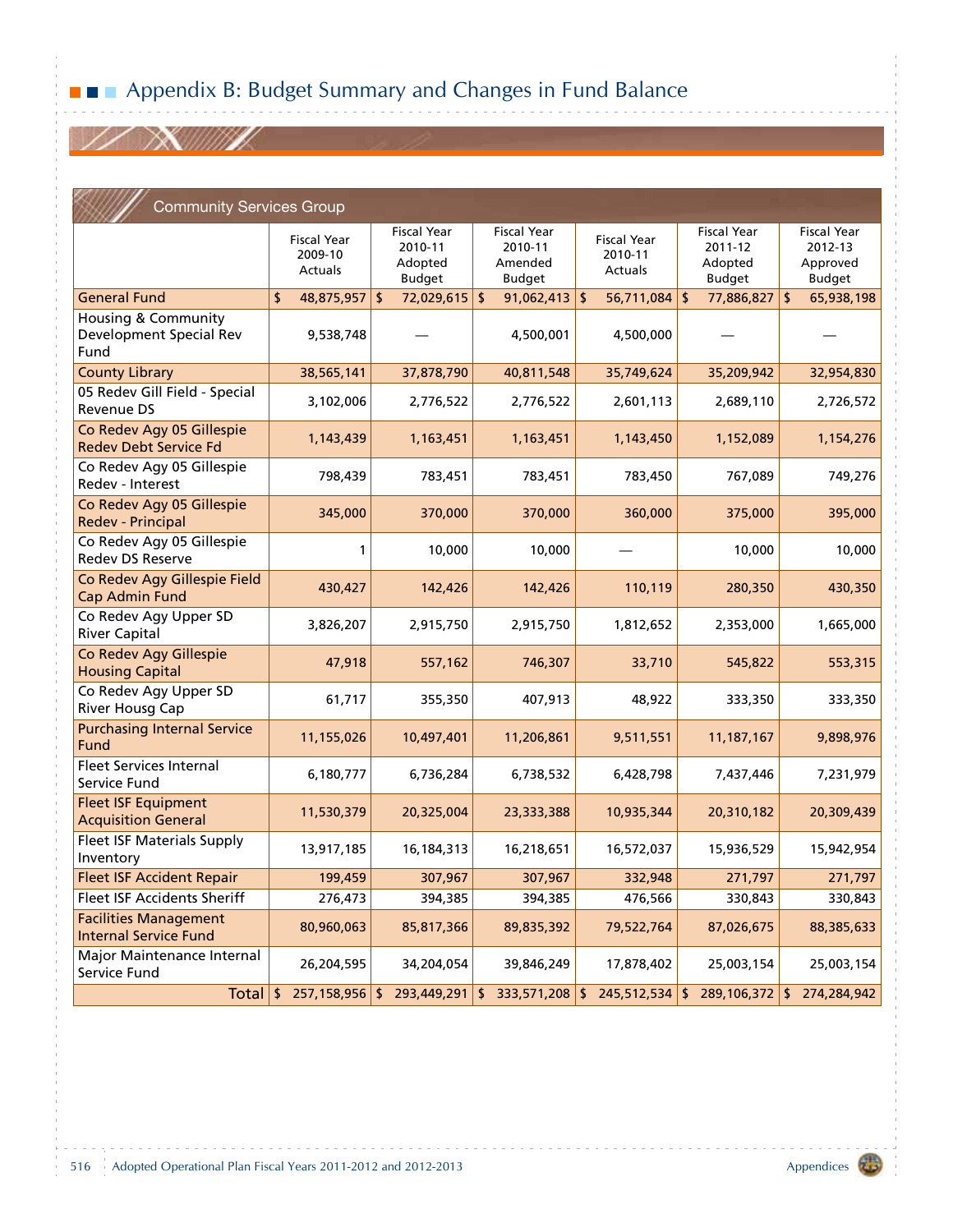| Finance and General Government Group                          |               |                                                 |     |                                                           |    |                                                           |                    |                                                 |    |                                                           |               |                                                            |
|---------------------------------------------------------------|---------------|-------------------------------------------------|-----|-----------------------------------------------------------|----|-----------------------------------------------------------|--------------------|-------------------------------------------------|----|-----------------------------------------------------------|---------------|------------------------------------------------------------|
|                                                               |               | <b>Fiscal Year</b><br>2009-10<br>Actuals        |     | Fiscal Year<br>2010-11<br>Adopted<br><b>Budget</b>        |    | <b>Fiscal Year</b><br>2010-11<br>Amended<br><b>Budget</b> |                    | <b>Fiscal Year</b><br>2010-11<br><b>Actuals</b> |    | Fiscal Year<br>2011-12<br>Adopted<br><b>Budget</b>        |               | <b>Fiscal Year</b><br>2012-13<br>Approved<br><b>Budget</b> |
| <b>General Fund</b>                                           | $\mathsf{\$}$ | 189,806,541                                     | \$  | 232,674,661                                               |    | \$277,470,641                                             | \$                 | 195,472,374                                     | \$ | 235,481,604                                               | $\frac{1}{2}$ | 183,968,444                                                |
| <b>CATV Cable TV Media Public</b><br>Relations                |               | 255,198                                         |     |                                                           |    |                                                           |                    |                                                 |    |                                                           |               |                                                            |
| <b>CATV Interest</b>                                          |               | 8,876                                           |     |                                                           |    |                                                           |                    |                                                 |    |                                                           |               |                                                            |
| <b>Information Technology</b><br><b>Internal Service Fund</b> |               | 120,945,929                                     |     | 127,662,365                                               |    | 139,586,393                                               |                    | 119,343,180                                     |    | 127,670,508                                               |               | 111,081,809                                                |
| <b>Total</b>                                                  | \$            | 311,016,542                                     | \$. | 360,337,026                                               | S  | 417,057,035                                               | \$                 | 314,815,553                                     | \$ | 363, 152, 112                                             | \$            | 295,050,253                                                |
| Capital Program                                               |               |                                                 |     |                                                           |    |                                                           |                    |                                                 |    |                                                           |               |                                                            |
|                                                               |               | <b>Fiscal Year</b><br>2009-10<br>Actuals        |     | <b>Fiscal Year</b><br>2010-11<br>Adopted<br><b>Budget</b> |    | <b>Fiscal Year</b><br>2010-11<br>Amended<br>Budget        |                    | <b>Fiscal Year</b><br>2010-11<br>Actuals        |    | <b>Fiscal Year</b><br>2011-12<br>Adopted<br>Budget        |               | <b>Fiscal Year</b><br>2012-13<br>Approved<br><b>Budget</b> |
| <b>Capital Outlay Fund</b>                                    | \$            | 94,143,056                                      | \$  | 136,235,000                                               | \$ | 321,125,914                                               | \$                 | $98,491,217$ \$                                 |    | 37,277,000                                                | $\sqrt{2}$    | 26,240,000                                                 |
| <b>Capital MSCP Acquisition</b><br>Fund                       |               |                                                 |     |                                                           |    | 27,882,609                                                |                    | 10,526,359                                      |    | 10,000,000                                                |               | 2,500,000                                                  |
| <b>County Health Complex</b><br><b>Capital Outlay Fund</b>    |               | 18,932                                          |     |                                                           |    |                                                           |                    |                                                 |    |                                                           |               |                                                            |
| <b>Justice Facility Construction</b><br>Capital Outlay Fnd    |               | 12,178,473                                      |     | 56,250,000                                                |    | 156,569,792                                               |                    | 9,045,993                                       |    | 70,000,000                                                |               |                                                            |
| <b>Library Projects Capital</b><br><b>Outlay Fund</b>         |               | 10,893,604                                      |     |                                                           |    | 17,747,019                                                |                    | 10,295,520                                      |    |                                                           |               |                                                            |
| <b>Edgemoor Development</b><br>Fund                           |               | 9,566,578                                       |     | 9,692,095                                                 |    | 10,234,510                                                |                    | 9,891,642                                       |    | 9,942,645                                                 |               | 9,811,883                                                  |
| <b>Total</b>                                                  | \$            | 126,800,642                                     | \$  | 202,177,095                                               | \$ | 533,559,844                                               | $\mathbf{\hat{S}}$ | 138,250,730                                     | \$ | 127,219,645                                               | \$            | 38,551,883                                                 |
| <b>Finance Other</b>                                          |               |                                                 |     |                                                           |    |                                                           |                    |                                                 |    |                                                           |               |                                                            |
|                                                               |               | <b>Fiscal Year</b><br>2009-10<br><b>Actuals</b> |     | <b>Fiscal Year</b><br>2010-11<br>Adopted<br><b>Budget</b> |    | <b>Fiscal Year</b><br>2010-11<br>Amended<br>Budget        |                    | <b>Fiscal Year</b><br>2010-11<br><b>Actuals</b> |    | <b>Fiscal Year</b><br>2011-12<br>Adopted<br><b>Budget</b> |               | <b>Fiscal Year</b><br>2012-13<br>Approved<br><b>Budget</b> |
| <b>General Fund</b>                                           |               | 248,406,500                                     | \$  | $315,456,663$ \$                                          |    | $530,775,133$ \$                                          |                    | $116,832,816$ \$                                |    | 198,724,413                                               | \$            | 169,712,303                                                |
| <b>Pension Obligation Bonds</b>                               |               | 181,674,906                                     |     | 81,430,375                                                |    | 81,451,019                                                |                    | 81,451,018                                      |    | 81,354,997                                                |               | 81,438,216                                                 |
| <b>Employee Benefits Internal</b><br><b>Service Fund</b>      |               | 35,150,914                                      |     | 33,637,559                                                |    | 33,637,559                                                |                    | 41,463,432                                      |    | 34,337,627                                                |               | 34,337,627                                                 |
| <b>Public Liability Internal</b><br>Service Fund              |               | 11,675,638                                      |     | 14,475,000                                                |    | 14,475,000                                                |                    | 22,591,133                                      |    | 16,542,649                                                |               | 16,542,649                                                 |
| <b>Majestic Pines County</b><br><b>Service District Debt</b>  |               | 23,250                                          |     | 26,250                                                    |    | 26,250                                                    |                    | 26,250                                          |    | 26,250                                                    |               |                                                            |
| Total $\frac{1}{2}$                                           |               | 476,931,208 \$                                  |     | $445,025,847$ \$                                          |    | $660,364,961$ \$                                          |                    | $262,364,649$ \$                                |    | $330,985,936$ \$                                          |               | 302,030,795                                                |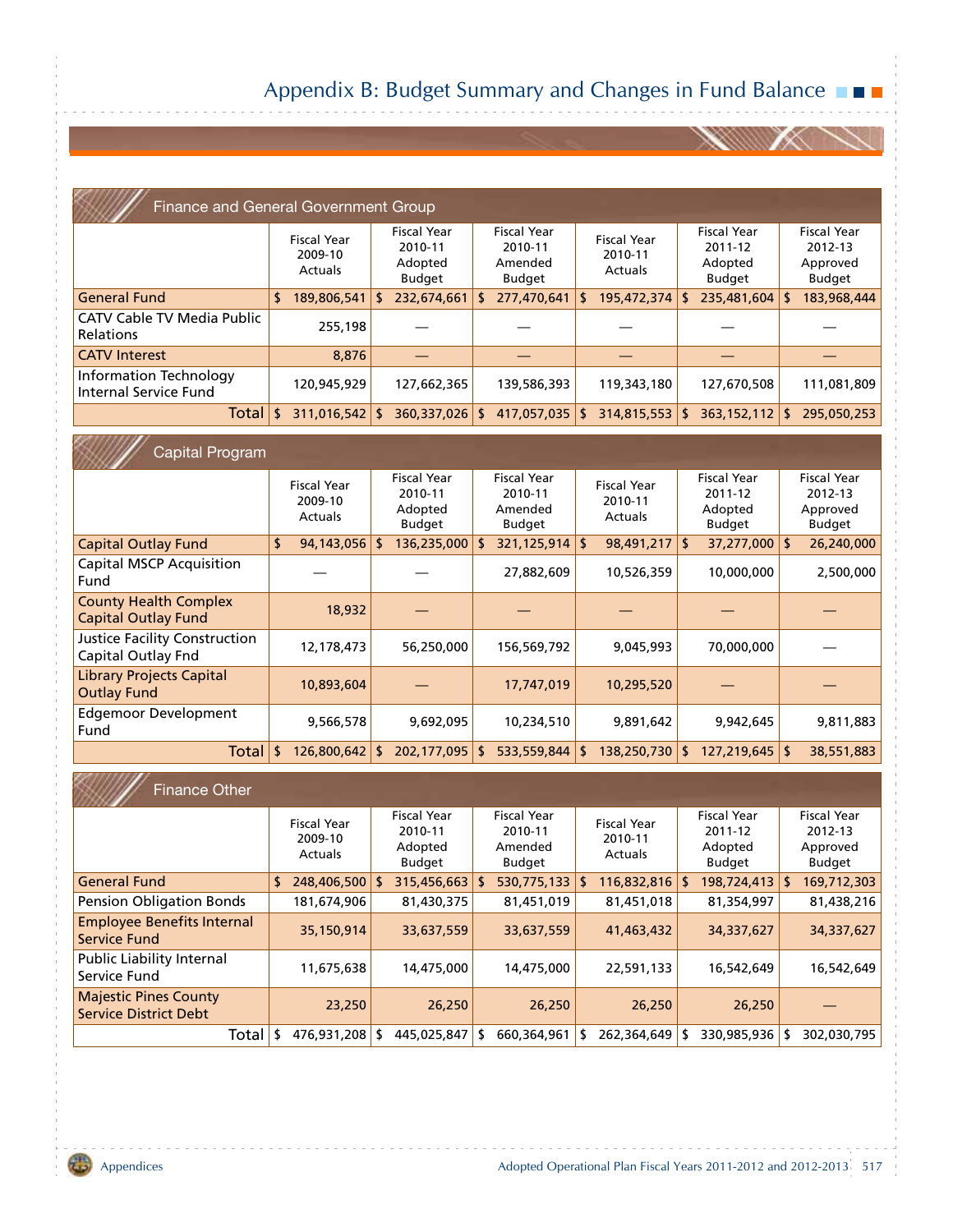#### Changes in Components of Fund Balance (by Fund Group)

Beginning in Fiscal Year 2010-11, ending fund balance represents all components of fund balance as defined by Governmental Accounting Standards Board (GASB) 54. This can be nonspendable, restricted, committed, assigned or unassigned fund balance for the Governmental Funds or unrestricted net assets for the Proprietary Funds.

| <b>Ending Fund Balances (in millions)</b>                              |                 |                                    |                         |                         |                            |                                     |                             |                   |  |  |  |  |
|------------------------------------------------------------------------|-----------------|------------------------------------|-------------------------|-------------------------|----------------------------|-------------------------------------|-----------------------------|-------------------|--|--|--|--|
|                                                                        | General<br>Fund | Special<br>Revenue<br><b>Funds</b> | Debt<br>Service<br>Fund | Capital<br><b>Funds</b> | Enterprise<br><b>Funds</b> | Internal<br>Service<br><b>Funds</b> | Special<br><b>Districts</b> | Misc.<br>Category |  |  |  |  |
| Fiscal Year 2008-09<br>Ending Fund Balance <sup>1</sup>                | 1,190.0         | 686.1                              | 15.7<br>\$              | 19.3<br>-S              | 12.7<br>-S                 | 33.6                                | 108.1                       | \$<br>7.4         |  |  |  |  |
| <b>Fiscal Year 2009-2010</b><br>Ending Fund Balance <sup>1</sup>       | 1,220.1         | 661.5                              | 3.4                     | 13.1                    | 13.8                       | 44.3                                | 108.1                       | 5.6               |  |  |  |  |
| <b>Fiscal Year 2010-2011</b><br><b>Ending Fund Balance<sup>2</sup></b> | 1,383.6<br>\$.  | 660.2                              | 2.1                     | 9.0                     | 17.0                       | 40.3                                | 105.1                       | ا 1<br>6.1        |  |  |  |  |

1 Amounts may not agree with the category grouping in the Comprehensive Annual Financial Report (CAFR) due to different budgetary roll-ups.

2 Pending completion of the June 30, 2011 CAFR audit.

| Fiscal Year 2011-12 (in millions)                 |                 |                             |                                |                         |                            |                                     |                             |                         |  |  |  |
|---------------------------------------------------|-----------------|-----------------------------|--------------------------------|-------------------------|----------------------------|-------------------------------------|-----------------------------|-------------------------|--|--|--|
|                                                   | General<br>Fund | Special<br>Revenue<br>Funds | <b>Debt</b><br>Service<br>Fund | Capital<br><b>Funds</b> | Enterprise<br><b>Funds</b> | Internal<br>Service<br><b>Funds</b> | Special<br><b>Districts</b> | <b>Misc</b><br>Category |  |  |  |
| <b>Beginning Fund Balance</b>                     | 1,383.6<br>\$   | \$<br>660.2                 | 2.1<br>\$.                     | \$<br>9.0               | $\mathsf{\$}$<br>17.0      | \$<br>40.3                          | 105.1<br>\$                 | \$<br>6.1               |  |  |  |
| Add:                                              |                 |                             |                                |                         |                            |                                     |                             |                         |  |  |  |
| <b>Budgeted Revenue</b>                           | 3,526.9         | 351.4                       | 79.9                           | 121.8                   | 18.5                       | 350.4                               | 93.4                        | 8.5                     |  |  |  |
| <b>Fund Balance</b><br><b>Component Decreases</b> | 5.9             |                             |                                |                         |                            |                                     | 16.3                        |                         |  |  |  |
| Total Available Funding                           | \$<br>4,916.4   | \$1,011.6                   | \$<br>82.0                     | \$<br>130.8             | \$<br>35.5                 | \$<br>390.7                         | \$<br>214.8                 | \$<br>14.6              |  |  |  |
|                                                   |                 |                             |                                |                         |                            |                                     |                             |                         |  |  |  |
| Less:                                             |                 |                             |                                |                         |                            |                                     |                             |                         |  |  |  |
| <b>Budgeted Expenditures</b>                      | $$$ (3,724.5)   | \$<br>(389.4)               | \$<br>(81.4)                   | \$<br>(127.2)           | \$<br>(24.3)               | \$<br>(362.8)                       | \$<br>(123.1)               | \$<br>(8.5)             |  |  |  |
| <b>Fund Balance</b><br><b>Component Increases</b> | (18.3)          |                             |                                |                         |                            |                                     | (0.1)                       |                         |  |  |  |
| <b>Projected Ending Fund</b><br><b>Balance</b>    | 1,173.6         | \$<br>622.2                 | \$<br>0.6                      | \$<br>3.6               | 11.2                       | \$<br>27.9                          | \$<br>91.6                  | 6.1<br>\$               |  |  |  |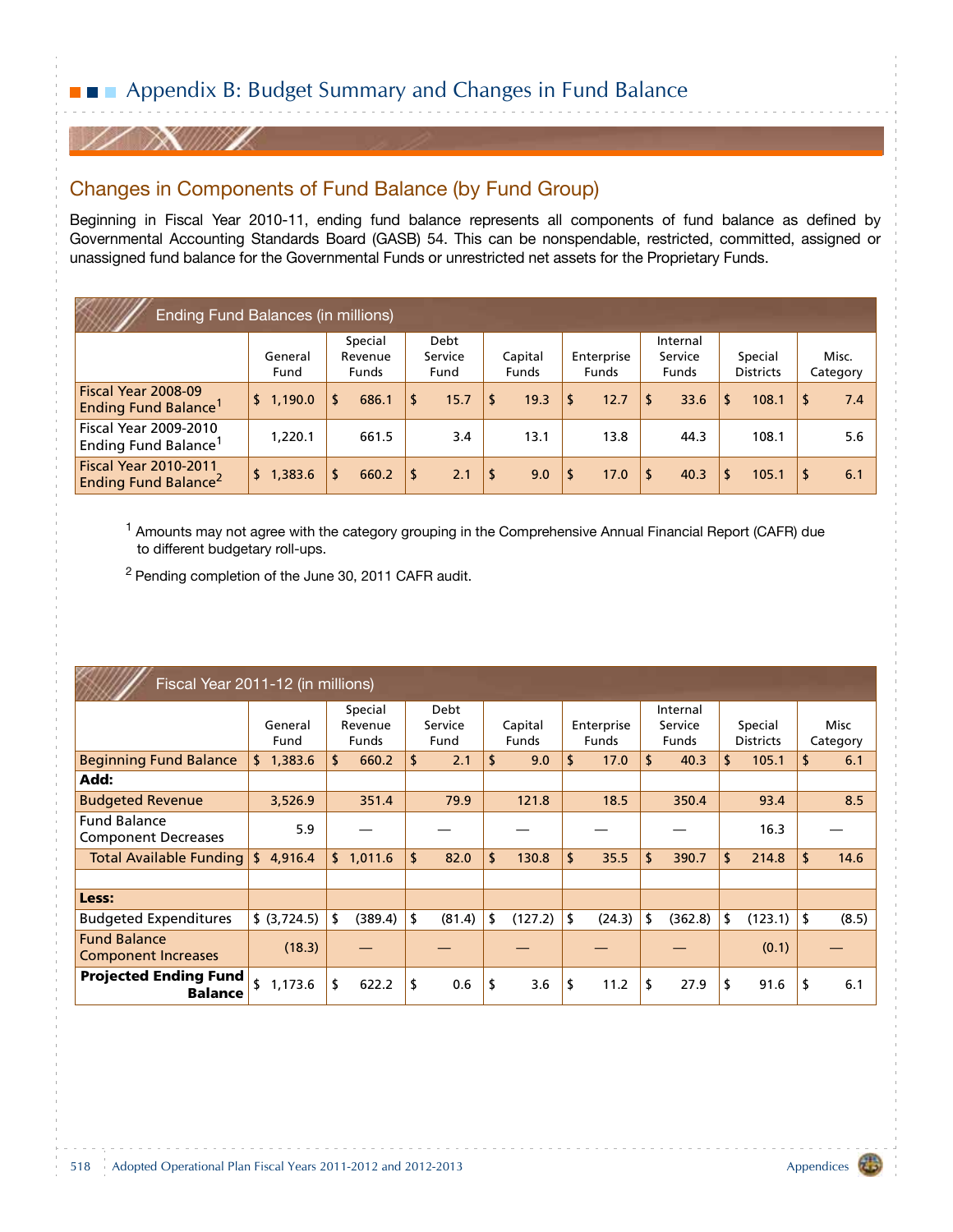| Fiscal Year 2012-13 (in millions)                 |                         |                                    |    |                         |    |                         |    |                            |    |                                     |    |                             |                  |
|---------------------------------------------------|-------------------------|------------------------------------|----|-------------------------|----|-------------------------|----|----------------------------|----|-------------------------------------|----|-----------------------------|------------------|
|                                                   | General<br>Fund         | Special<br>Revenue<br><b>Funds</b> |    | Debt<br>Service<br>Fund |    | Capital<br><b>Funds</b> |    | Enterprise<br><b>Funds</b> |    | Internal<br>Service<br><b>Funds</b> |    | Special<br><b>Districts</b> | Misc<br>Category |
| <b>Beginning Fund Balance</b>                     | \$1,173.6               | \$<br>622.2                        | \$ | 0.6                     | \$ | 3.6                     | \$ | 11.2                       | \$ | 27.9                                | \$ | 91.6                        | \$<br>6.1        |
| Add:                                              |                         |                                    |    |                         |    |                         |    |                            |    |                                     |    |                             |                  |
| <b>Budgeted Revenue</b>                           | $\mathsf{s}$<br>3,464.5 | \$<br>353.0                        | \$ | 81.4                    | \$ | 38.6                    | \$ | 18.6                       | \$ | 334.7                               | \$ | 85.9                        | \$<br>8.0        |
| <b>Fund Balance</b><br><b>Component Decreases</b> | 13.6                    |                                    |    |                         |    |                         |    |                            |    |                                     |    | 12.1                        |                  |
| <b>Total Available</b><br><b>Fundina</b>          | \$<br>4,651.7           | \$<br>975.2                        | \$ | 82.0                    | \$ | 42.2                    | \$ | 29.8                       | \$ | 362.6                               | \$ | 189.6                       | \$<br>14.1       |
|                                                   |                         |                                    |    |                         |    |                         |    |                            |    |                                     |    |                             |                  |
| Less:                                             |                         |                                    |    |                         |    |                         |    |                            |    |                                     |    |                             |                  |
| <b>Budgeted Expenditures</b>                      | $$$ (3,537.1)           | \$<br>(372.8)                      | \$ | (81.4)                  | \$ | (38.6)                  | \$ | (21.1)                     | \$ | (346.2)                             | \$ | (108.1)                     | \$<br>(8.0)      |
| <b>Fund Balance</b><br><b>Component Increases</b> | (0.1)                   |                                    |    |                         |    |                         |    |                            |    |                                     |    | (0.1)                       |                  |
| <b>Projected Ending Fund</b><br><b>Balance</b>    | 1,114.5                 | \$<br>602.4                        | \$ | 0.6                     | \$ | 3.6                     | \$ | 8.7                        | \$ | 16.4                                | \$ | 81.4                        | \$<br>6.1        |

 $\label{eq:2.1} \begin{array}{lllllllllllllllll} \alpha_{11} & \alpha_{22} & \alpha_{33} & \alpha_{44} & \alpha_{55} & \alpha_{66} \end{array}$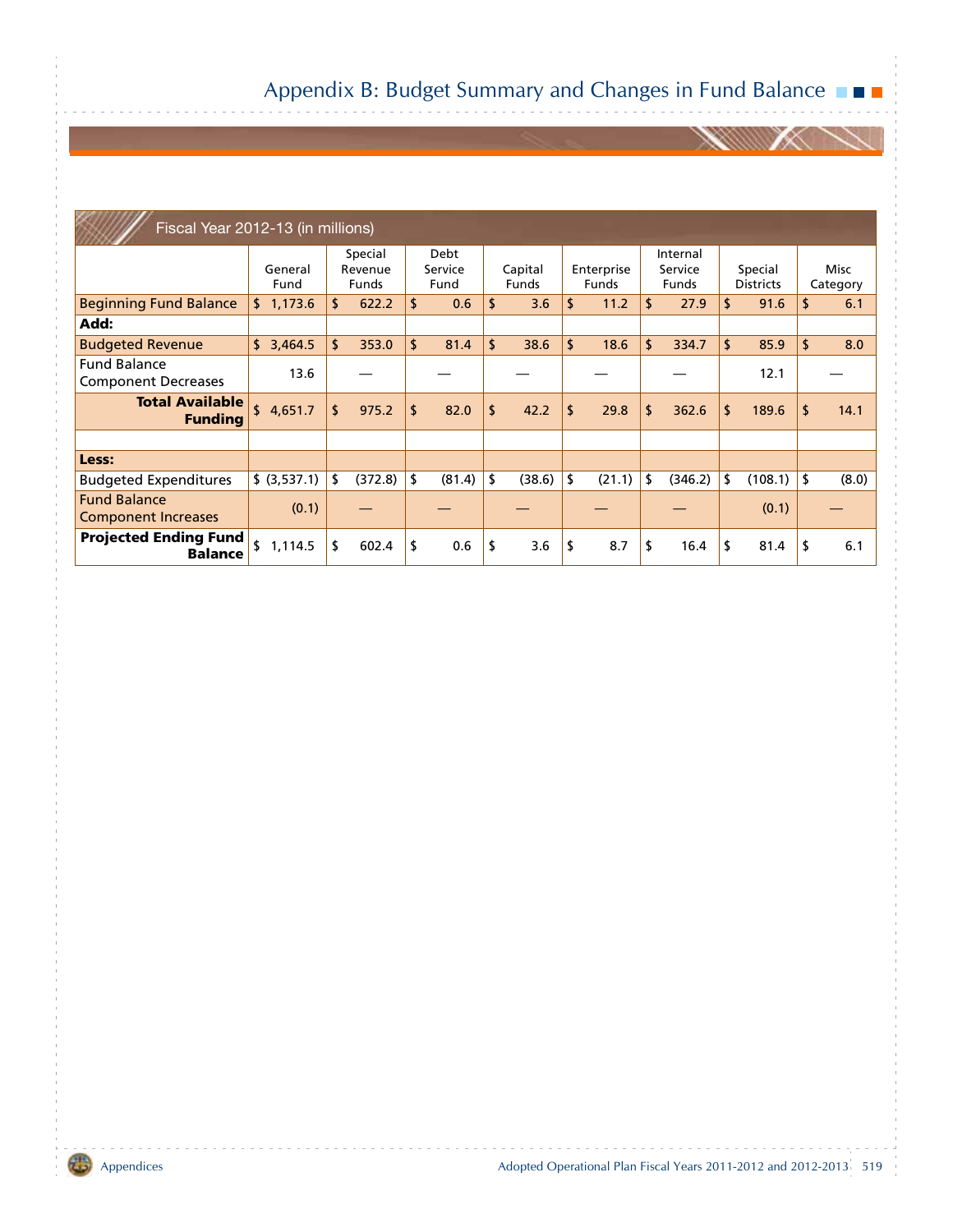# Appendix C: General Fund Budget Summary

#### Appropriations/Expenditures by Group

| <b>Public Safety Group</b>                       |                                                      |                                                           |                                                           |                                                    |                                                    |                                                            |
|--------------------------------------------------|------------------------------------------------------|-----------------------------------------------------------|-----------------------------------------------------------|----------------------------------------------------|----------------------------------------------------|------------------------------------------------------------|
|                                                  | <b>Fiscal Year</b><br>2009-10<br>Actuals             | <b>Fiscal Year</b><br>2010-11<br>Adopted<br><b>Budget</b> | <b>Fiscal Year</b><br>2010-11<br>Amended<br><b>Budget</b> | <b>Fiscal Year</b><br>2010-11<br><b>Actuals</b>    | <b>Fiscal Year</b><br>2011-12<br>Adopted<br>Budget | <b>Fiscal Year</b><br>2012-13<br>Approved<br><b>Budget</b> |
| <b>Public Safety Executive</b><br>Office         | \$<br>$7,667,494$ \$                                 | $6,181,516$ \$                                            | 7,644,461                                                 | $5,553,007$ \$<br>S                                | 22,615,635                                         | 6,126,302<br>\$                                            |
| San Diego County Fire<br>Authority               |                                                      |                                                           | 30,478,290                                                | 16,904,645                                         | 25,191,550                                         | 17,730,000                                                 |
| <b>District Attorney</b>                         | 138,305,148                                          | 146,716,213                                               | 150,030,322                                               | 136,282,274                                        | 154,463,194                                        | 153,968,869                                                |
| <b>Sheriff</b>                                   | 534,726,981                                          | 565,809,843                                               | 592,557,833                                               | 541,762,220                                        | 598,463,082                                        | 573,996,310                                                |
| <b>Child Support Services</b>                    | 47,780,356                                           | 50,312,168                                                | 50,661,137                                                | 47,580,640                                         | 51,122,040                                         | 51,743,965                                                 |
| Citizens' Law Enforcement<br><b>Review Board</b> | 361,697                                              | 539,392                                                   | 553,651                                                   | 503,776                                            | 589,485                                            | 589,605                                                    |
| <b>Office of Emergency Services</b>              | 5,788,972                                            | 8,572,824                                                 | 12,797,421                                                | 6,536,737                                          | 10,471,121                                         | 8,612,426                                                  |
| <b>Medical Examiner</b>                          | 11,939,880                                           | 8,527,316                                                 | 8,800,132                                                 | 8,325,129                                          | 8,897,649                                          | 8,940,759                                                  |
| Probation                                        | 166,386,663                                          | 170,754,694                                               | 171,875,025                                               | 164,209,118                                        | 179,528,491                                        | 175,249,168                                                |
| <b>Public Defender</b>                           | 75,759,329                                           | 77,074,766                                                | 67,866,633                                                | 61,789,635                                         | 69,460,410                                         | 69,617,649                                                 |
| <b>Contribution for Trial Courts</b>             | 72,289,585                                           | 71,837,878                                                | 72,112,732                                                | 70,262,842                                         | 71,538,487                                         | 71,548,768                                                 |
| Defense Attorney / Contract<br>Administration    | 369,120                                              |                                                           | 69                                                        | (160)                                              |                                                    |                                                            |
|                                                  | $Total \mid $1,061,375,226 \mid $1,106,326,610 \mid$ |                                                           |                                                           | $$1,165,377,706$ $$1,059,709,863$ $$1,192,341,144$ |                                                    | \$1,138,123,821                                            |

| n<br>Health and Human Services Agency |  |
|---------------------------------------|--|
|---------------------------------------|--|

| <b><i>CONSTRUCTION CONTINUES</i></b>                          |                                          |                                                    |                                             |                                          |                                                    |                                                                                                                   |
|---------------------------------------------------------------|------------------------------------------|----------------------------------------------------|---------------------------------------------|------------------------------------------|----------------------------------------------------|-------------------------------------------------------------------------------------------------------------------|
|                                                               | <b>Fiscal Year</b><br>2009-10<br>Actuals | <b>Fiscal Year</b><br>2010-11<br>Adopted<br>Budget | Fiscal Year<br>2010-11<br>Amended<br>Budget | <b>Fiscal Year</b><br>2010-11<br>Actuals | <b>Fiscal Year</b><br>2011-12<br>Adopted<br>Budget | <b>Fiscal Year</b><br>2012-13<br>Approved<br>Budget                                                               |
| <b>Regional Operations</b>                                    | 446,832,917<br>S                         | 462,888,866<br>\$                                  | 463,727,125                                 | 449,184,601<br>\$                        | 464,314,986<br>\$                                  | 467,241,726                                                                                                       |
| <b>Strategic Planning &amp;</b><br><b>Operational Support</b> | 160,415,486                              | 161,411,948                                        | 186,940,789                                 | 188,609,481                              | 225, 162, 212                                      | 225,633,803                                                                                                       |
| Aging and Independence<br><b>Services</b>                     | 303,908,390                              | 335, 194, 757                                      | 314,451,361                                 | 304,611,832                              | 309,757,401                                        | 316,689,178                                                                                                       |
| <b>Behavioral Health Services</b>                             | 364,627,453                              | 405,914,153                                        | 409,648,683                                 | 373,690,616                              | 427,734,706                                        | 418,299,678                                                                                                       |
| Administrative Support                                        | 52,411,778                               | 93,525,329                                         | 99,767,704                                  | 56,517,718                               | 98,816,209                                         | 75,896,039                                                                                                        |
| <b>Child Welfare Services</b>                                 | 239,131,854                              | 263,321,003                                        | 262,081,800                                 | 226,655,143                              | 258,626,410                                        | 259,593,086                                                                                                       |
| <b>Public Health Services</b>                                 | 90,312,358                               | 93,988,428                                         | 100,067,315                                 | 94,965,951                               | 94,666,657                                         | 86,261,448                                                                                                        |
| Public Administrator / Public<br>Guardian                     | 4,397,273                                | 4,472,416                                          | 4,472,416                                   | 4,498,351                                | 4,591,551                                          | 4,185,165                                                                                                         |
|                                                               |                                          |                                                    |                                             |                                          |                                                    | Total   \$1,662,037,507   \$1,820,716,900   \$1,841,157,194   \$1,698,733,690   \$1,883,670,132   \$1,853,800,123 |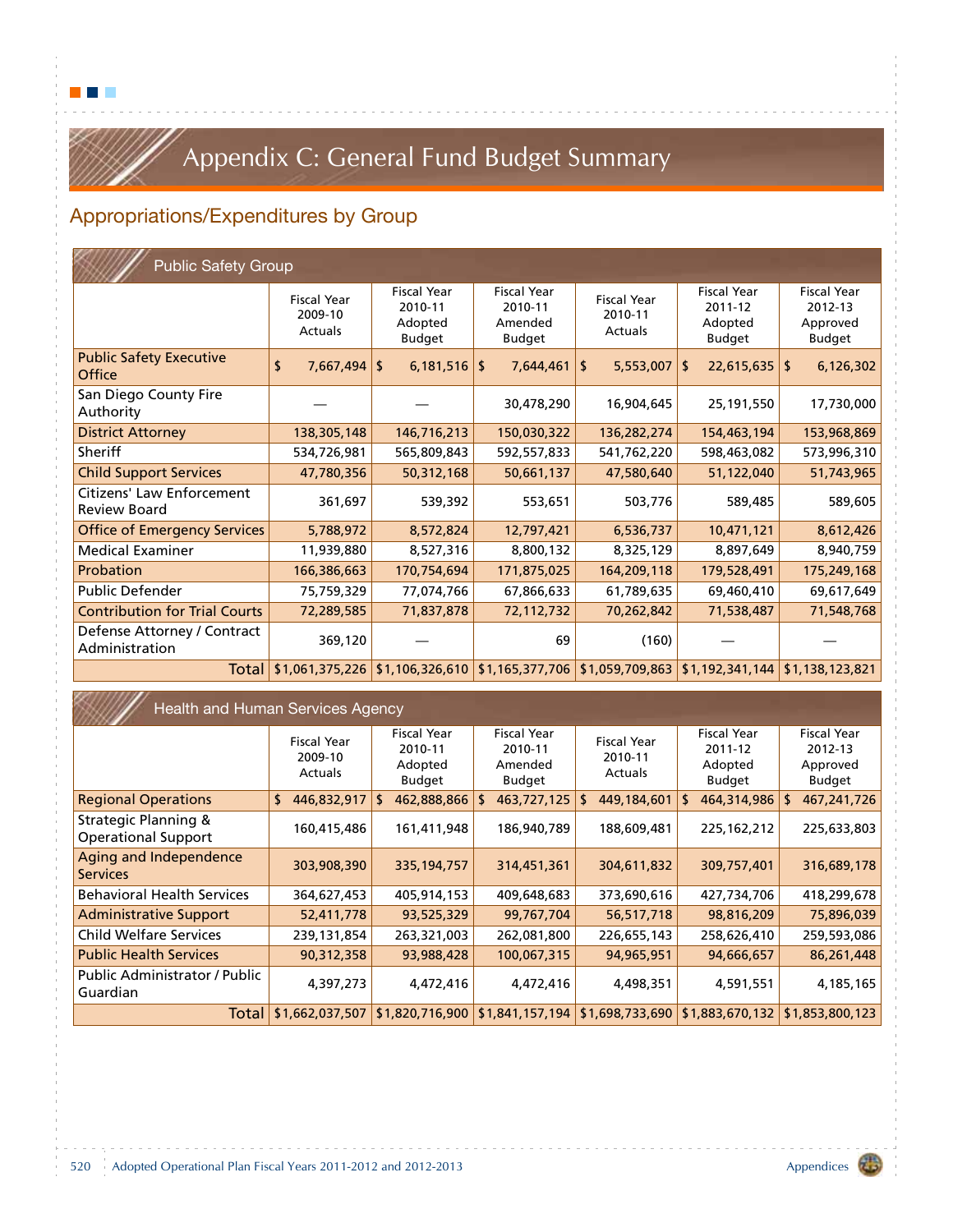| <b>Land Use and Environment Group</b>                      |                                          |                                                    |                                                    |                                          |                                                    |                                                            |  |  |  |  |
|------------------------------------------------------------|------------------------------------------|----------------------------------------------------|----------------------------------------------------|------------------------------------------|----------------------------------------------------|------------------------------------------------------------|--|--|--|--|
|                                                            | <b>Fiscal Year</b><br>2009-10<br>Actuals | <b>Fiscal Year</b><br>2010-11<br>Adopted<br>Budget | <b>Fiscal Year</b><br>2010-11<br>Amended<br>Budget | <b>Fiscal Year</b><br>2010-11<br>Actuals | <b>Fiscal Year</b><br>2011-12<br>Adopted<br>Budget | <b>Fiscal Year</b><br>2012-13<br>Approved<br><b>Budget</b> |  |  |  |  |
| <b>Land Use and Environment</b><br><b>Executive Office</b> | 3,998,665                                | $6,361,312$ \$<br>\$                               | $6,845,823$ \$                                     | $3,855,874$ \$                           | 6,248,612                                          | 4,147,362<br>\$                                            |  |  |  |  |
| San Diego Geographic<br>Information Source (SanGIS)        | 966,368                                  |                                                    |                                                    |                                          |                                                    |                                                            |  |  |  |  |
| Agriculture, Weights and<br><b>Measures</b>                | 18,163,934                               | 19,176,512                                         | 19,955,790                                         | 17,539,100                               | 19,274,073                                         | 18,497,417                                                 |  |  |  |  |
| <b>Environmental Health</b>                                | 35,579,176                               | 49,704,300                                         | 50,861,529                                         | 37,629,562                               | 47,848,861                                         | 44,099,141                                                 |  |  |  |  |
| <b>Farm and Home Advisor</b>                               | 939,031                                  | 953,058                                            | 955,140                                            | 967,857                                  | 853,058                                            | 853,058                                                    |  |  |  |  |
| <b>Parks and Recreation</b>                                | 29,418,115                               | 31,218,200                                         | 38,296,536                                         | 31,520,527                               | 29,520,207                                         | 27,303,120                                                 |  |  |  |  |
| <b>Planning and Land Use</b>                               | 41,883,413                               | 62,496,736                                         | 39,565,906                                         | 27,588,064                               | 33,503,037                                         | 22,667,171                                                 |  |  |  |  |
| <b>Public Works</b>                                        | 21,162,130                               | 21,936,846                                         | 24,447,563                                         | 15,306,379                               | 17,457,242                                         | 8,057,479                                                  |  |  |  |  |
| Total                                                      | 152, 124, 741                            | 191,846,964<br>\$.                                 | 180,928,287                                        | 134,407,364                              | 154,705,090                                        | 125,624,748                                                |  |  |  |  |

#### munity Services Gr

| softmightly softwased andapt                         |    |                                          |                                                           |                                                    |                                          |     |                                                           |                                                            |
|------------------------------------------------------|----|------------------------------------------|-----------------------------------------------------------|----------------------------------------------------|------------------------------------------|-----|-----------------------------------------------------------|------------------------------------------------------------|
|                                                      |    | <b>Fiscal Year</b><br>2009-10<br>Actuals | <b>Fiscal Year</b><br>2010-11<br>Adopted<br><b>Budget</b> | <b>Fiscal Year</b><br>2010-11<br>Amended<br>Budget | <b>Fiscal Year</b><br>2010-11<br>Actuals |     | <b>Fiscal Year</b><br>2011-12<br>Adopted<br><b>Budget</b> | <b>Fiscal Year</b><br>2012-13<br>Approved<br><b>Budget</b> |
| <b>Community Services</b><br><b>Executive Office</b> | \$ | $1,773,730$ \$                           | $6,863,315$ \$                                            | $8,215,651$ \$                                     | 2,590,043                                | -S  | $5,999,161$ \$                                            | 5,926,315                                                  |
| <b>Animal Services</b>                               |    | 14,031,202                               | 14,621,920                                                | 14,709,649                                         | 14,090,546                               |     | 15,343,329                                                | 15,057,177                                                 |
| <b>General Services</b>                              |    | 1,402,000                                | 2,400,000                                                 | 2,551,000                                          | 2,550,514                                |     | 1,476,000                                                 | 1,480,000                                                  |
| Housing & Community<br>Development                   |    | 9,815,598                                | 26,473,349                                                | 40,766,514                                         | 19,306,535                               |     | 24,139,672                                                | 21,464,938                                                 |
| <b>Purchasing and Contracting</b>                    |    | 6,096,867                                | 1,625,000                                                 | 2,333,733                                          | 1,751,968                                |     | 2,156,296                                                 | 1,660,000                                                  |
| <b>Registrar of Voters</b>                           |    | 15,756,560                               | 20,046,031                                                | 22,485,866                                         | 16,421,478                               |     | 28,772,369                                                | 20,349,768                                                 |
| Total   \$                                           |    | 48,875,957                               | $72,029,615$ \$                                           | $91,062,413$ \$                                    | 56,711,084                               | -\$ | 77,886,827                                                | 65,938,198                                                 |

 $\label{eq:2.1} \begin{array}{lllllllllllllll} \alpha & \alpha & \alpha & \alpha & \alpha & \alpha \\ \end{array}$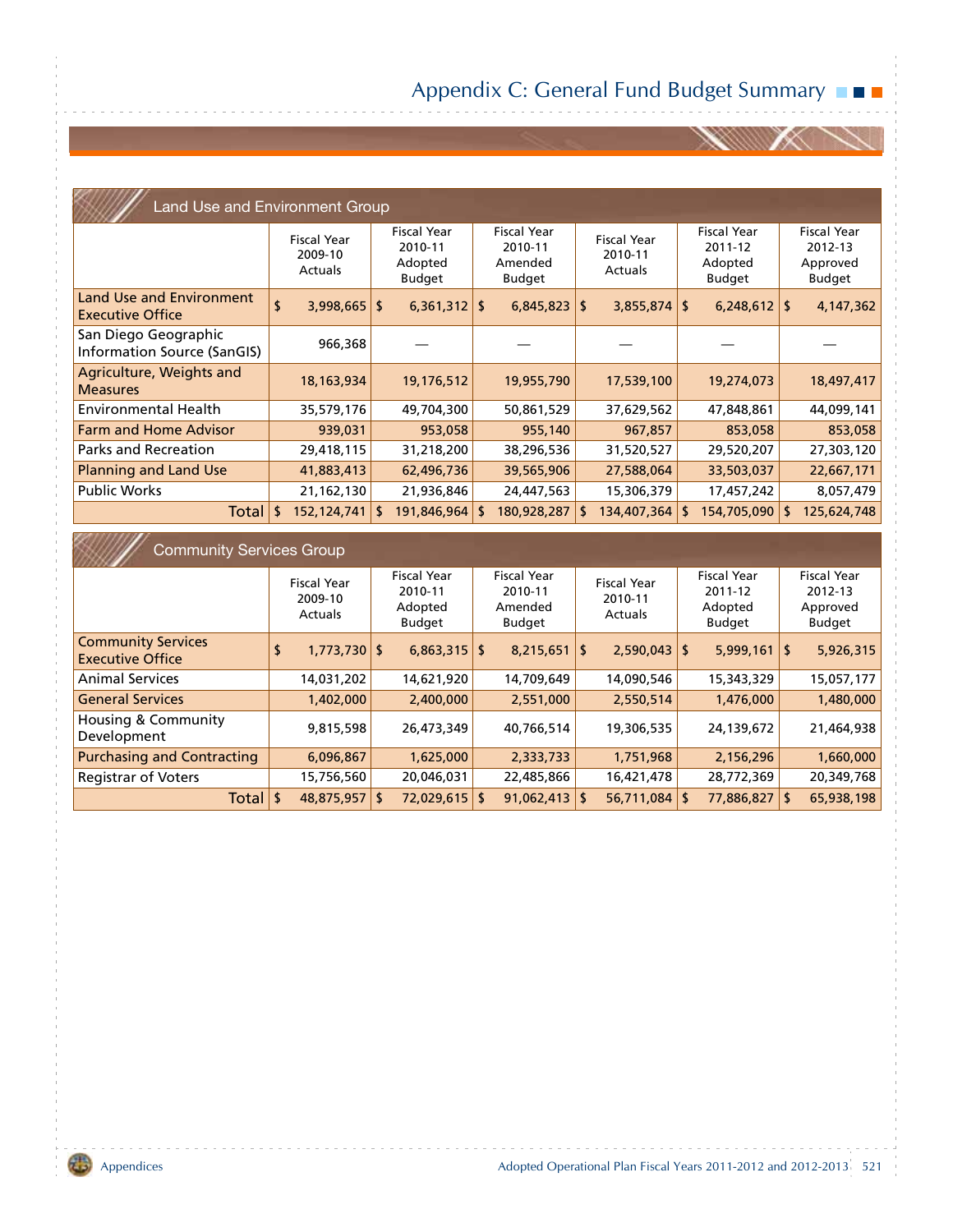|                                                                       | <b>Finance and General Government Group</b>     |                                                           |                                                           |                                                 |                                                           |                                                            |  |  |  |  |  |  |
|-----------------------------------------------------------------------|-------------------------------------------------|-----------------------------------------------------------|-----------------------------------------------------------|-------------------------------------------------|-----------------------------------------------------------|------------------------------------------------------------|--|--|--|--|--|--|
|                                                                       | <b>Fiscal Year</b><br>2009-10<br><b>Actuals</b> | <b>Fiscal Year</b><br>2010-11<br>Adopted<br><b>Budget</b> | <b>Fiscal Year</b><br>2010-11<br>Amended<br><b>Budget</b> | <b>Fiscal Year</b><br>2010-11<br><b>Actuals</b> | <b>Fiscal Year</b><br>2011-12<br>Adopted<br><b>Budget</b> | <b>Fiscal Year</b><br>2012-13<br>Approved<br><b>Budget</b> |  |  |  |  |  |  |
| <b>Finance &amp; General</b><br><b>Government Executive</b><br>Office | $17,202,960$ \$<br>S                            | 49,136,220                                                | $83,024,411$ \$<br><sup>\$</sup>                          | 26,788,011                                      | $49,337,237$ \$<br>\$                                     | 5,340,294                                                  |  |  |  |  |  |  |
| <b>Board of Supervisors</b>                                           | 7,353,093                                       | 7,628,046                                                 | 8,243,099                                                 | 7,239,210                                       | 7,683,215                                                 | 7,683,632                                                  |  |  |  |  |  |  |
| Assessor / Recorder / County<br>Clerk                                 | 49,368,851                                      | 50,638,198                                                | 54,554,973                                                | 48,903,241                                      | 53,590,691                                                | 50,873,207                                                 |  |  |  |  |  |  |
| <b>Treasurer - Tax Collector</b>                                      | 17,669,519                                      | 19,148,452                                                | 20,158,749                                                | 17,355,006                                      | 20,854,463                                                | 19,870,451                                                 |  |  |  |  |  |  |
| <b>Chief Administrative Office</b>                                    | 4,602,994                                       | 4,379,445                                                 | 4,444,304                                                 | 4,099,283                                       | 4,303,059                                                 | 4,325,864                                                  |  |  |  |  |  |  |
| <b>Auditor and Controller</b>                                         | 31,563,434                                      | 33,839,785                                                | 35,306,360                                                | 31,053,895                                      | 33,983,646                                                | 34,058,718                                                 |  |  |  |  |  |  |
| <b>County Technology Office</b>                                       | 8,133,724                                       | 12,248,422                                                | 13,194,045                                                | 8,602,266                                       | 9,251,411                                                 | 6,702,030                                                  |  |  |  |  |  |  |
| <b>Civil Service Commission</b>                                       | 582,721                                         | 558,294                                                   | 558,294                                                   | 544,442                                         | 568,229                                                   | 567,406                                                    |  |  |  |  |  |  |
| Clerk of the Board of<br><b>Supervisors</b>                           | 8,399,128                                       | 6,380,645                                                 | 7,945,919                                                 | 6,734,792                                       | 6,458,189                                                 | 6,529,271                                                  |  |  |  |  |  |  |
| <b>County Counsel</b>                                                 | 21,845,765                                      | 22,554,021                                                | 22,863,369                                                | 21,390,129                                      | 22,361,077                                                | 22,236,367                                                 |  |  |  |  |  |  |
| <b>Grand Jury</b>                                                     | 635,009                                         | 580,076                                                   | 582,076                                                   | 533,382                                         | 601,232                                                   | 591,775                                                    |  |  |  |  |  |  |
| <b>Human Resources</b>                                                | 19,648,943                                      | 22,703,286                                                | 23,700,433                                                | 19,670,804                                      | 23,335,014                                                | 22,028,554                                                 |  |  |  |  |  |  |
| <b>County Communications</b><br>Office                                | 2,800,399                                       | 2,879,771                                                 | 2,894,608                                                 | 2,557,914                                       | 3,154,141                                                 | 3,160,875                                                  |  |  |  |  |  |  |
| Total                                                                 | \$<br>189,806,541                               | l \$<br>232,674,661                                       | 277,470,641<br>s.                                         | \$<br>195,472,374                               | 235,481,604                                               | l \$<br>183,968,444                                        |  |  |  |  |  |  |

| <b>Finance Other</b>                                       |                                          |                                                    |                                                    |                                          |                                                    |                                                            |
|------------------------------------------------------------|------------------------------------------|----------------------------------------------------|----------------------------------------------------|------------------------------------------|----------------------------------------------------|------------------------------------------------------------|
|                                                            | <b>Fiscal Year</b><br>2009-10<br>Actuals | <b>Fiscal Year</b><br>2010-11<br>Adopted<br>Budget | <b>Fiscal Year</b><br>2010-11<br>Amended<br>Budget | <b>Fiscal Year</b><br>2010-11<br>Actuals | <b>Fiscal Year</b><br>2011-12<br>Adopted<br>Budget | <b>Fiscal Year</b><br>2012-13<br>Approved<br><b>Budget</b> |
| <b>Cash Borrowing Program</b>                              | $4,740,334$ \$<br>\$                     | $7,700,000$ \$                                     | 7,700,000                                          | \$<br>$3,061,197$ \$                     | 7,700,000                                          | \$<br>7,700,000                                            |
| <b>Community Enhancement</b>                               | 3,474,000                                | 2,746,500                                          | 2,750,500                                          | 2,723,500                                | 2,500,000                                          | 2,500,000                                                  |
| <b>Neighborhood</b><br><b>Reinvestment Program</b>         | 8,245,201                                | 5,000,000                                          | 6,219,107                                          | 5,508,876                                | 5,000,000                                          | 5,000,000                                                  |
| Contributions to County<br>Library                         | 2,768,865                                | 350,000                                            | 350,000                                            | 350,000                                  |                                                    |                                                            |
| <b>Contingency Reserve -</b><br><b>General Fund</b>        |                                          | 20,000,000                                         | 20,000,000                                         |                                          | 20,000,000                                         | 20,000,000                                                 |
| Contributions to Capital<br>Program                        | 85,664,582                               | 231,036,094                                        | 442, 155, 057                                      | 97,565,217                               | 119,855,327                                        | 88,004,229                                                 |
| <b>Countywide General</b><br><b>Expense</b>                | 143,170,638                              | 48,282,008                                         | 51,258,408                                         | 7,281,965                                | 43,327,025                                         | 46,166,013                                                 |
| Local Agency Formation<br><b>Commission Administration</b> | 342,880                                  | 342,061                                            | 342,061                                            | 342,061                                  | 342,061                                            | 342,061                                                    |
| Total                                                      | 248,406,500                              | 315,456,663<br>\$                                  | $530,775,133$ \$                                   | $116,832,816$ \$                         | 198,724,413                                        | 169,712,303<br>\$                                          |

 $\alpha$  ,  $\alpha$  ,  $\alpha$  ,  $\alpha$  ,  $\alpha$  ,  $\alpha$ 

**TANNING**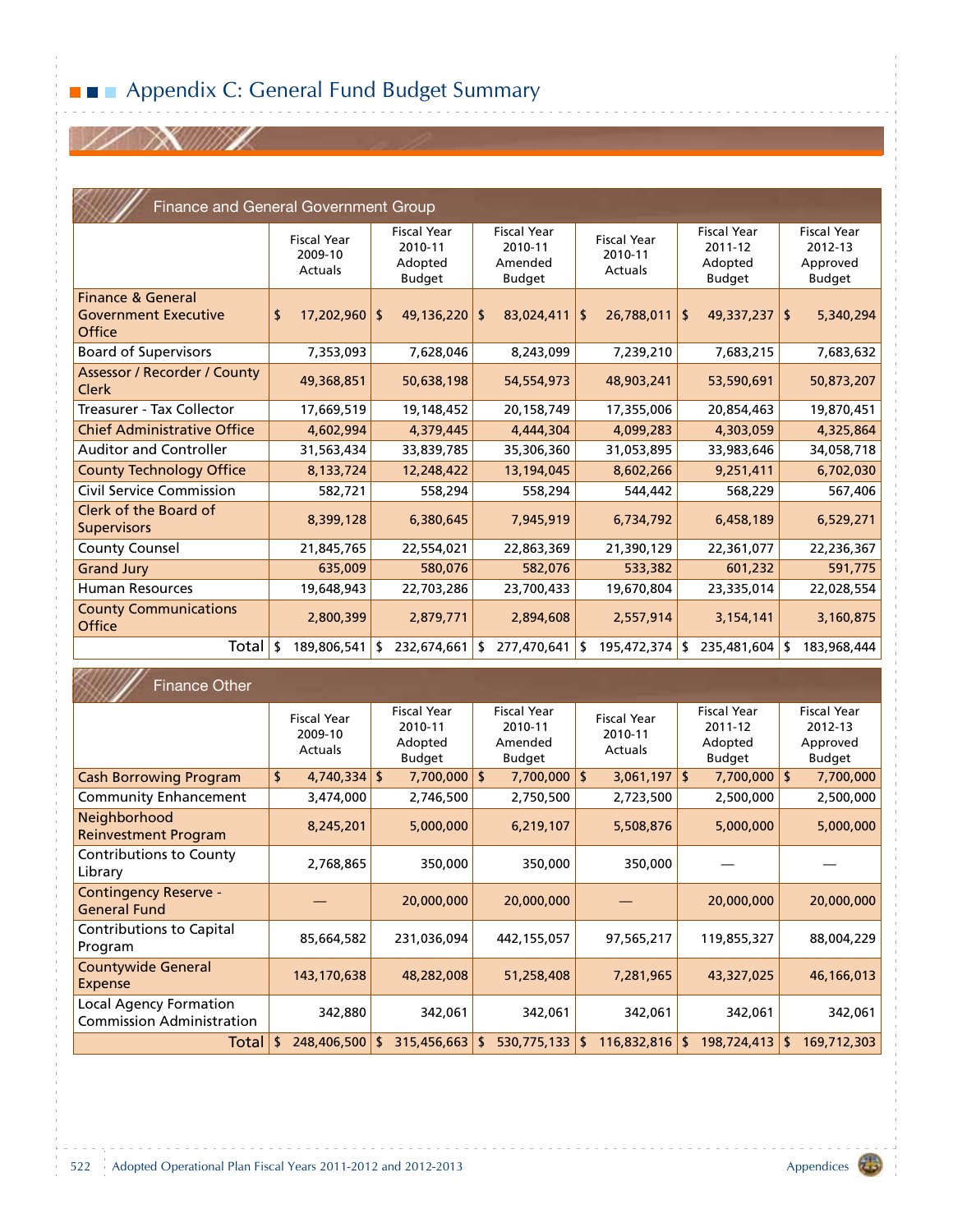## Appendix C: General Fund Budget Summary

| Total - Group/Agency |                                          |                                                                                                                   |                                                    |                                                 |                                                           |                                                            |  |  |  |  |  |  |
|----------------------|------------------------------------------|-------------------------------------------------------------------------------------------------------------------|----------------------------------------------------|-------------------------------------------------|-----------------------------------------------------------|------------------------------------------------------------|--|--|--|--|--|--|
|                      | <b>Fiscal Year</b><br>2009-10<br>Actuals | <b>Fiscal Year</b><br>2010-11<br>Adopted<br>Budget                                                                | <b>Fiscal Year</b><br>2010-11<br>Amended<br>Budget | <b>Fiscal Year</b><br>2010-11<br><b>Actuals</b> | <b>Fiscal Year</b><br>2011-12<br>Adopted<br><b>Budget</b> | <b>Fiscal Year</b><br>2012-13<br>Approved<br><b>Budget</b> |  |  |  |  |  |  |
|                      |                                          | Total   \$3,362,626,472   \$3,739,051,413   \$4,086,771,375   \$3,261,867,191   \$3,742,809,210   \$3,537,167,637 |                                                    |                                                 |                                                           |                                                            |  |  |  |  |  |  |

#### Financing Sources

| <b>Financing Sources By Category</b>               |                                          |                                                           |                                                           |                                                 |                                                           |                                                            |  |  |  |  |  |
|----------------------------------------------------|------------------------------------------|-----------------------------------------------------------|-----------------------------------------------------------|-------------------------------------------------|-----------------------------------------------------------|------------------------------------------------------------|--|--|--|--|--|
|                                                    | <b>Fiscal Year</b><br>2009-10<br>Actuals | <b>Fiscal Year</b><br>2010-11<br>Adopted<br><b>Budget</b> | <b>Fiscal Year</b><br>2010-11<br>Amended<br><b>Budget</b> | <b>Fiscal Year</b><br>2010-11<br><b>Actuals</b> | <b>Fiscal Year</b><br>2011-12<br>Adopted<br><b>Budget</b> | <b>Fiscal Year</b><br>2012-13<br>Approved<br><b>Budget</b> |  |  |  |  |  |
| <b>Taxes Current Property</b>                      | 506,393,406<br>\$                        | 497,576,343<br>\$                                         | 497,576,343                                               | $501, 166, 532$ \$<br>\$                        | 505,813,659                                               | 506,735,096<br>\$                                          |  |  |  |  |  |
| Taxes Other Than Current<br>Secured                | 399,648,975                              | 383,234,449                                               | 383,234,449                                               | 400,456,144                                     | 381,647,350                                               | 381,653,279                                                |  |  |  |  |  |
| <b>Licenses Permits &amp;</b><br><b>Franchises</b> | 41,154,372                               | 40,188,852                                                | 40,188,852                                                | 43, 167, 260                                    | 41,617,543                                                | 42,090,446                                                 |  |  |  |  |  |
| Fines, Forfeitures & Penalties                     | 50,454,693                               | 54,667,910                                                | 56,774,010                                                | 49,033,826                                      | 52,057,099                                                | 47,886,188                                                 |  |  |  |  |  |
| <b>Revenue From Use of Money</b><br>& Property     | 21,942,027                               | 16,968,619                                                | 16,968,619                                                | 19,649,512                                      | 17,691,378                                                | 17,835,576                                                 |  |  |  |  |  |
| Intergovernmental<br>Revenues                      | 1,759,627,047                            | 1,912,830,214                                             | 1,950,760,220                                             | 1,807,162,899                                   | 1,970,463,893                                             | 1,916,815,619                                              |  |  |  |  |  |
| <b>Charges For Current Services</b>                | 274,904,878                              | 290,512,215                                               | 291,109,212                                               | 283,079,460                                     | 290,357,634                                               | 294,419,676                                                |  |  |  |  |  |
| <b>Miscellaneous Revenues</b>                      | 33,375,686                               | 26,620,590                                                | 41,355,914                                                | 48,006,235                                      | 25,744,581                                                | 18,733,170                                                 |  |  |  |  |  |
| <b>Other Financing Sources</b>                     | 226,375,991                              | 225,091,464                                               | 229,576,465                                               | 229,482,550                                     | 241,457,560                                               | 238,333,223                                                |  |  |  |  |  |
| <b>Total Revenues</b>                              | \$3,313,877,074                          | \$3,447,690,656                                           | \$3,507,544,083                                           | \$3,381,204,417                                 | \$3,526,850,697                                           | \$3,464,502,273                                            |  |  |  |  |  |
|                                                    |                                          |                                                           |                                                           |                                                 |                                                           |                                                            |  |  |  |  |  |
| <b>Fund Balance Component</b><br>Decreases         | 7,175,561                                | 4,608,369                                                 | 4,608,369                                                 | 4,608,369                                       | 5,893,425                                                 | 13,562,966                                                 |  |  |  |  |  |
| <b>Use of Fund Balance</b>                         | 41,573,837                               | 286,752,388                                               | 574,618,923                                               | (123, 945, 595)                                 | 210,065,088                                               | 59,102,398                                                 |  |  |  |  |  |
| Total Financing Sources \$3,362,626,472            |                                          | \$3,739,051,413                                           |                                                           | $$4,086,771,375$ $$3,261,867,191$               | \$3,742,809,210                                           | \$3,537,167,637                                            |  |  |  |  |  |

 $\alpha$  ,  $\alpha$  ,  $\alpha$  ,  $\alpha$  ,  $\alpha$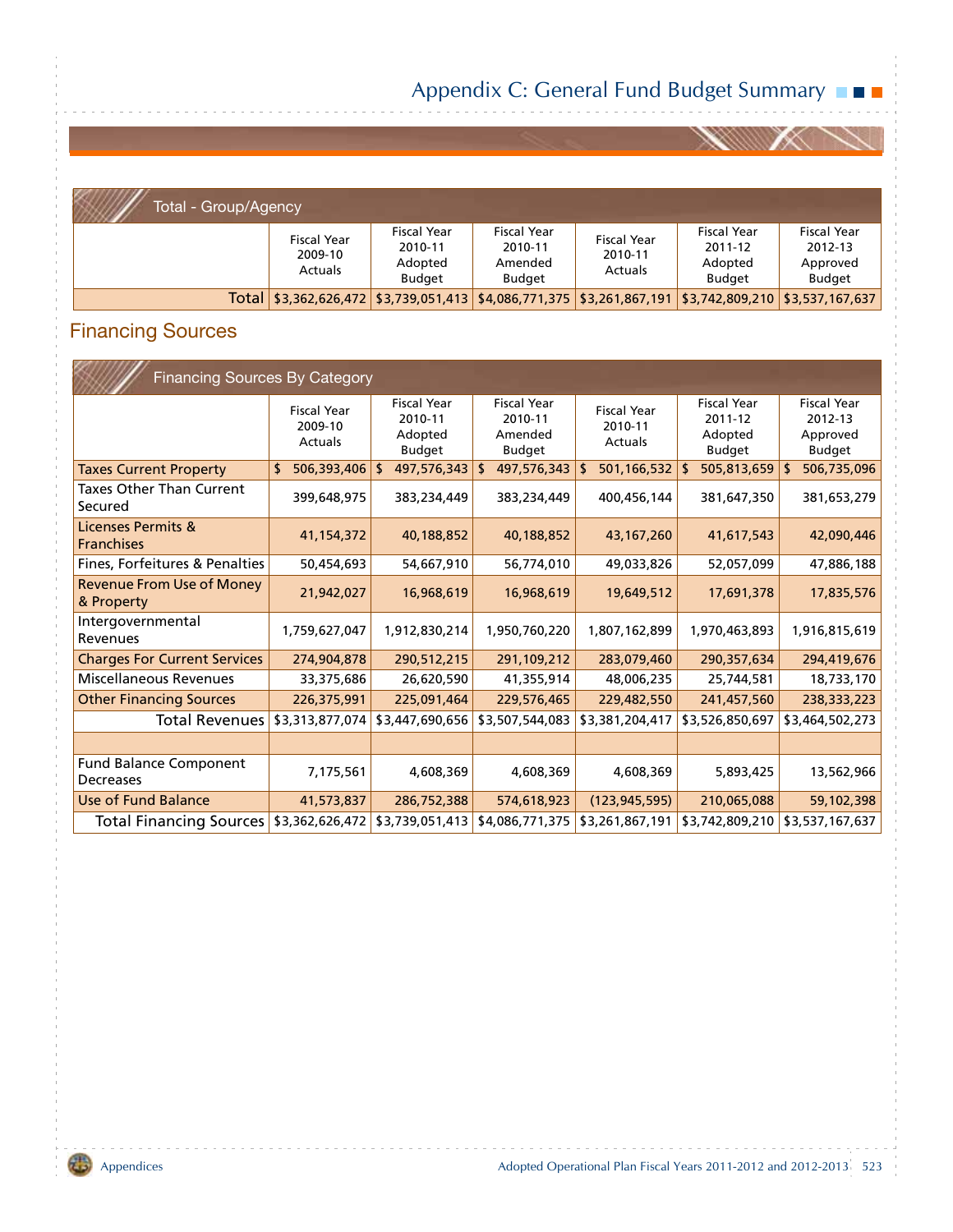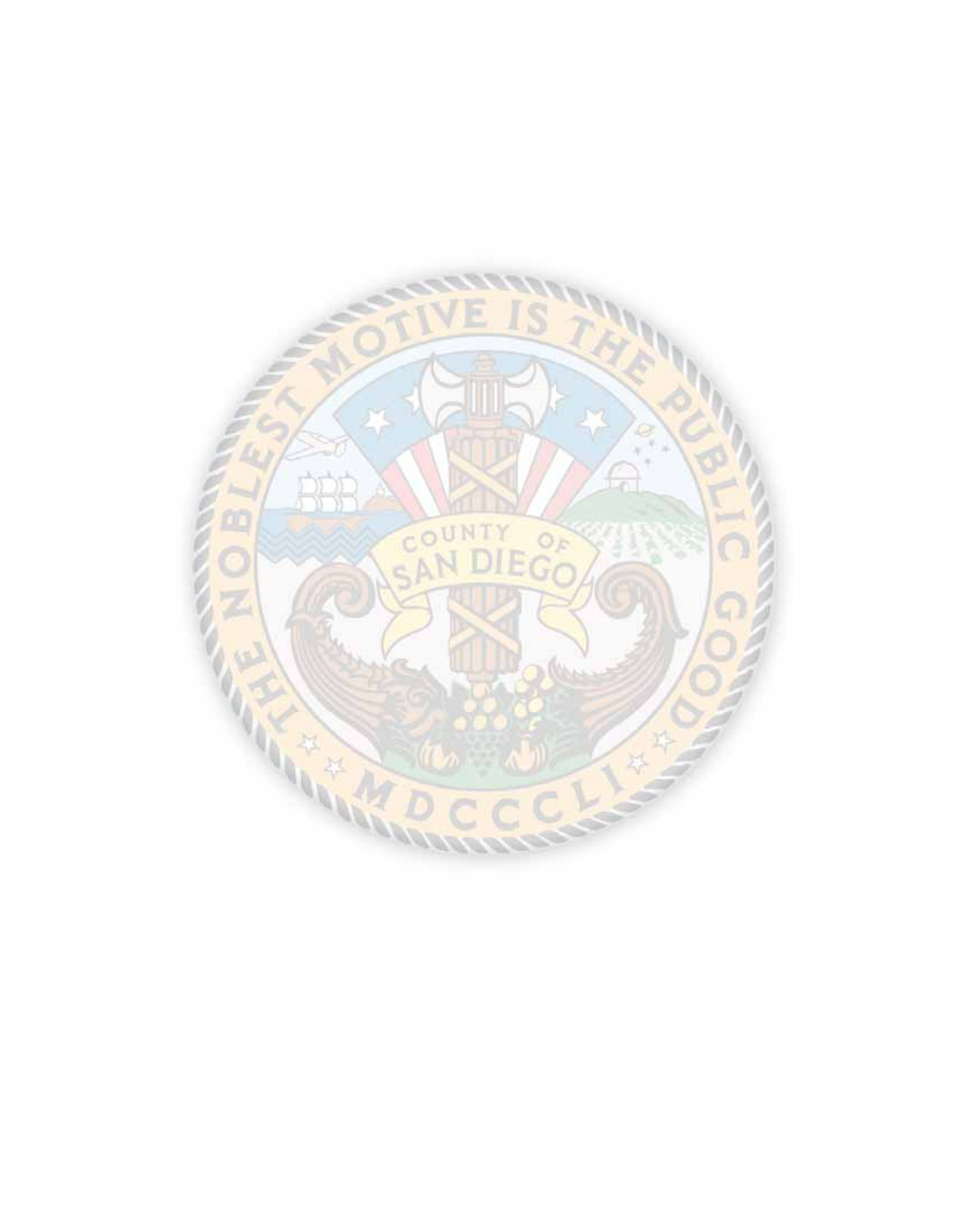# Appendix D: Health & Human Services - Regional Operations

#### Health and Human Services - Regional **Operations**

This appendix provides a different view of the same information found in the Regional Operations section of the Health and Human Services Agency Operational Plan. Arriving at the same totals, these charts summarize the staffing and budget for the Regional Operations programs based on the type of program or administrative service rather than by location of services.



**TIME** 

| <b>Staffing by Program</b>                                    |                    |                    |                    |               |                    |
|---------------------------------------------------------------|--------------------|--------------------|--------------------|---------------|--------------------|
|                                                               | <b>Fiscal Year</b> | <b>Fiscal Year</b> | <b>Fiscal Year</b> |               | <b>Fiscal Year</b> |
|                                                               | 2009-10            | 2010-11            | 2011-12            |               | 2012-13            |
|                                                               | Adopted            | Adopted            | Adopted            | $\frac{0}{n}$ | Approved           |
|                                                               | <b>Budget</b>      | Budget             | <b>Budget</b>      | Change        | <b>Budget</b>      |
| <b>Regional Administration</b>                                | 33.00              | 27.00              | 25.00              | (7.4)         | 25.00              |
| <b>Public Health Services</b>                                 | 165.00             | 167.00             | 168.00             | 0.6           | 168.00             |
| <b>Family Resource Centers/</b><br><b>Assistance Payments</b> | 1,384.00           | 1,437.00           | 1,439.00           | 0.1           | 1,439.00           |
| <b>Child Welfare Services</b>                                 | 641.00             | 618.00             | 637.00             | 3.1           | 637.00             |
| <b>Welfare to Work/Employment</b><br>Administration           | 101.00             |                    |                    |               |                    |
| Child Care (East Region)                                      | 99.00              |                    |                    |               |                    |
| <b>Community Action Partnership</b><br>(Central Region)       | 15.00              | 13.00              | 8.00               | (38.5)        | 8.00               |
| Total                                                         | 2,438.00           | 2,262.00           | 2,277.00           | 0.7           | 2,277.00           |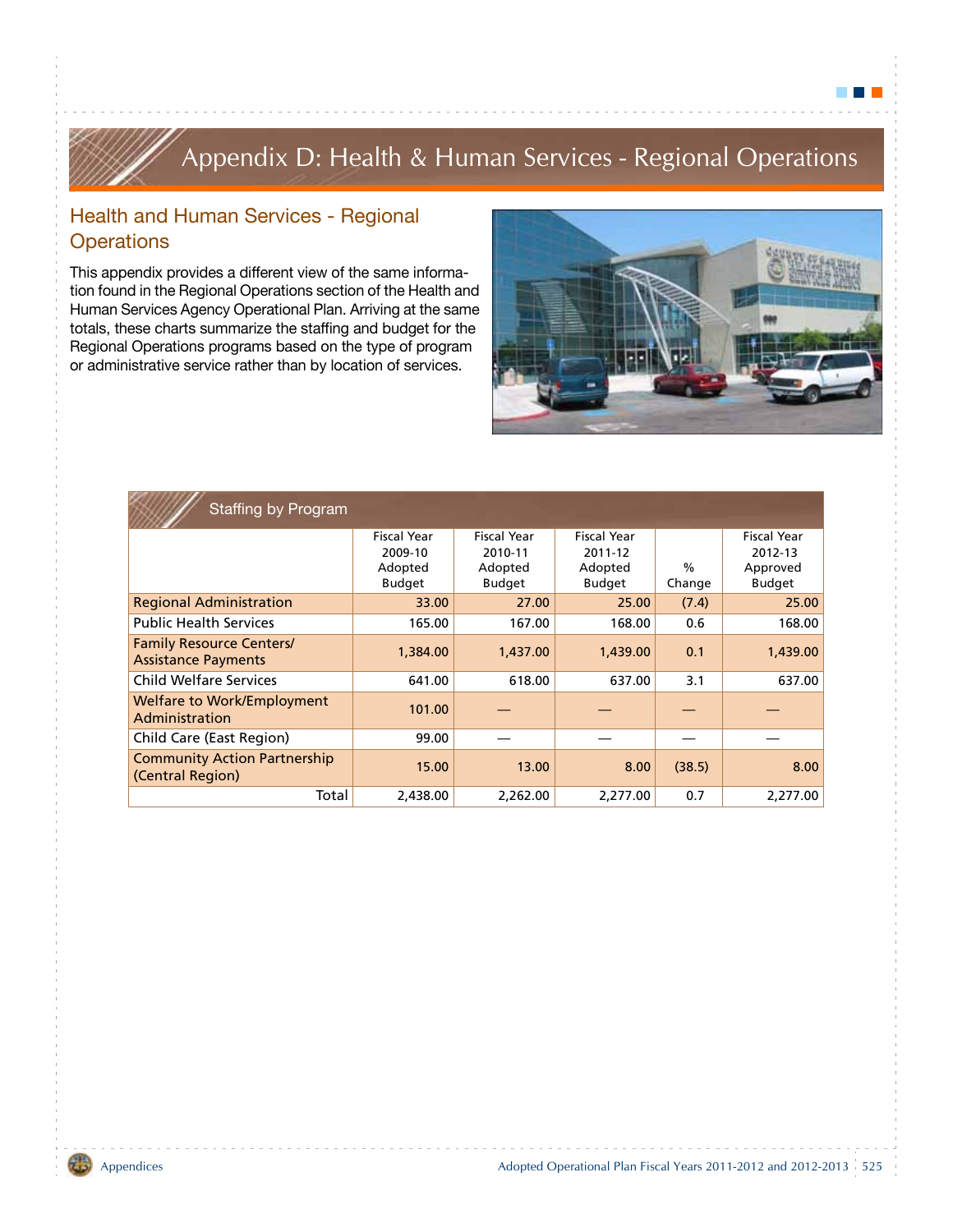**Budget by Program** 

|                                                               | <b>Fiscal Year</b><br>2009-10 | <b>Fiscal Year</b><br>2010-11 | Fiscal Year<br>2011-2012 |                         | <b>Fiscal Year</b><br>2012-2013 |
|---------------------------------------------------------------|-------------------------------|-------------------------------|--------------------------|-------------------------|---------------------------------|
|                                                               | Adopted<br><b>Budget</b>      | Adopted<br><b>Budget</b>      | Adopted<br><b>Budget</b> | $\frac{0}{0}$<br>Change | Approved<br>Budget              |
| <b>Regional Administration</b>                                | \$<br>5,011,694               | \$<br>4,484,904               | \$<br>3,925,437          | $(12.5)$ \$             | 3,910,819                       |
| <b>Public Health Services</b>                                 | 18,794,838                    | 19,475,953                    | 20,067,052               | 3.0                     | 19,802,389                      |
| <b>Family Resource Centers/</b><br><b>Assistance Payments</b> | 307,314,105                   | 366,258,936                   | 368,542,303              | 0.6                     | 371,549,887                     |
| <b>Child Welfare Services</b>                                 | 62,628,172                    | 62,364,525                    | 65,544,422               | 5.1                     | 66,952,098                      |
| Welfare to Work/Employment<br>Administration                  | 15,832,075                    |                               |                          |                         |                                 |
| Child Care (East Region)                                      | 51,626,477                    |                               |                          |                         |                                 |
| <b>Community Action Partnership</b><br>(Central Region)       | 13,857,701                    | 10,304,548                    | 6,235,772                | (39.5)                  | 5,026,533                       |
| Total                                                         | \$475,065,062                 | \$462,888,866                 | \$464,314,986            | 0.3                     | \$467,241,726                   |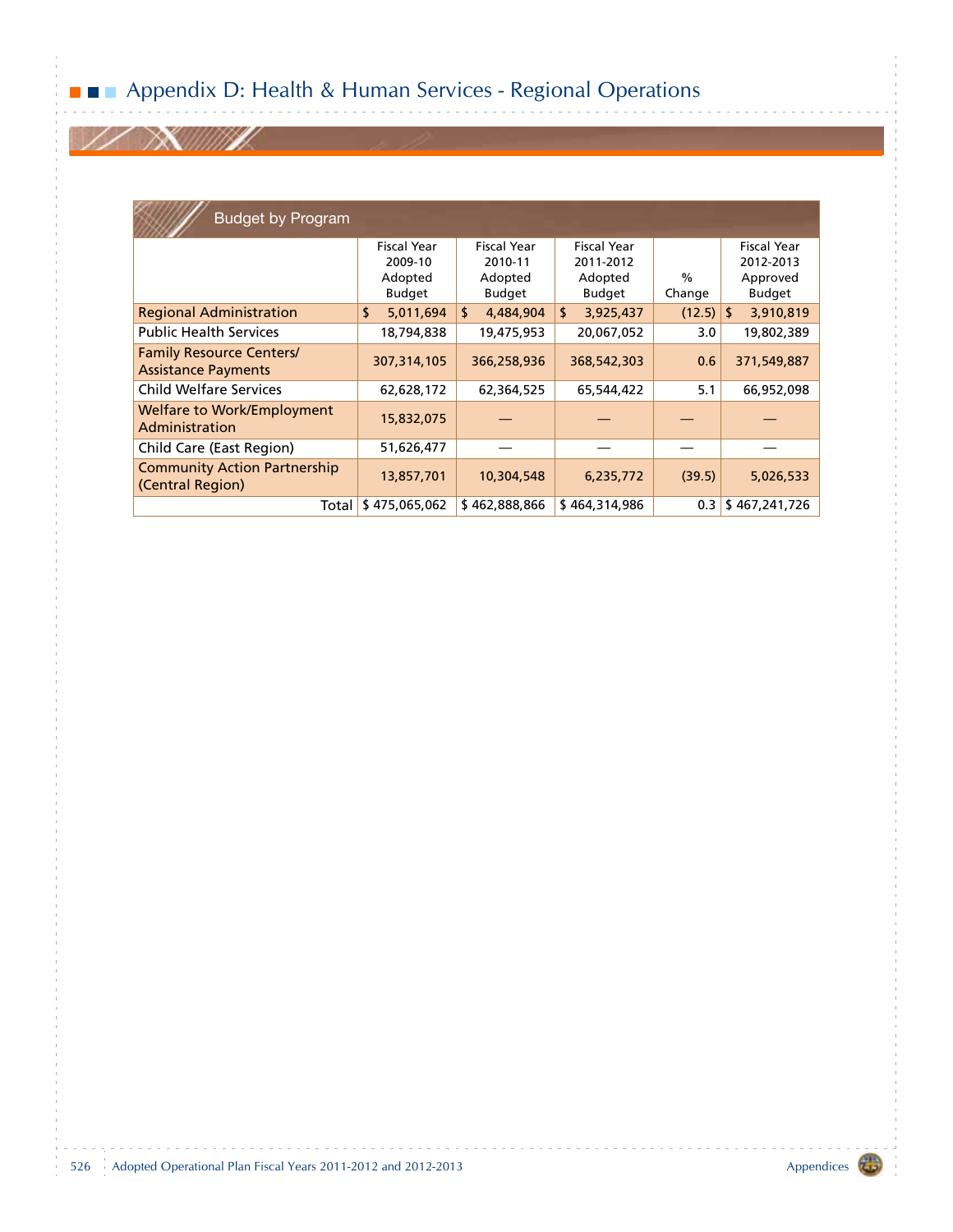## Appendix E: Operational Plan Abbreviations and Acronyms

**ACAO**: Assistant Chief Administrative Officer **ADA**: Americans with Disabilities Act **AIS**: Aging and Independence Services **APCD**: Air Pollution Control District **ARRA:** American Recovery and Reinvestment Act of 2009 **AWM**: Agriculture, Weights and Measures **BHS: Behavioral Health Services BPR: Business Process Reengineering CAC**: County Administration Center **CAFR**: Comprehensive Annual Financial Report **CAO**: Chief Administrative Officer **CCO**: County Communications Office **CDBG**: Community Development Block Grant **CFO**: Chief Financial Officer **CINA**: Capital Improvement Needs Assessment **CLERB**: Citizens' Law Enforcement Review Board **COC**: County Operations Center **COF**: Capital Outlay Fund **COOP**: Continuity of Operations **COPs**: Certificates of Participation **CSA**: County Service Area **CSAC:** California State Association of Counties **CSG**: Community Services Group **CTN**: County Television Network **CTO**: County Technology Office **CWS**: Child Welfare Services **DAS: Department of Animal Services DCAO**: Deputy Chief Administrative Officer **DCSS**: Department of Child Support Services **DEH**: Department of Environmental Health **DGS**: Department of General Services **DHR: Department of Human Resources DIBBS**: Do-It-Better-By-Suggestion **DPLU**: Department of Planning and Land Use **DPW**: Department of Public Works



**The Figure** 

**ERAF:** Educational Revenue Augmentation Fund **ERP**: Enterprise Resource Planning **FEMA:** Federal Emergency Management Agency **FGG**: Finance and General Government Group **FHA**: Farm and Home Advisor **FY**: Fiscal Year **GAAP**: Generally Accepted Accounting Principles **GASB**: Governmental Accounting Standards Board **GDP:** Gross Domestic Product **GFOA**: Government Finance Officers Association **GIS**: Geographic Information System **GMS**: General Management System **GPR**: General Purpose Revenue **GSR:** Global Scale Rating **HCD**: Housing and Community Development **HHSA**: Health and Human Services Agency **IHSS:** In-Home Supportive Services **ISF**: Internal Service Fund **IT:** Information Technology **LRBs:** Lease Revenue Bonds **LUEG**: Land Use and Environment Group **MSCP**: Multiple Species Conservation Program **NACo**: National Association of Counties **OAAS**: Office of Audits and Advisory Services **OES:** Office of Emergency Services **OPEB**: Other Post Employment Benefit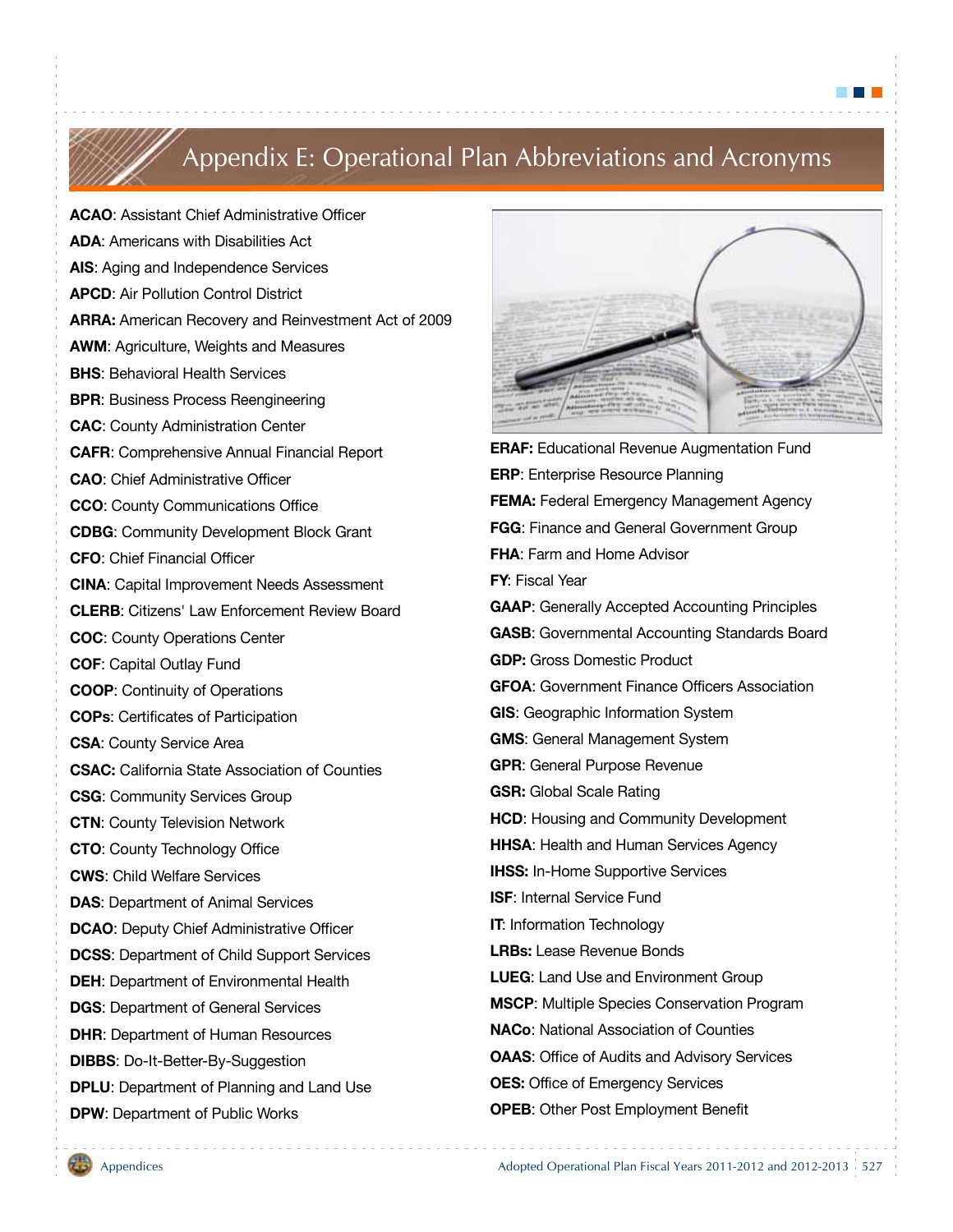#### **Appendix E: Operational Plan Abbreviations and Acronyms**

**PA/PG**: Public Administrator/Public Guardian **PHS**: Public Health Services **PLDO: Parkland Dedication Ordinance POB**: Pension Obligation Bond **PRD: Permanent Road Division PSG**: Public Safety Group **RFP**: Request for Proposal **RPTT**: Real Property Transfer Tax **SANCAL**: San Diego County Capital Asset Leasing Corporation **SANDAG**: San Diego Association of Governments **SanGIS**: San Diego Geographic Information Source **SDCERA**: San Diego County Employees Retirement Association **SDCFA**: San Diego County Fire Authority **SDRBA**: San Diego Regional Building Authority **SPOS**: Strategic Planning and Operational Support **TABs**: Tax Allocation Bonds **TOT: Transient Occupancy Tax TRANs**: Tax and Revenue Anticipation Notes **UAAL**: Unfunded Actuarial Accrued Liability **USDRIP**: Upper San Diego River Improvement Project **VLF**: Vehicle License Fees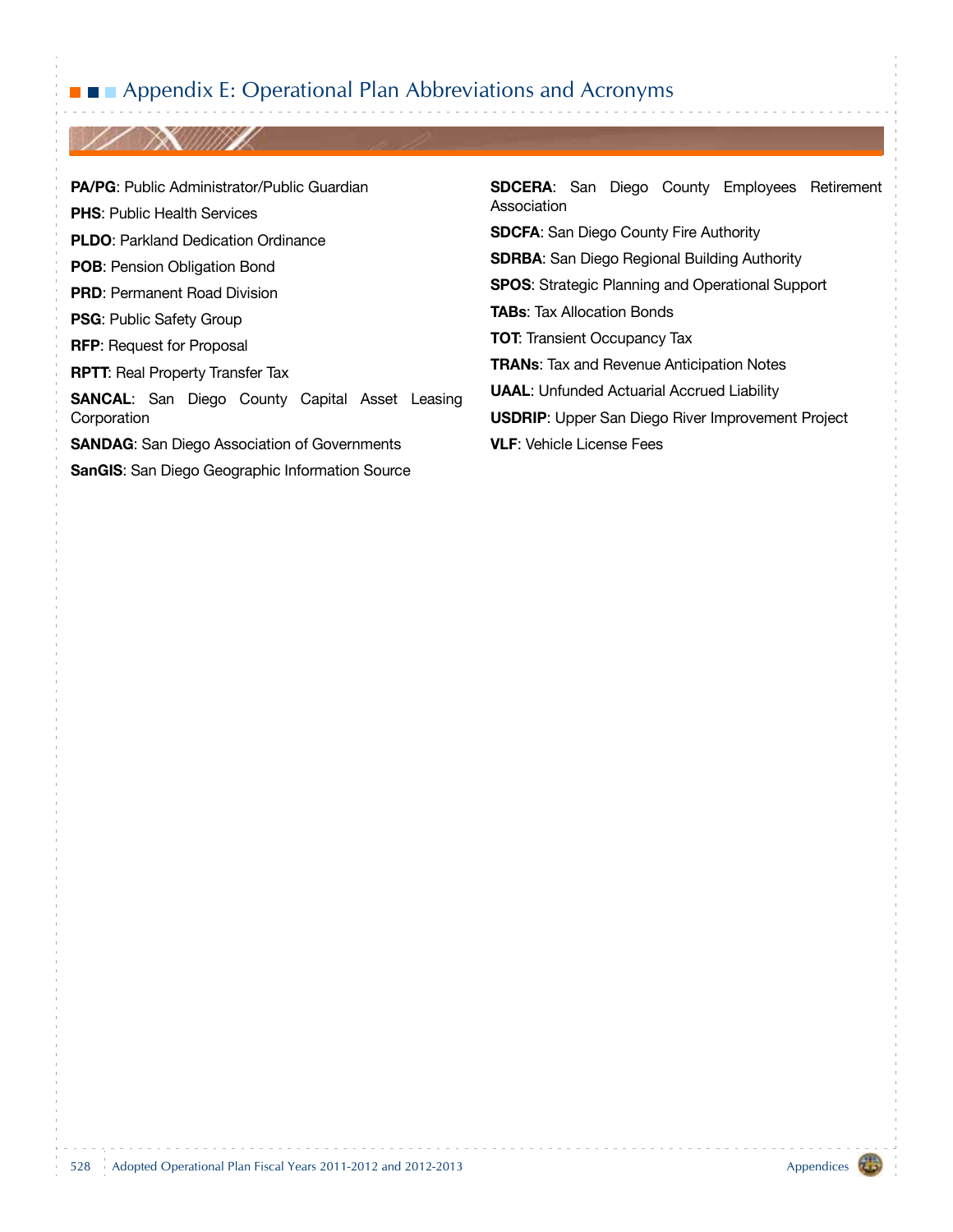## Appendix F: Glossary of Operational Plan Terms

**Account**: A distinct reporting category in a ledger used for budgeting or accounting purposes. All budgetary transactions, whether revenue or expenditure related, are recorded in accounts. Also called Object in the County's Budgeting, Reporting and Analysis Support System (BRASS).

**Activity**: A departmental effort that contributes to the accomplishment of specific identified program objectives.

**Actuarial Accrued Liability**: The actuarial accrued liability, as assessed by an actuary, generally represents the present value of fully projected benefits attributable to service credit that has been earned (or accrued) as of the valuation date; it is computed differently under different funding methods.

**Actuary**: A person professionally trained in the technical aspects of pensions, insurance and related fields. The actuary estimates how much money must be contributed to an insurance or pension fund in order to provide current and future benefits.

**Adopted Budget**: The annual budget formally approved by the Board of Supervisors for a specific fiscal year.

**Adopted Operational Plan**: The Board of Supervisors' two-year financial plan that allocates resources to specific programs and services that support the County's long-term goals; it includes the adopted budget for the first year and a tentative budget that is approved in principle for the second year.

**Amended Budget:** A budget that reflects the adopted budget plus the carry forward budget from the previous year and any mid-year changes authorized during the fiscal year.

**Americans with Disabilities Act** (ADA): A federal law that, among other provisions, requires modification of public buildings to ensure access for people with disabilities.

**Appropriation**: A legal authorization to make expenditures and to incur obligations for specific purposes.

**Appropriation for Contingency**: A budgetary provision representing that portion of the financing requirements set aside to meet unforeseen expenditure requirements or to offset revenue shortfalls.

**Arbitrage**: As defined by treasury regulations, the profit earned from investing low yielding tax-exempt proceeds in higher yielding taxable securities. In general, arbitrage profits earned must be paid to the United States Treasury as rebate unless a specific exception to the rebate requirements applies.



a a m

**Assessed Valuation**: A valuation set upon real estate or other property by a government as a basis for levying taxes.

**Asset**: An item owned or a resource held that has monetary value.

**Assigned Fund Balance**: That portion of fund balance that reflects an intended use of resources. For nongeneral funds, it is the amount in excess of nonspendable, restricted and committed fund balance.

**Assistant Chief Administrative Officer** (ACAO): The County's second-highest ranking executive, the ACAO works with the Chief Administrative Officer in a chief operating officer capacity to implement the Board of Supervisors' policies and to manage the County's workforce and annual budget.

**Balance Sheet**: The financial statement disclosing the assets, liabilities and equity of an entity at a specified date in conformity with Generally Accepted Accounting Principles (GAAP).

**Balanced Budget or Balanced Operational Plan**: A budget in which the planned expenditures and the means of financing them are equal. A balanced annual budget is required by the State of California per Government Code §29000, et seq.

**Board of Supervisors**: The five-member, elected governing body of the County authorized by the California State Constitution. Each Board member represents a specific geographic area (Supervisorial District) of the county.

**Bond**: A written promise to pay a specified sum of money, called the face value or principal amount, at a specified date or dates in the future, called the maturity date(s), together with periodic interest at a specified rate. Sometimes, however, all or a substantial portion of the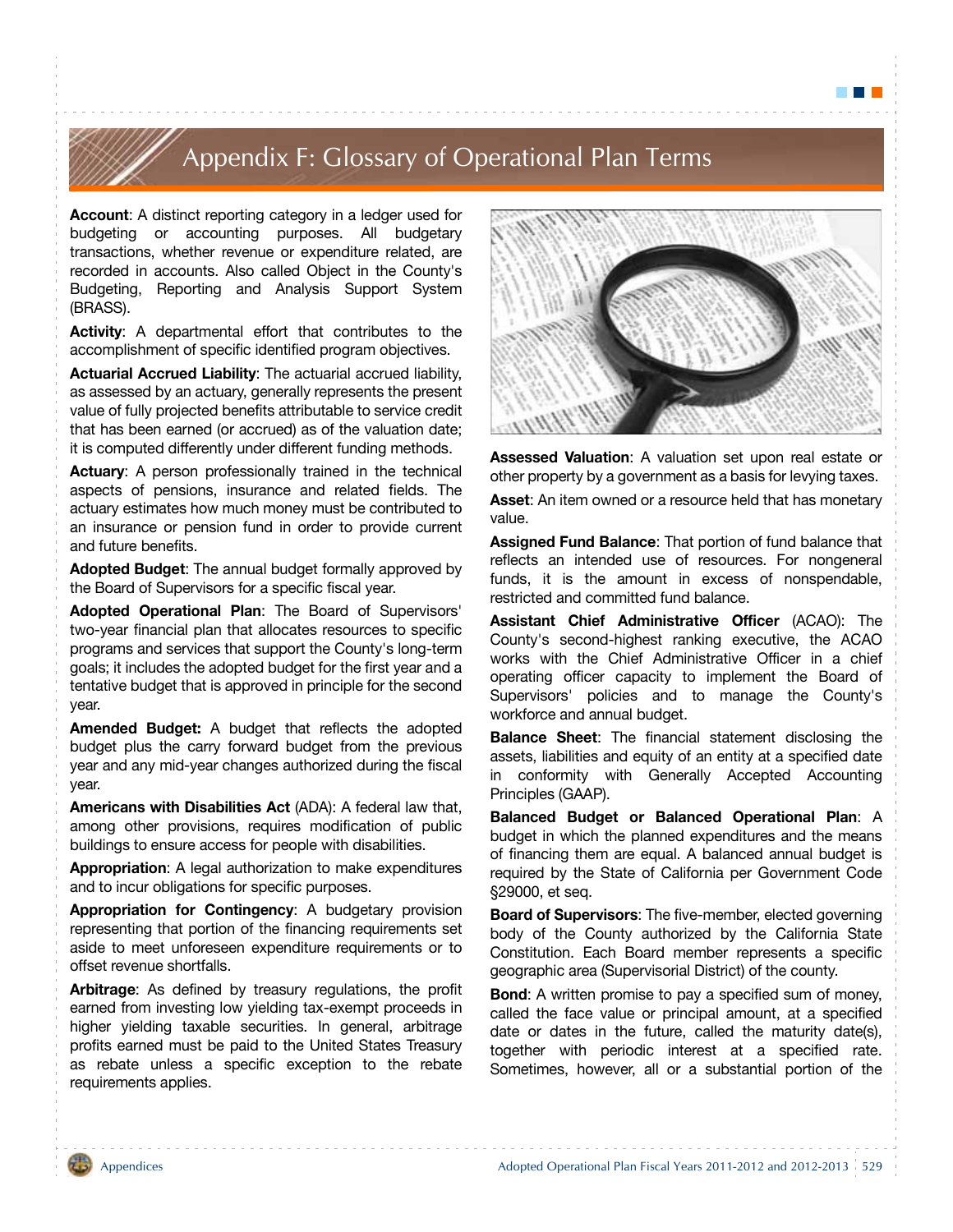interest is included in the face value of the bond. The sale of bonds is one mechanism used to obtain long-term financing.

**Budget**: A financial plan for a single fiscal year includes proposed expenditures for a given period and the proposed means of financing them. The annual budget is contained within the Operational Plan.

**Business Process Reengineering** (BPR): The fundamental rethinking and radical redesign of business processes to achieve dramatic improvements in critical measures of performance, such as cost, quality, service and speed. One goal of BPR is to generate budgetary savings to permit reallocations of resources to other priority needs and services.

**California State Association of Counties** (CSAC): An organization that represents county government before the California Legislature, administrative agencies and the federal government.

**CalWIN**: CalWORKs Information Network: A fully integrated online, real-time automated system to support eligibility and benefits determination, client correspondence, management reports, interfaces and case management for public assistance programs, such as the CalWORKs Program.

**CalWORKs**: California Work Opportunity and Responsibility to Kids program. A welfare program that gives cash aid and services to eligible needy California families.

**Capital Assets**: Tangible and intangible assets acquired for use in operations that will benefit more than a single fiscal year. Typical examples of tangible assets are land, improvements to land, easements, buildings, building improvements, infrastructure, equipment, vehicles and machinery.

**Capital Assets Equipment**: Equipment that includes movable personal property of a relatively permanent nature (useful life of one year or longer) and of significant value, such as furniture, machines, tools, weapons and vehicles. An item costing \$5,000 or more is budgeted in the appropriate capital asset account and capitalized. When an individual item costs less than \$5,000 (including weapons and modular equipment) it is budgeted in the minor equipment account.

**Capital Assets/Land Acquisition**: Expenditure accounts that include expenditures for the acquisition of land and buildings and construction of buildings and improvements.

**Capital Expenditures**: Expenditures incurred for the improvement to or acquisition of land, facilities and infrastructure.

**Capital Improvement Needs Assessment** (CINA): An annually updated five-year list of planned capital projects, developed by the Department of General Services in compliance with Board of Supervisors Policies G-16 and B-37.

**Capital Outlay Fund** (COF): One of the Capital Program funds that is used exclusively to finance the acquisition, construction and completion of permanent public improvements including public buildings and for the costs of acquiring land and permanent improvements. Revenues are obtained from the sale of fixed assets, from lease or rental of County-owned facilities, and from other funds such as grants and contributions when allocated to the COF by the Board of Supervisors.

**Capital Program Budget**: A spending plan for improvements to or acquisition of land, facilities and infrastructure. The capital program budget balances revenues and expenditures, specifies the sources of revenues and lists each project or acquisition. Appropriations established in the capital program budget are carried forward until the project is completed.

**Carry Forward Budget:** The budget that captures encumbrances and appropriations related to the encumbrances, at the end of the fiscal year, that is carried over into the next fiscal year.

**Cash Flow**: The analysis of cash receipts (revenues) to required payments (expenditures) and reporting of net cash balance projections. The Auditor and Controller prepares cash flow reports that project the inflow, outflow and net balance of cash on a monthly, quarterly and annual basis.

**Certificates of Participation** (COPs): Certificates issued for the financing of capital assets. A certificate is similar to a bond and represents an undivided interest in the payments made by the public agency pursuant to a financing lease. Even though they are not treated as indebtedness of the issuer by California state law, the federal tax law treats the lease obligation as if it were a debt.

**Chained Dollars**: A method of adjusting real dollar amounts for inflation over time, so as to allow comparison of figures from different years. Chained dollars generally reflect dollar figures computed with 2000 as the base year.

**Charges for Current Services**: Revenues received as a result of fees charged for certain services provided to citizens and other public agencies. This group of revenue accounts includes revenues resulting from: interfund transactions between governmental fund types; collection of taxes and special assessments and accounting and banking services for other governmental agencies; special district audits; election services provided to governmental agencies under contract, including charges for

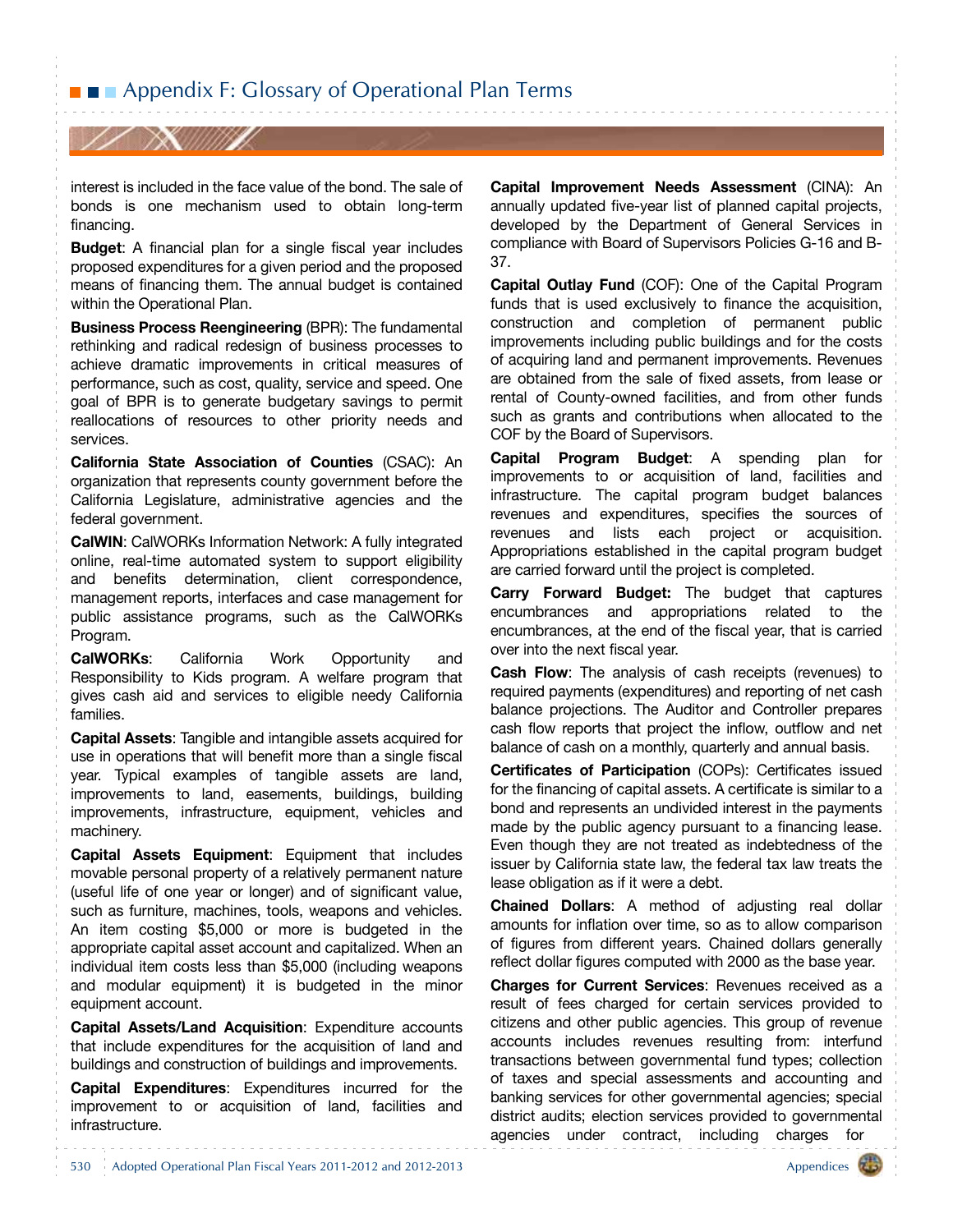consolidating elections and rental of voting booths; planning and engineering services such as subdivision fees, traffic surveys, sale of plans and specifications and blueprints, and plan or map check fees; library services including special materials usage fees, book fines and lost or damaged books; park and recreational facilities usage including camping, parking and picnic area usage; document recording services, certified copies of vital statistics and fees for filing fictitious business names; animal services such as vaccination and impound fees; law enforcement services provided under contract to governmental agencies; and reimbursement for hospital care and services for prisoners, juvenile court wards and juvenile hall.

**Chief Administrative Officer of the County** (CAO): The highest ranking County executive who provides policybased program and financial decision making support to the Board of Supervisors. The CAO oversees the operation of over 40 departments and manages the allocation of personnel, capital and budgetary resources within the County organization. The position is appointed by the Board of Supervisors. The lines of authority flow from the Board of Supervisors to the CAO and Assistant CAO (ACAO) and then to the Deputy CAO of each Group.

**Committed Fund Balance:** Self-imposed limitations set on funds prior to the end of a period. Limitations imposed by the highest level of decision making, and requires formal action at that same level to remove.

**Community Development Block Grant** (CDBG): A federal grant administered by the County for housing and development activities that: (1) benefit lower income persons; (2) prevent/eliminate slums and blight; or (3) meet urgent community development needs.

**Comprehensive Annual Financial Report** (CAFR): The annual audited financial statement of the County.

**Contingency Reserve**: Appropriations set aside to meet unforeseen economic and operational circumstances.

**Cost Applied:** The transfer of costs of services performed by one budget unit for the benefit of another budget unit within the same fund.

**County Administration Center** (CAC): The central County administration facility located at 1600 Pacific Highway, San Diego, California.

**County Service Area** (CSA): An assessment district comprised of unincorporated area property owners who pay for special services, such as park maintenance, fire suppression and paramedic services, through special assessments on their property tax bills.

**County Television Network** (CTN): The County's television station, which broadcasts Board of Supervisors meetings and programs of community interest.

**Credit Rating**: A rating determined by a credit rating agency that indicates the agency's opinion of the likelihood that a borrower such as the County will be able to repay its debt. The rating agencies include Standard & Poor's, Fitch and Moody's.

**Current Assets**: Assets which are available or can be made readily available to finance current operations or to pay current liabilities. Those assets which will be used up or converted into cash within one year (i.e. temporary investments and taxes receivable that will be collected within one year).

**Current Liabilities**: Liabilities that are payable within one year. Liabilities are obligations to transfer assets (i.e. cash) or provide services to other entities in the future as a result of past transactions or events.

**Custodian Bank**: In finance, a custodian bank, or simply custodian, refers to a financial institution responsible for safeguarding a firm's or individual's financial assets. The role of a custodian in such a case would be the following: to hold in safekeeping assets, such as equities and bonds, arrange settlement of any purchases and sales of such securities, collect information on and income from such assets (dividends in the case of equities and interest in the case of bonds), provide information on the underlying companies and their annual general meetings, manage cash transactions, perform foreign exchange transactions where required and provide regular reporting on all their activities to their clients.

**Debt Service**: Annual principal and interest payments that local government owes on borrowed money.

**Debt Service Fund**: A fund established to account for the accumulation of resources for and the payment of principal and interest on long-term debt.

**Deferred Revenue**: Measurable revenue that has been earned but not yet collected until beyond 180 days of the end of the fiscal year.

**Department**: The basic organizational unit of government which is functionally unique in its delivery of services.

**Depreciation**: The decrease in the service life or estimated value of capital assets attributable to wear and tear, deterioration and the passage of time.

**Deputy Chief Administrative Officer** (DCAO): The General Manager for each of the County's five business Groups - Public Safety, Land Use and Environment, Community Services, Finance and General Government and the Health and Human Services Agency. The DCAOs report to the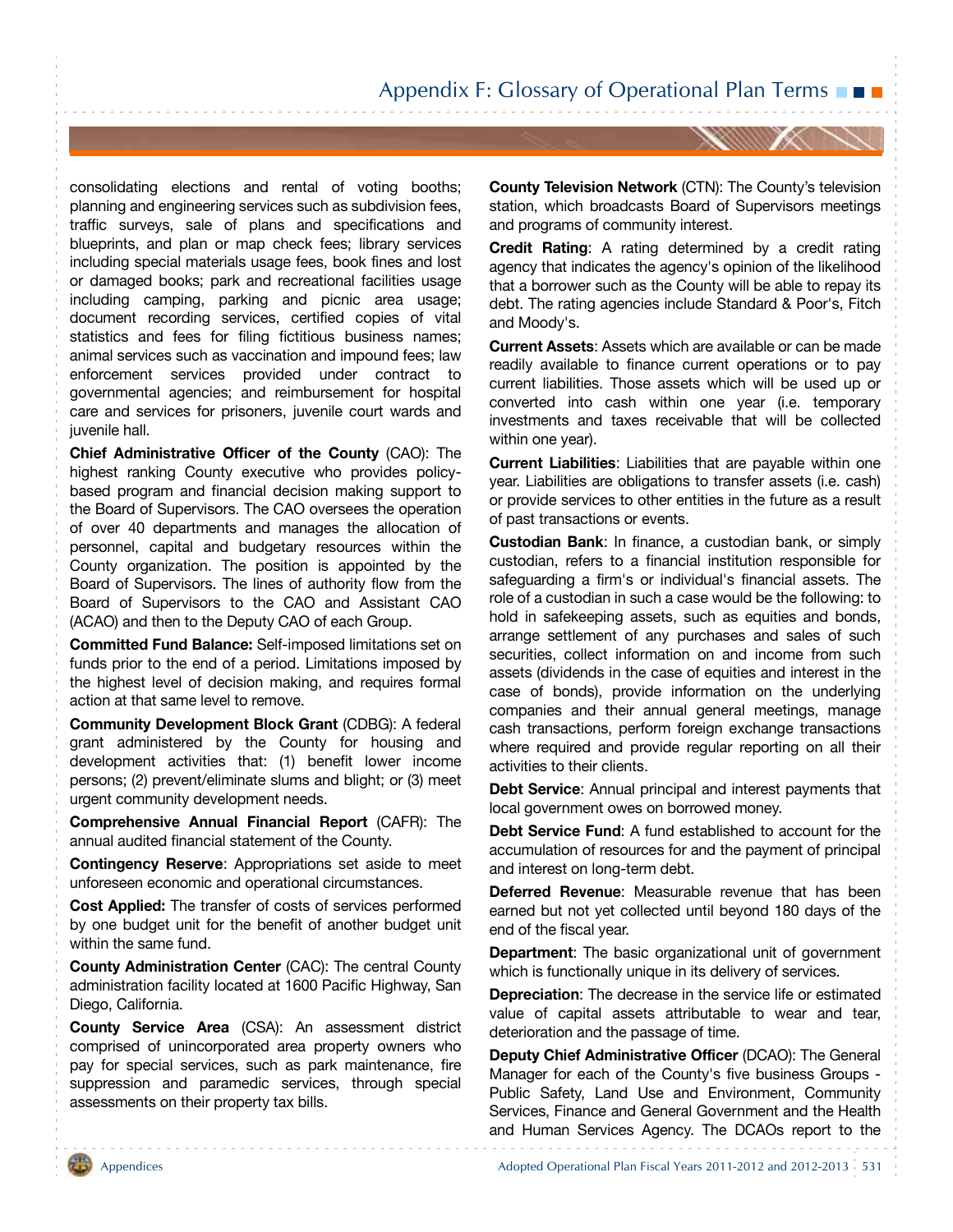Assistant Chief Administrative Officer (ACAO) and the Chief Administrative Officer (CAO).

**Do-It-Better-By-Suggestion** (DIBBS): A program administered through the Department of Human Resources that recognizes and rewards employees by providing cash awards and certificates of appreciation for submitting suggestions for reducing costs, increasing revenues and improving operations through tangible savings, productivity savings and/or intangible benefits to the County.

**Educational Revenue Augmentation Fund** (ERAF): The fund that was set up in each county at the direction of the State Legislature in the early 1990s to enable a shift of a portion of county, city and special district property taxes to school districts in response to State budget shortfalls.

**Employee Benefits**: The portion of an employee compensation package that is in addition to wages. Included are the employer's share of costs for Social Security and the various pension, medical and life insurance plans.

**Encumbrance**: A commitment within the County to use funds for a specific purpose.

**Enterprise Fund**: A fund established to account for operations that are financed and operated in a manner similar to private business enterprises (e.g. water, gas and electric utilities; airports; parking garages; or transit systems). The governing body intends that the costs of providing goods and services to the general public on a continuing basis be financed or recovered primarily through user charges.

**Enterprise Resource Planning** (ERP)/**Enterprise Systems** (ES): New applications to replace, enhance and integrate existing Financial and Human Resources systems.

**Entitlement Program**: A program in which funding is allocated according to eligibility criteria; all persons or governments that meet the criteria specified by federal or State laws may receive the benefit.

**Estimated Revenue**: The amount of revenue expected to accrue or to be collected during a fiscal year.

**Expenditure**: A decrease in net financial resources. Expenditures include current operating expenses that require the present or future use of net current assets, debt service and capital outlays, and intergovernmental grants, entitlements and shared revenues.

**Expenditure Transfers & Reimbursements**: This expenditure account group, which is shown as a decrease in expenditures, consists of transfers of costs for services provided between budget units in the same governmental type fund. The cost of the service is transferred to the revenue earning department with an equal reduction in cost to the department providing the service.

**Fiduciary Fund:** A fund containing assets held in a trustee capacity or as an agent for others which cannot be used to support the County's own programs. For example, the County maintains fiduciary funds for the assets of the Investment Trust Fund. This trust fund holds the investments on behalf of external entities in either the County pool or specific investments.

**Fines, Forfeitures & Penalties**: A group of revenue accounts that includes vehicle code fines, other court fines, forfeitures and penalties, and penalties and costs on delinquent taxes.

**Firestorm 2003:** A devastating wildfire that occurred in San Diego County in October 2003 that financially affected every department and has resulted in continued programs and services to either recover from the damage or implement plans to avert another fire-related disaster.

**Firestorm 2007:** A devastating wildfire that occurred in San Diego County in October 2007 that financially affected the County and has resulted in the implementation of new programs or services to recover from the damage of the disaster.

**Fiscal Year** (FY): A 12-month period to which the annual operating budget applies and at the end of which a government determines its financial position and the results of its operations. The County of San Diego's fiscal year is July 1 through June 30.

**Fund**: A fiscal and accounting entity with a self-balancing set of accounts in which cash and other financial resources, all related liabilities and equities or balances, and changes therein, are recorded and segregated to carry on specific activities or attain certain objectives in accordance with special regulations, restrictions or limitations.

**Fund Balance**: The difference between fund assets and fund liabilities of governmental funds. Fund Balance may be used in the budget by a Group or department for the upcoming year as a funding source for one-time projects/ services.

**Fund Balance Components:** The classifications that segregate fund balance by constraints on purposes for which amounts can be spent. There are five classifications: Nonspendable Fund Balance. Restricted Fund Balance, Committed Fund Balance, Assigned Fund Balance and Unassigned Fund Balance.

**Fund Balance Components Increases/Decreases:** An expenditure or revenue account group that indicates that a fund balance component is to be augmented (increased) or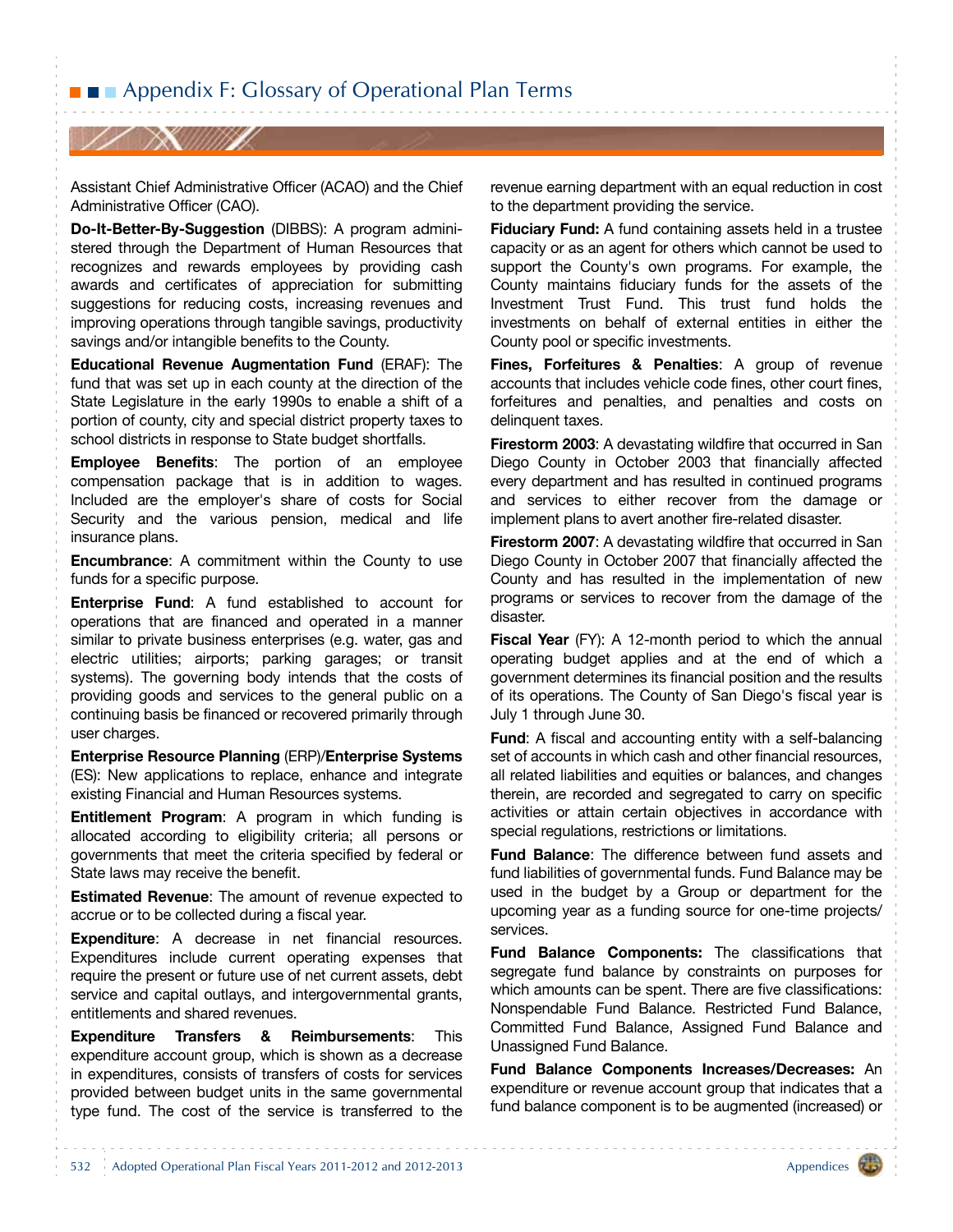used as a funding source (decreased). These two categories are only used for adjustments to Restricted, Committed or Assigned fund balance.

**GASB 54:** Governmental Accounting Standards Board (GASB) Statement Number 54 which establishes a fund balance classification hierarchy based on constraints that govern how the funds can be used.

**General Fund**: The County's primary operating fund, which is used to account for all financial resources, except those required to be accounted for in another fund.

**General Management System** (GMS): The County's complete guide for planning, implementing, monitoring and rewarding all functions and processes that affect the delivery of services to customers. It links planning, execution, value management, goal attainment and compensation.

**General Manager**: See Deputy Chief Administrative Officer.

**General Obligation Bonds**: Bonds backed by the full faith and credit of a governmental entity.

**General Plan Update**: (Previously referred to as General Plan 2020). A multi-year project to revise the San Diego County Comprehensive General Plan that forms the framework for growth in the unincorporated communities.

**General Purpose Revenue**: Revenue derived from sources not specific to any program or service delivery that may be used for any purpose that is a legal expenditure of County funds. Examples of General Purpose Revenue include property taxes, sales taxes, property tax in lieu of vehicle license fees, court fines, real property transfer tax and miscellaneous other sources.

**General Purpose Revenue Allocation**: The amount of General Purpose Revenue that is budgeted to fund a group's or a department's services after all other funding sources for those services are taken into account; it is also commonly referred to as net county cost.

**Generally Accepted Accounting Principles** (GAAP): The uniform minimum standards and guidelines for financial accounting and reporting. They govern the form and content of the financial statement of an entity.

**Geographic Information System** (GIS): A regional data warehouse providing electronic geographic data and maps to County and city departments and other users.

**Governmental Accounting Standards Board** (GASB): The authoritative accounting and financial reporting standardsetting body for government entities.

**Government Finance Officers Association** (GFOA): An organization comprised of government accounting and finance professionals throughout the United States and

Canada, whose goals include but are not limited to improving financial management practices and encouraging excellence in financial reporting and budgeting by state and local governments.

**Governmental Fund:** The funds that are generally used to account for tax-supported activities; it accounts for the majority of funds, except for those categorized as proprietary or fiduciary funds.

**Grant**: Contributions of cash or other assets from another governmental agency or other organization to be used or expended for a specified purpose, activity or facility.

**Group/Agency**: The Group/Agency, which is headed by a General Manager, represents the highest organizational unit to which a County department/program reports. There are four Groups and one Agency. Each department/program belongs to one of the following: Public Safety Group (PSG), Land Use and Environment Group (LUEG), Community Services Group (CSG), Finance and General Government Group (FGG) or Health and Human Services Agency (HHSA).

**Information Technology**: A term that encompasses all forms of technology used to create, store, exchange and use information in its various forms including business data, conversations, still images and multimedia presentations.

**Interfund Transfers**: The transfer of resources between funds of the same government reporting entity.

**Intergovernmental Revenue**: Revenue received from other government entities in the form of grants, entitlements, shared revenues and payments in lieu of taxes. Examples of State revenue include Health and Social Services Realignment, Proposition 172 Public Safety Sales Tax, highway user tax, in-lieu taxes, public assistance administration, health administration and Homeowner's Property Tax Relief. Major federal revenue includes public assistance programs, health administration, disaster relief, grazing fees and Payments In-lieu of Taxes for federal lands.

**Internal Service Fund** (ISF): A proprietary type fund used to account for the financing of goods or services provided by one department to other departments of the County, or to other governmental units, on a cost-reimbursement basis.

**Joint Powers Agreement** (JPA): A contractual agreement between a city, county and/or special district in which services are agreed to be performed, or the County agrees to cooperate with or lend its powers to the other entity.

**Lease:** A contract granting use or occupation of property during a specified time for a specified payment.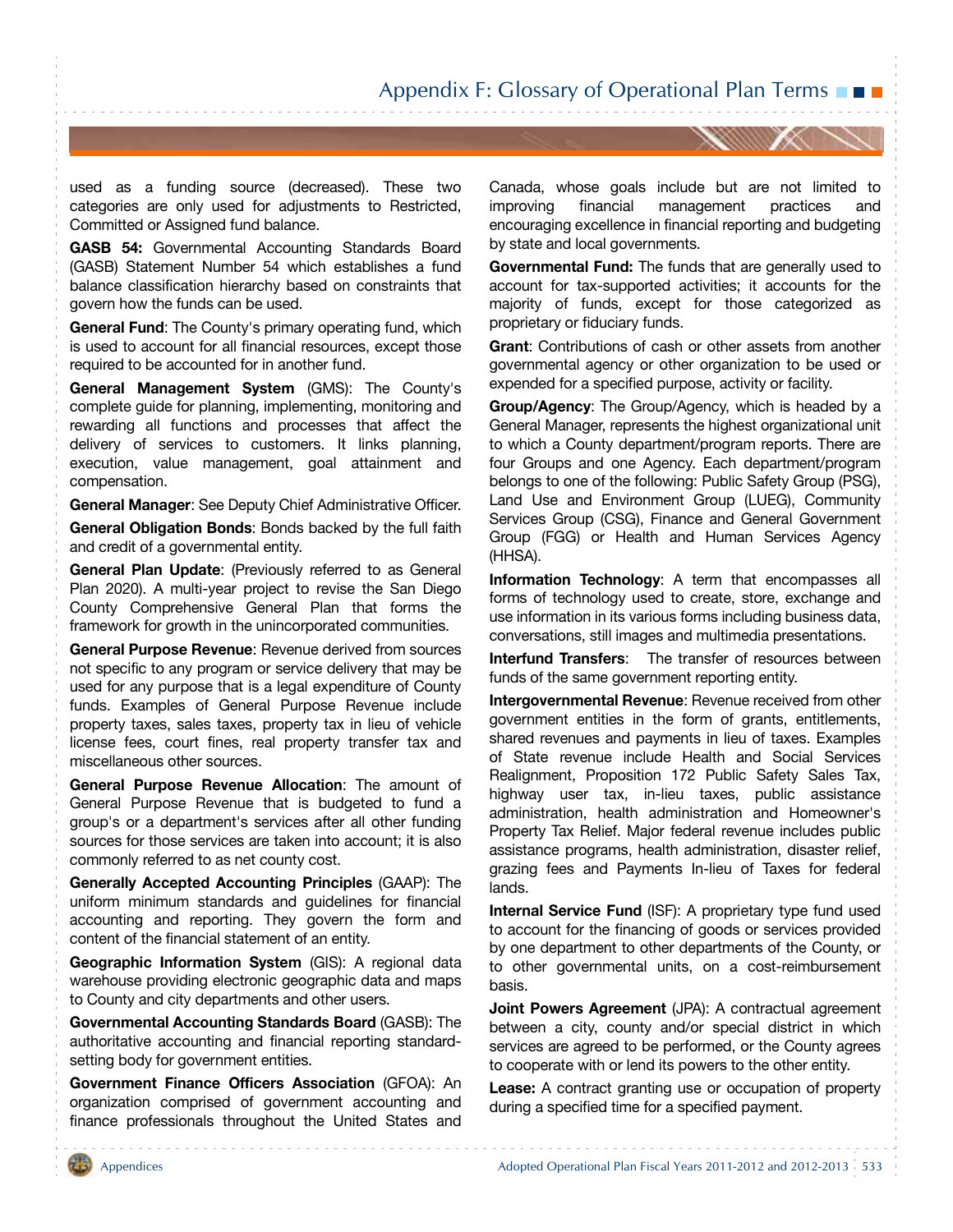**Liability:** As referenced in the section on Measurement Focus and Basis of Accounting, a liability is a legal obligation to transfer assets or provide services to another entity in the future as a result of past transactions or events.

**Licenses, Permits & Franchises**: Revenue accounts that include revenue from animal licenses, business licenses, permits and franchises.

**Managed Competition**: A framework in which County departments compete with the private sector to determine the most cost-effective method of delivering services.

**Mandate**: A requirement from the State or federal government that the County perform a task, perform a task in a particular way, or perform a task to meet a particular standard.

**Management Reserves**: An expenditure category unique to the County of San Diego. Management Reserves are intended to be used to handle unforeseen expenses that arise during the budget year or as a means to set aside funds for a planned future year use. The level of Management Reserves is generally dependent upon fund balance realized by a Group/Agency or department, but may be budgeted for General Fund departments based on ongoing General Purpose Revenue allocation or comparable revenue source in the case of special funds. No expenditures can be made from Management Reserves; instead appropriations must first be transferred to a subaccount under one of the other expenditures categories (e.g. Salaries and Benefits, Services and Supplies, etc.).

**Miscellaneous Revenues**: A group of revenue accounts that includes other sales, tobacco settlement and other monetary donations from private agencies, persons or other sources.

**Mission**: The general assignment of the organization. What we are striving to do over a continuous period of time. The County's mission is "to efficiently provide public services that build strong and sustainable communities."

**Multiple Species Conservation Program** (MSCP): This program will preserve a network of habitat and open space, protecting biodiversity and enhancing the region's quality of life. The County is one of several entities participating in the MSCP.

**National Association of Counties** (NaCo): An organization that represents the interests of counties across the nation on Capitol Hill and throughout the federal bureaucracy.

**Nonspendable Fund Balance**: That portion of net resources that cannot be spent either because of its form or that it must be maintained intact.

**Objective**: A statement of anticipated accomplishment, usually measurable and time bound.

**Objects (Line Items)**: A sub-classification (or roll-up account) of expenditures and revenues based on type of goods or services (Salaries and Benefits, Services and Supplies, Other Charges, Capital Assets, etc.) or by type of revenue (Fines, Forfeitures and Penalties, Taxes Current Property, Intergovernmental Revenue, etc.).

**Operating Budget**: A plan of current expenditures and the proposed means of financing them. The annual operating budget is the primary means by which most of the financing, acquisition, spending and service delivery activities of a government are controlled.

**Operating Transfers**: Operating transfers result when one fund provides a service on behalf of another fund. The providing fund budgets the amount required by the other fund in the "Operating Transfer Out" expenditure account. The receiving fund budgets the amount in one of the "Operating Transfer In" revenue accounts.

**Operational Plan Calendar**: A timetable of tasks to be completed during the financial planning cycle.

**Operational Plan Document**: The County's two-year financial plan. It is presented in a program budget format that communicates expenditure and revenue information as well as goals, objectives and performance measures for County departments.

**Ordinance**: A regulation, an authoritative rule, a statute.

**Other Charges**: A group of expenditure accounts that includes support and care of other persons (such as assistance payments), bond redemptions, retirement of other long-term debt, interest on bonds, other long-term debt and notes and warrants, judgments and damages, rights-of-way, taxes and assessments, depreciation, bad debts, income allocation, contributions to nonCounty governmental agencies and inter fund expenditures.

**Other Financing Sources**: An increase in current financial resources that is reported separately from revenues to avoid distorting revenue trends. Examples include sale of capital assets, transfers in and long-term debt proceeds.

**Parkland Dedication Ordinance** (PLDO): The County ordinance that created a mechanism for funding local parks development and established the Parkland Dedication Fund.

**Pension Obligation Bond** (POB): Bonds issued to finance all or part of the unfunded actuarial accrued liabilities of the issuer's pension plan. The proceeds are transferred to the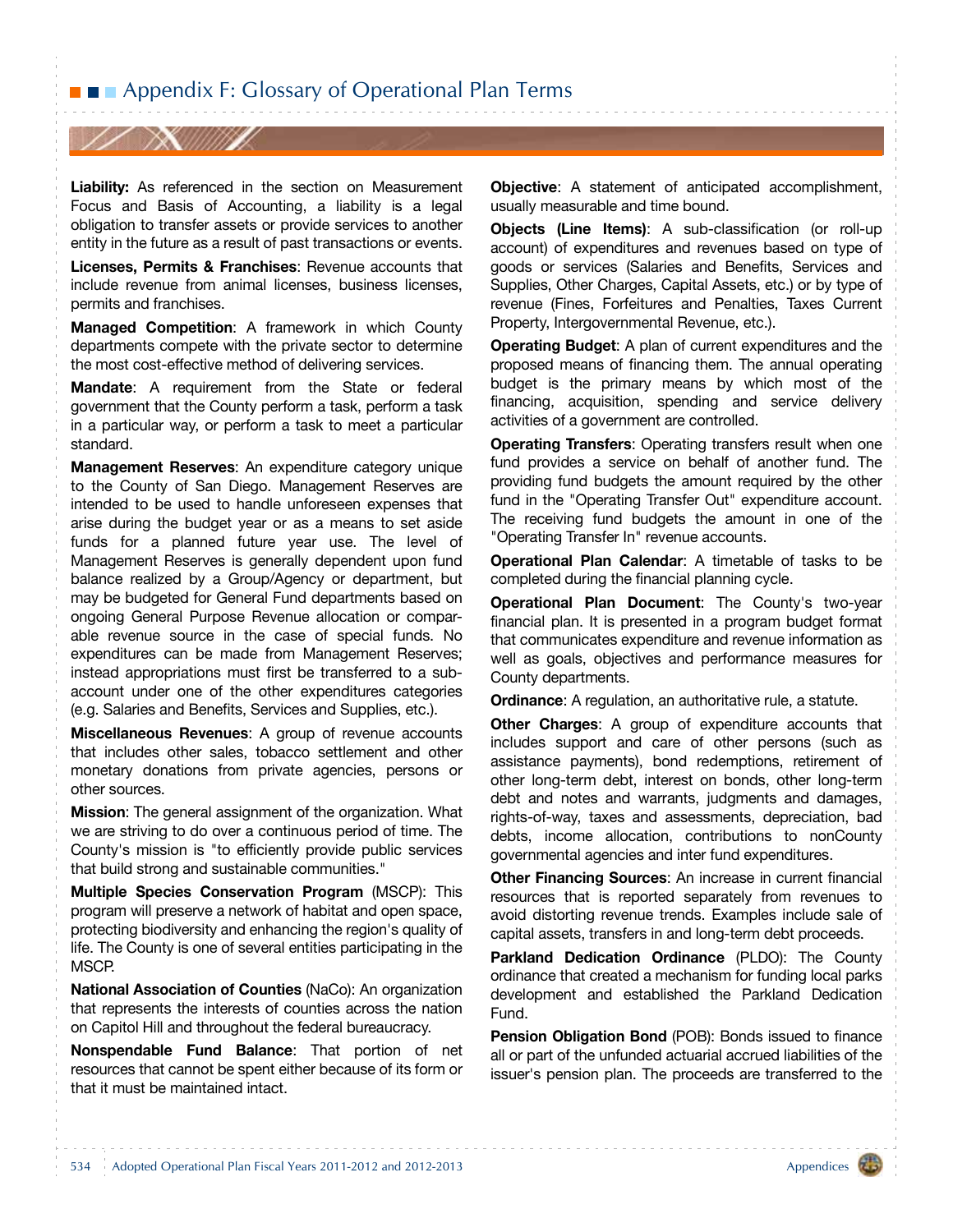issuer's pension system as a prepayment of all or part of the unfunded pension liabilities of the issuer to ensure the soundness of the plan.

**Performance Measures**: Indicators of the amount of work accomplished, the efficiency with which tasks were completed and/or the effectiveness of a program, often expressed as the extent to which objectives were accomplished. Performance measures in this Operational Plan focus primarily on outcome measures (planned results).

**Permanent Road Division**: An assessment district comprised of unincorporated area property owners who pay for special road work, such as road improvements and maintenance, through special assessments on their property tax bills.

**Program**: A set of activities directed to attaining specific purposes or objectives.

**Program Revenue**: Revenue generated by programs and/ or dedicated to offset a program's costs.

**Proposed Budget:** The budget document developed by the CAO and formally approved by the Board of Supervisors to serve as the basis for public hearings and deliberations prior to the determination of the adopted budget. May also be referred to as the Proposed Operational Plan.

**Proprietary Funds**: The classification used to account for a government's ongoing organizations and activities that are similar to those often found in the private sector (i.e., enterprise and internal service funds).

**Public Hearings**: Board of Supervisors meetings open to the public that provide citizens an opportunity to express their views on the merits of the County's proposals and services.

**Public Liability:** Claims against a public entity, its officers and employees, and/or agencies resulting in damages to a third party arising from the conduct of the entity or an employee acting within the course and scope of their employment.

**Real Property Transfer Tax** (RPTT): A tax assessed on property when ownership is transferred.

**Reappropriation**: The inclusion of a balance from the prior year's budget as part of the budget of the subsequent fiscal year. Reappropriation is common for encumbrances outstanding at the end of a fiscal year that a government intends to honor in the subsequent year.

**Rebudget**: To include funds for a project or services budgeted in the previous year but not spent within that year nor meeting the criteria for an encumbrance at year-end.

**Request for Proposal** (RFP): An official request for proposals to be submitted to the County to perform specified services. The RFP sets forth the services being sought and requests information from firms interested in procuring the engagement.

**Required Disciplines**: The key organizational disciplines set out in the County's Strategic Plan intended to ensure that the County maintains a high level of operational excellence in order to accomplish the Strategic Initiative goals. The required disciplines include: fiscal stability; customer satisfaction; regional leadership; skilled, adaptable and diverse workforce; essential infrastructure; accountability/transparency; continuous improvement; and information technology.

**Restricted Fund Balance:** That portion of fund balance subject to externally enforceable limitations on use imposed by law, constitutional provision, or other regulation.

**Revenue From Use of Money & Property**: Revenue accounts that include investment income, rents and concessions and royalties.

**Salaries and Benefits**: A group of expenditure accounts that includes expenses related to compensation of County employees.

**SANCAL**: San Diego County Capital Asset Leasing Corporation. A nonprofit corporation governed by a fivemember Board of Directors which is appointed by the County Board of Supervisors. SANCAL's purpose is to facilitate the issuance of low-cost financing instruments to fund the procurement of County buildings and equipment.

**Securitization:** A type of structured financing whereby an entity that is to receive future payments sells the right to that income stream to a third party in exchange for an upfront payment. For example, the County securitized the Tobacco Settlement Payments, receiving the revenue upfront and reducing the risk of not collecting all of the payments.

**Services and Supplies:** A group of expenditure accounts that includes nonpersonnel operating expenses such as contract services, office supplies, information technology services, minor equipment and facilities maintenance.

**Special District**: An area in which an independent unit of local government is set up to perform a specific function or a restricted number of related functions, such as street lighting or waterworks. A special district might be composed of cities, townships, or counties, or any part or combination of these.